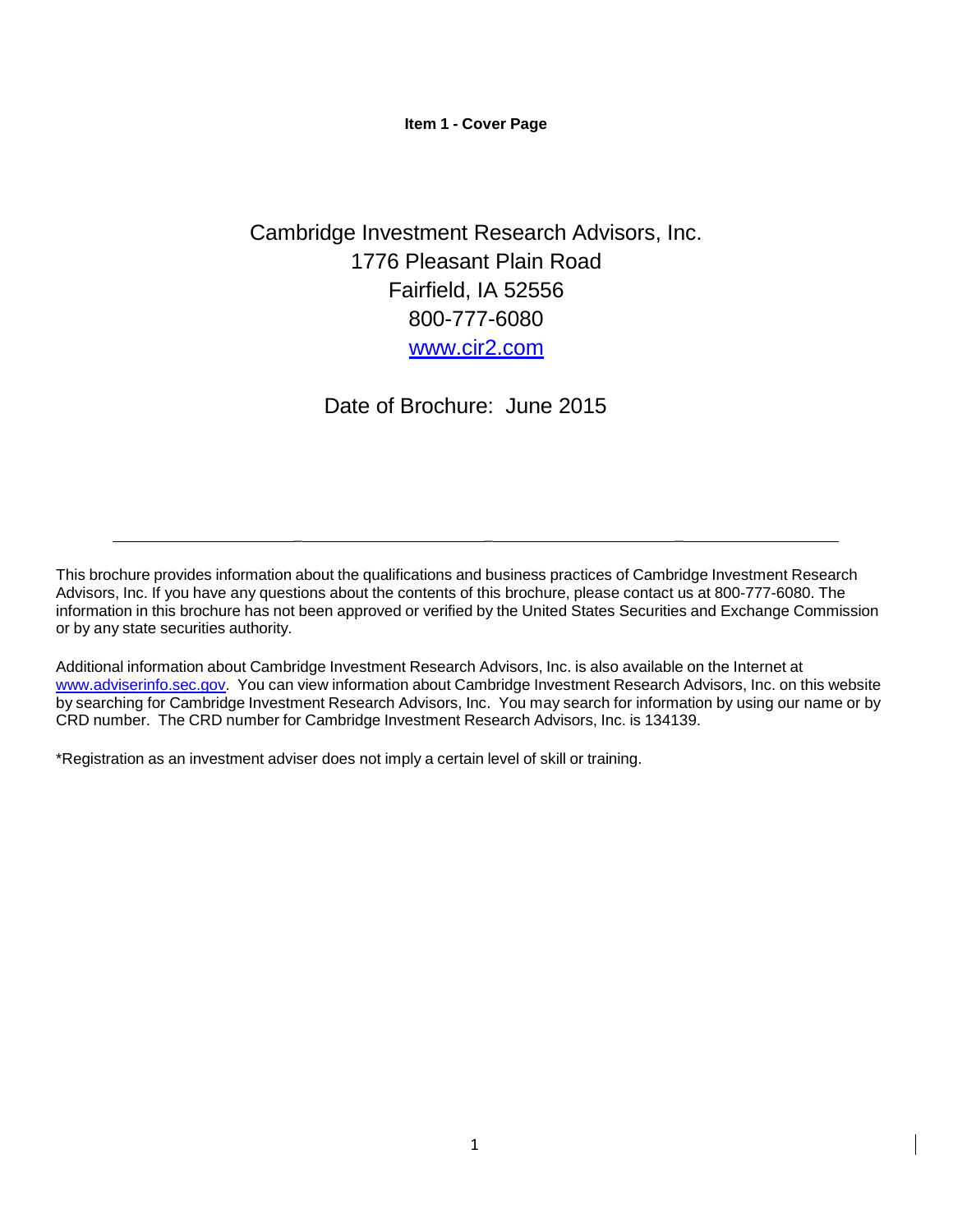On July 28, 2010, the United States Securities and Exchange Commission published 'Amendments to Form ADV' which amends the disclosure document that we provide to clients as required by SEC rules. The amendment requires Cambridge Investment Research Advisors, Inc. (CIRA) to provide a summary of material changes to you, our client, within 120 days of our year end, which is December 31<sup>st</sup>. This document includes the material changes that were made to CIRA's ADV 2A – Firm Brochure, throughout the 2014 calendar year. You may obtain a copy of our most current Disclosure Brochure at any time by contacting us at 800-777-6080 or by downloading it from our firm's website at [www.cir2.com.](http://www.cir2.com/)

## <span id="page-1-0"></span>**Item 4 - Advisory Business**

Our firm is majority owned and controlled by Cambridge Investment Group, Inc., which in turn is majority owned by the Schwartz Family Trust.

## **Item 5 – Fees and Compensation- Financial Planning Services**

When fees of at least \$500/per attendee or client are charged for a seminar, each attendee of the seminar will be provided a copy of this Disclosure Brochure.

#### **Item 5 – Fees and Compensation- Investment Consulting Services**

The investment advisory fee will be divided and billed either on a quarterly, monthly, semi-annually, or annual basis. You and your CIRA Advisor Representative may also choose to have a one-time fee instead of the above billing options. Fees may be charged in advance or in arrears depending on the specific arrangement. You may incur certain charges imposed by third parties other than CIRA in connection with investments recommended through consulting arrangements, including but not limited to, mutual fund and custodial fees. Consulting fees charged by CIRA are separate and distinct from the fees and expenses charged by investment company securities that may be recommended to you. A description of these fees and expenses are available in each investment company security's prospectus.

## **Item 5 – Fees and Compensation- Cambridge Investment Management Platform**

Ancillary Fee - The annual Ancillary Fee allows for the bundling of certain ancillary expenses including but not limited to; statement fees, confirmation fees, wire transfer fees, IRA Annual Maintenance fees and check writing fees. Bundling certain ancillary fees provides the client with an opportunity to pay one fee annually versus these fees being applied individually. This option is provided as a convenience to the client and is determined on a CIRA Advisor Representative-by-CIRA Advisor Representative and client-by-client basis. This Ancillary Fee will be debited annually in advance (once a year) and will increase the annual account investment advisory fee listed on the CIRA Agreement for Investment Management Services ("AIMS"). The initial Ancillary Fee will be debited on the first day of the next calendar month following the date of this agreement and will be reflected in the normal billing cycle. In the event of termination of the Agreement, the annual Ancillary Fee will not be refunded. Clients may pay more or less than if paying individually for said Ancillary Fees. The Ancillary Fee does NOT include ticket charges.

CIRA Advisor Representatives have the availability to utilize mutual funds that offer various share classes, including but not limited to shares designated as Class A Shares and Class I Shares. Generally, I shares are reserved for institutional investors and therefore may not always be available for a client's account. As a result of the different expenses of the mutual fund share classes, it is generally more expensive for a client to own Class A Shares than Class I Shares. Generally you do not pay a transaction charge for Class A Share mutual fund transactions in non-retirement accounts, but generally do pay transaction charges for Class I Share mutual fund transactions. You may avoid or lower the transaction charge by purchasing a Class A Share mutual fund in a non-retirement account, however the share class may be more expensive to you over time because of the ongoing 12b-1 fee. You may pay a higher transaction charge for a Class I Share, however, the share class may be less expensive to you over time. You should discuss and understand these additional indirect expenses borne as a result of the mutual fund fees.

#### **Item 5 – Fees and Compensation- Cambridge Investment Management Platform**

Fees may be charged as a Flat Fee, Tiered Fee, or Breakpoint Fee. **Tier Fee Structure**:-Under this fee structure, the assets could be billed at more than one fee rate. Example: An account is billed under the following Tiered fee Structure and the account has a billable market value of \$500,000--\$0 - \$100,000 @ 1.50%---\$100,000 - \$250,000 @ 1.25%--Above \$250,000 @ 1.00% This account would have the first \$100,000 in AUM billed at 1.50% The next \$150,000 would bill at 1.25% The remaining \$250,000 would be billed at 1.00%**Breakpoint Fee Structure**: Under this fee structure, the assets in the account will all bill under one rate. Using the same billing scenario with an account that has \$500,000 in billable market value and has the following breakpoint fee structure: \$0 - \$100,000 @ 1.50%--\$100,000 - \$250,000 @ 1.25%--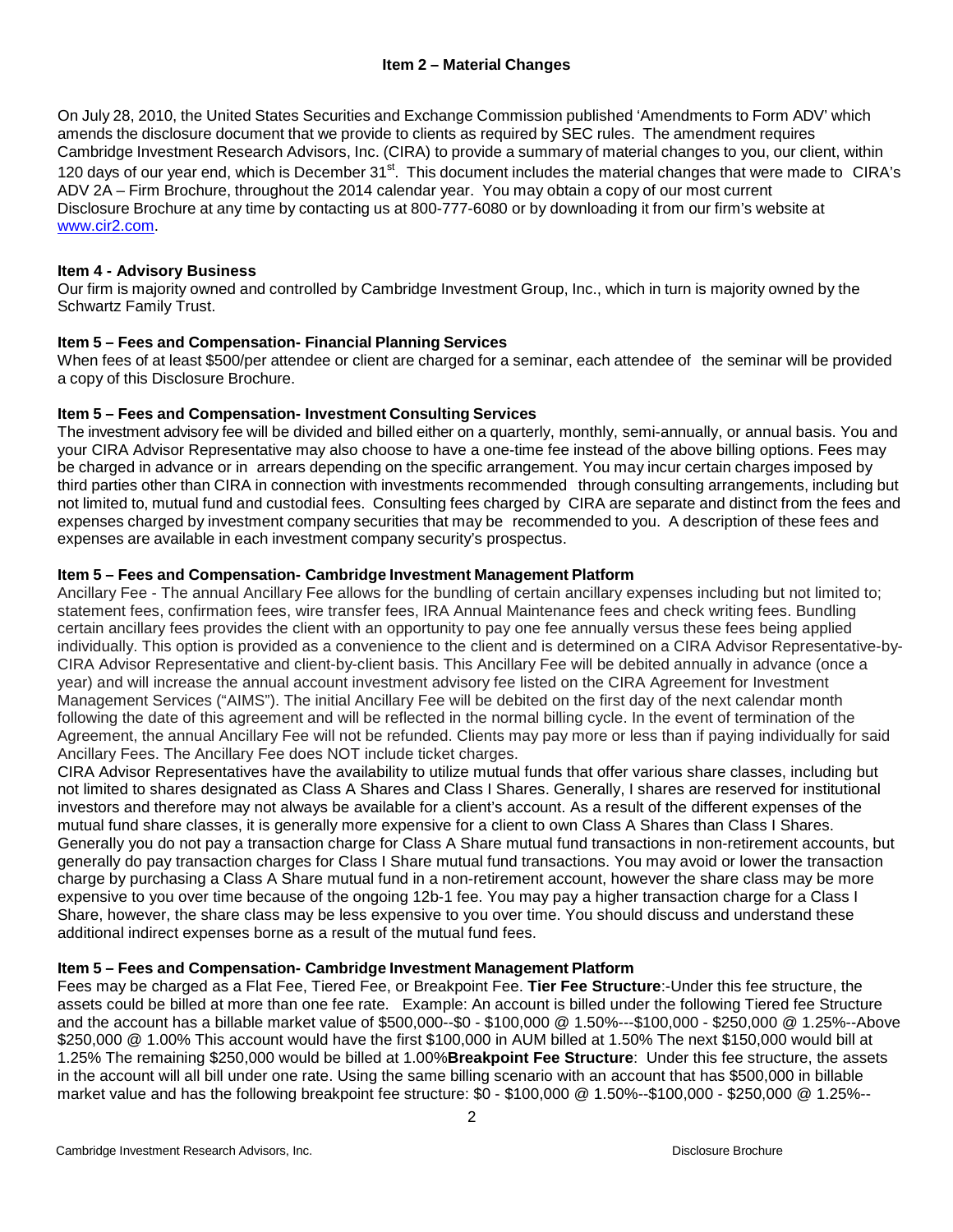Above \$250,000 @ 1.00%--Depending on the billable market value of the account, all assets will be billed under one fee rate.

#### **Item 5 – Fees and Compensation- Variable Annuities**

CIRA Advisor Representatives may manage the sub-accounts of various approved variable annuities on either a discretionary or non-discretionary basis for a fee. The Advisor Representative may also use a third party money manager to manage the sub-accounts. A fee of up to 1% may be charged for variable annuity management.

#### **Item 5 – Fees and Compensation- Cambridge Asset Allocation Platform (CAAP®)**

Consultants whose portfolios consist almost exclusively of proprietary funds may provide additional compensation (not to exceed 50 bps) to CIRA on the basis of total assets under management for distribution, marketing expenses, and operational expenses.

#### Item 10 - Other Financial Industry Activities and Affiliations - Affiliation with Cambridge Investment Research, Inc.

CIRA is under common ownership with a registered broker/dealer, Cambridge Investment Research, Inc. ("Cambridge"). CIRA and Cambridge are owned by Cambridge Investment Group, Inc., a holding company that is majority owned by the Schwartz Family Trust.

#### **Item 10 – Other Financial Industry Activities and Affiliations -Affiliation with TBS Agency, Inc.**

CIRA is under common ownership with TBS Agency, Inc. (TBS), a licensed insurance agency. CIRA and TBS are owned by Cambridge Investment Group, Inc., a holding company that is majority owned by the Schwartz Family Trust.

#### **Item 12 – Brokerage Practices Accounts Established through CAAP®.**

In some cases CIRA Advisor Representatives may qualify for the CAAP Bonus Program in which they receive additional compensation based on assets held in the CAAP Platform which may create a potential conflict of interest.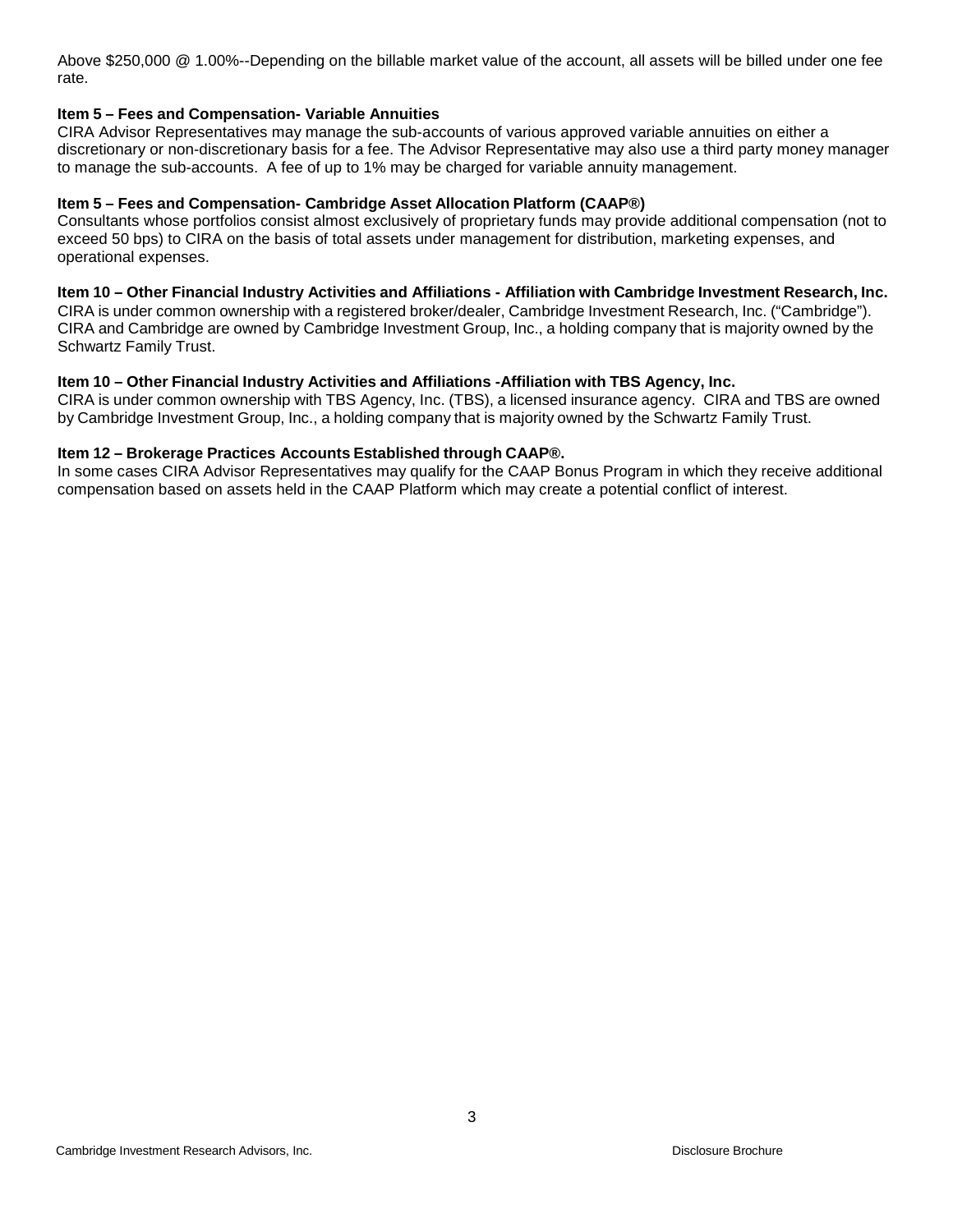# **Table of Contents**

|  | Investment Strategies used when Managing Client Assets and/or Providing Investment Advice25 |  |  |  |  |
|--|---------------------------------------------------------------------------------------------|--|--|--|--|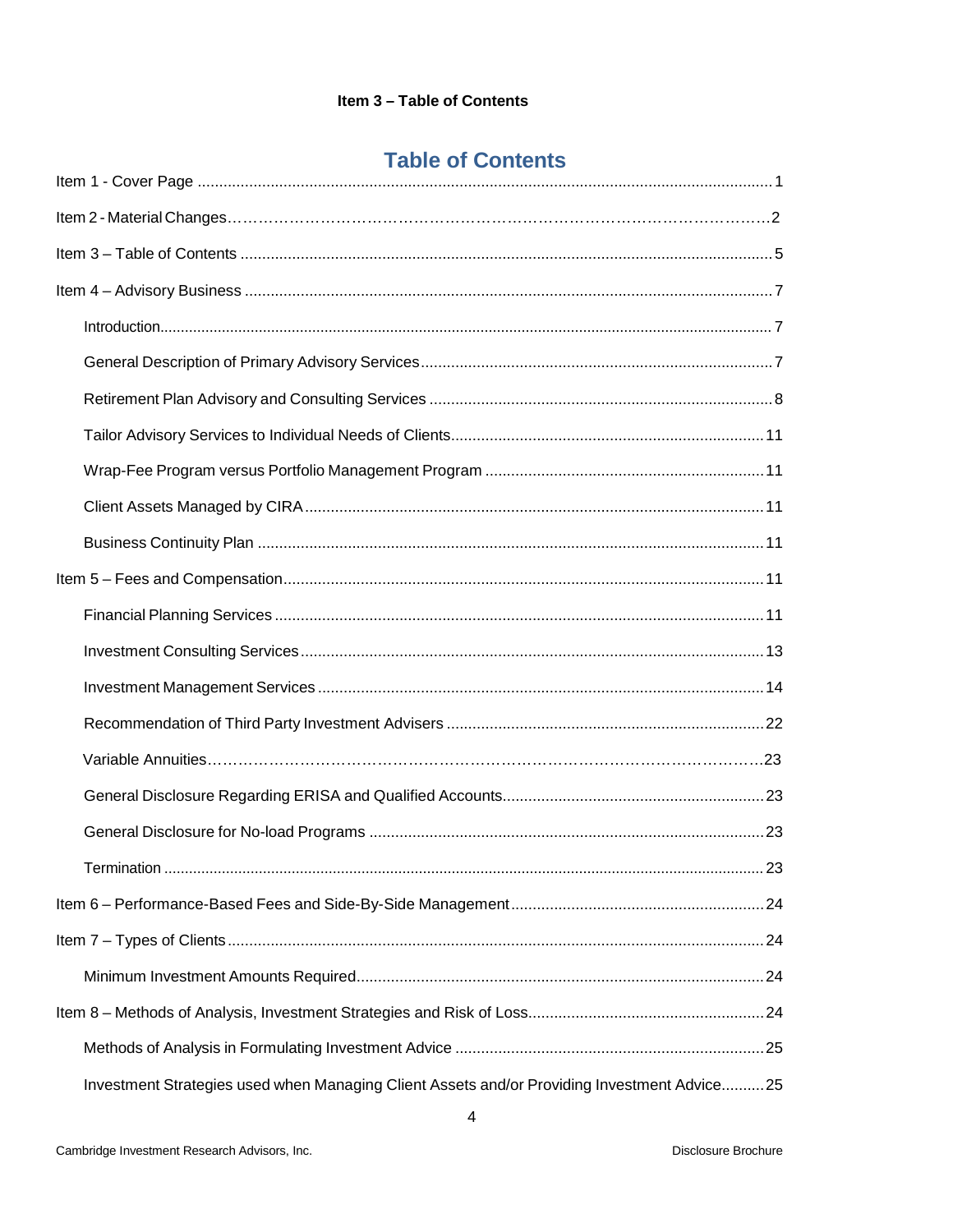| Item 11 - Code of Ethics, Participation in Client Transactions and Personal Trading 30 |  |  |  |  |  |
|----------------------------------------------------------------------------------------|--|--|--|--|--|
|                                                                                        |  |  |  |  |  |
|                                                                                        |  |  |  |  |  |
|                                                                                        |  |  |  |  |  |
|                                                                                        |  |  |  |  |  |
|                                                                                        |  |  |  |  |  |
|                                                                                        |  |  |  |  |  |
|                                                                                        |  |  |  |  |  |
|                                                                                        |  |  |  |  |  |
|                                                                                        |  |  |  |  |  |
|                                                                                        |  |  |  |  |  |
|                                                                                        |  |  |  |  |  |
|                                                                                        |  |  |  |  |  |
|                                                                                        |  |  |  |  |  |
|                                                                                        |  |  |  |  |  |
|                                                                                        |  |  |  |  |  |
|                                                                                        |  |  |  |  |  |
|                                                                                        |  |  |  |  |  |
|                                                                                        |  |  |  |  |  |
|                                                                                        |  |  |  |  |  |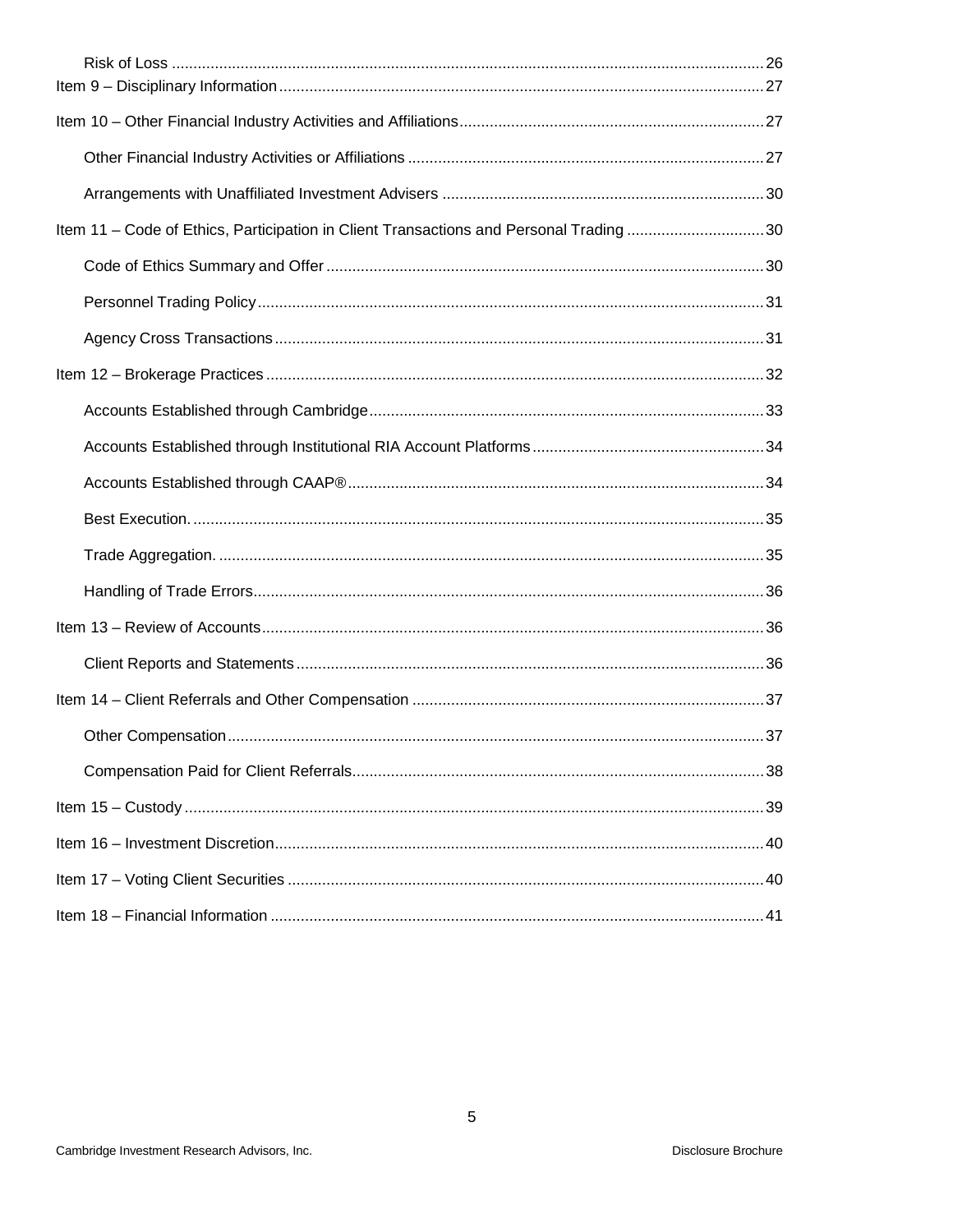#### **Item 4 – Advisory Business**

<span id="page-5-0"></span>Cambridge Investment Research Advisors, Inc. (also referred to as "CIRA", us, we, our and "Adviser" throughout this Disclosure Brochure) is a corporation formed under the laws of the State of Iowa. We are approved to conduct business in all fifty states and we have office locations in the majority of states.

Our firm is majority owned and controlled by Cambridge Investment Group, Inc., which in turn is majority owned by the Schwartz Family Trust.

## <span id="page-5-1"></span>**Introduction**

Individuals licensed or approved as CIRA Advisor Representatives ("Advisor Representatives") with CIRA will provide its investment advisory services. These individuals are appropriately licensed when required, qualified, and authorized to provide advisory services on behalf of CIRA. Such individuals are referred to as CIRA Advisor Representatives throughout this document. CIRA Advisor Representatives may also be licensed as Registered Representatives of CIRA's affiliated broker/dealer, Cambridge Investment Research, Inc. We will refer to our affiliated broker-dealer as Cambridge throughout this Disclosure Brochure. Cambridge is a registered broker/dealer, member of the Financial Industry Regulatory Authority ("FINRA") and the Securities Investors Protection Corporation ("SIPC").

CIRA has been registered as an Investment Adviser since February 2005. Prior to that date, Cambridge was actually dually registered as a broker-dealer and Investment Adviser. At that time our advisory services were conducted under Cambridge in its former capacity as an Investment Adviser. Cambridge was registered as an Investment Adviser from March 1996 through March 2005.

CIRA Advisor Representatives are not employees of CIRA or Cambridge. They are independent contractors of CIRA.

CIRA Advisor Representatives are restricted to providing services and charging fees based in accordance with the descriptions detailed in this document. However, the exact services you will receive and the fees you will be charged are dependent upon your CIRA Advisor Representative. Fees may also vary depending on the geographic location of our clients and/or CIRA Advisor Representatives. CIRA Advisor Representatives are instructed to consider the individual needs of each client when recommending an advisory platform.

CIRA Advisor Representatives and CIRA branch offices may use marketing names or other names that are held out to the public. Such names are known as "doing business as" names. The purpose of using a name other than CIRA or Cambridge is for the Advisor Representative to create a brand that is specific to the Advisor Representative and/or branch, but separate from CIRA and Cambridge. While CIRA allows its Advisor Representatives to use a name other than CIRA or Cambridge, the Advisor Representative must disclose on advertising and client correspondence that securities are offered through Cambridge and advisory services are offered through CIRA.

#### <span id="page-5-2"></span>**General Description of Primary Advisory Services**

The following are brief descriptions of the primary services that CIRA Advisor Representatives may provide. A detailed description of each service available through CIRA is provided in the corresponding sections of this brochure so that you can review the services and description of fees in a side-by-side manner.

*Financial Planning.* Our CIRA Advisor Representatives may provide advisory services in the form of financial planning services. Financial planning services do not involve the active management of client accounts, but instead focus on a client's overall financial situation. Financial planning can be described as helping [individuals](http://www.businessdictionary.com/definition/individual.html) determine and set their [long](http://www.investorwords.com/2885/long_term.html)[term](http://www.investorwords.com/2885/long_term.html) [financial](http://www.investorwords.com/5572/financial.html) [goals,](http://www.investorwords.com/2187/goal.html) through [investments,](http://www.investorwords.com/2599/investment.html) tax [planning,](http://www.investorwords.com/4907/tax_planning.html) asset [allocation,](http://www.investorwords.com/275/asset_allocation.html) risk [management,](http://www.investorwords.com/4304/risk_management.html) [retirement](http://www.investorwords.com/6907/retirement_planning.html) planning, and [other](http://www.investorwords.com/1752/estate_planning.html) areas. The [role](http://www.businessdictionary.com/definition/role.html) of a financial planner is to find ways to help the client understand his/her [overall](http://www.investorwords.com/3267/net_worth.html) financial situation and help the [client](http://www.investorwords.com/883/client.html) set financial [objectives.](http://www.investorwords.com/3372/objective.html)

*Asset Management.* Our CIRA Advisor Representatives may provide advisory services in the form of asset management services. Asset management services involve providing clients with continuous and on-going supervision over client accounts. This means that CIRA Advisor Representatives continuously monitor a client's account and make trades in client accounts when necessary.

*Use of Third Party Investment Advisers.* CIRA Advisor Representatives may provide advisory services by referring clients to outside, or unaffiliated, investment advisers that are registered or exempt from registration as investment advisers. Third-party investment advisers are responsible for continuously monitoring client accounts and making trades in client accounts when necessary.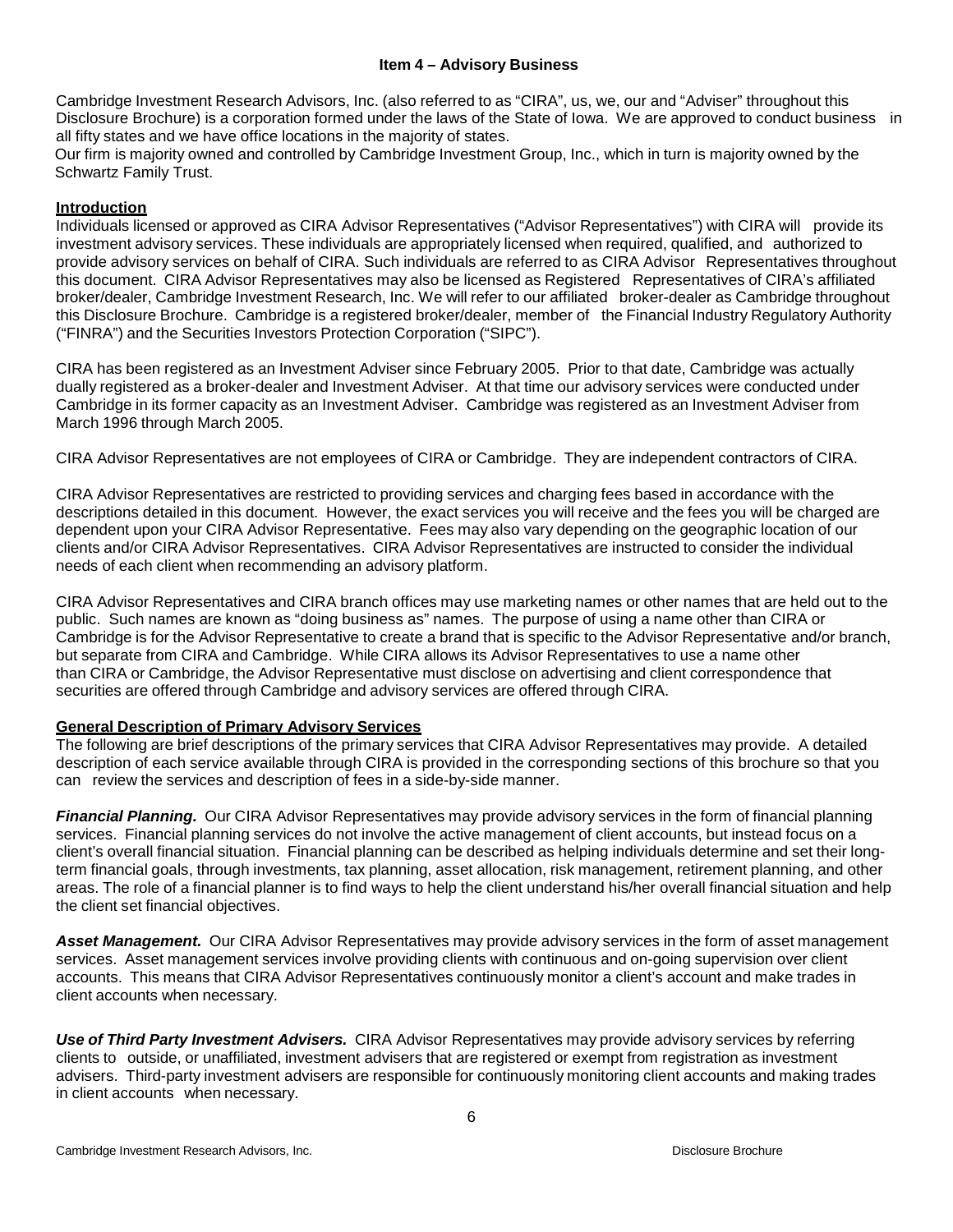**Specialization.** Investment strategies and philosophies differ among CIRA Advisor Representatives who are responsible for determining and implementing their own investment advice under the supervision and compliance controls of CIRA and Cambridge. While CIRA does not consider itself as specializing in any one form of advisory service, CIRA Advisor Representatives may focus or specialize on certain types of advisory services over other types. The following are some of the general areas our CIRA Advisor Representatives may focus upon. Further descriptions are outlined in Item 5 – Fees and Compensation

Financial Planning Investment Management Investment Consulting Services Recommendations of Third Party Investment Advisers

*Limits Advice to Certain Types of Investments.* With some exceptions, CIRA Advisor Representatives are available to offer advice on most types of investments owned by a client and, at the specific request of a client, will explore investment options not currently owned by a client. However, CIRA Advisor Representatives are not permitted to provide advice on futures or commodity contracts. We also require that Third Party Managers used by CIRA Advisor Representatives be approved by both Cambridge and CIRA. If your CIRA Advisor Representative does not hold a Series 7 license with Cambridge and holds only the Series 6, your CIRA Advisor Representative will be restricted to providing advice on only Investment Company Products (such as mutual funds) and variable annuity contracts.

## <span id="page-6-0"></span>Retirement Plan Advisory and Consulting Services

CIRA may provide investment advisory services to retirement plans, which may consist of services offered through Cambridge Investment Management Platform, Investment Management through Institutional RIAs or through appropriate general consulting services. The CIRA Advisor Representative and Plan Sponsor will outline the services provided through the CIRA Retirement Agreement. The services that may be provided, among others that may be outlined specifically in the agreement are summarized below.

**Description of Non-Discretionary Investment Advisory Services -** The following non-discretionary investment advisory services may be provided by CIRA acting as a fiduciary within the meaning of section 3(21) (B) (ii) of ERISA, if the Plan is subject to ERISA.

# *Recommendations to establish or revise the plan's Investment Policy Statement ("IPS"):*

CIRA Advisor Representative will review with the Plan Fiduciary the investment objectives, risk tolerance and goals of the Plan. If the Plan does not have an IPS, the CIRA Advisor Representative will recommend investment polices to assist the Plan Fiduciary to establish an appropriate IPS. If the Plan has an existing IPS, CIRA Advisor Representative will review it for consistency with the Plan's objectives. If the IPS does not represent the objectives of the Plan, IAR will recommend to the Plan Fiduciary revisions that will establish investment policies that are congruent with the Plan's objectives.

# *Recommendations to select and monitor the Designated Investment Alternatives ("DIAs"):*

Based on the Plan's IPS or other guidelines established by the Plan, CIRA Advisor Representative will review the investment options available to the Plan and will make recommendations to assist the Plan Fiduciary to select the Designated Investment Alternatives to be offered to Plan participants. Once the Plan Fiduciary selects the DIAs, CIRA Advisor Representative will, on a quarterly basis and/or upon reasonable request, provide reports, information and recommendations to assist the Plan Fiduciary to monitor the investments. If the IPS criteria require an investment to be removed, CIRA Advisor Representative will provide information, analysis and recommendations to the Plan Fiduciary to help evaluate replacing investment alternatives.

#### *Recommendations to select and monitor qualified default investment alternatives ("QDIAs"):*

Based on the Plan's IPS or other guidelines established by the Plan, CIRA Advisor Representative will review the investment options available to the Plan and will make recommendations to assist the Plan Fiduciary to select the Plan's QDIAs for Plan participants that fail to direct the investment of their accounts. Once the Plan Fiduciary selects the QDIAs, CIRA Advisor Representative will provide reports, information and recommendations, on a quarterly or upon reasonably requested basis, to assist the Plan Fiduciary to monitor the investments. If the IPS criteria require an investment to be removed, CIRA Advisor Representative will provide information and analysis to assist the Plan Fiduciary to evaluate replacement investment alternatives.

*a) Recommendations to allocate and rebalance model asset allocation portfolios:* Based on the Plan's IPS or other investment guidelines established by the Plan, the CIRA Advisor Representative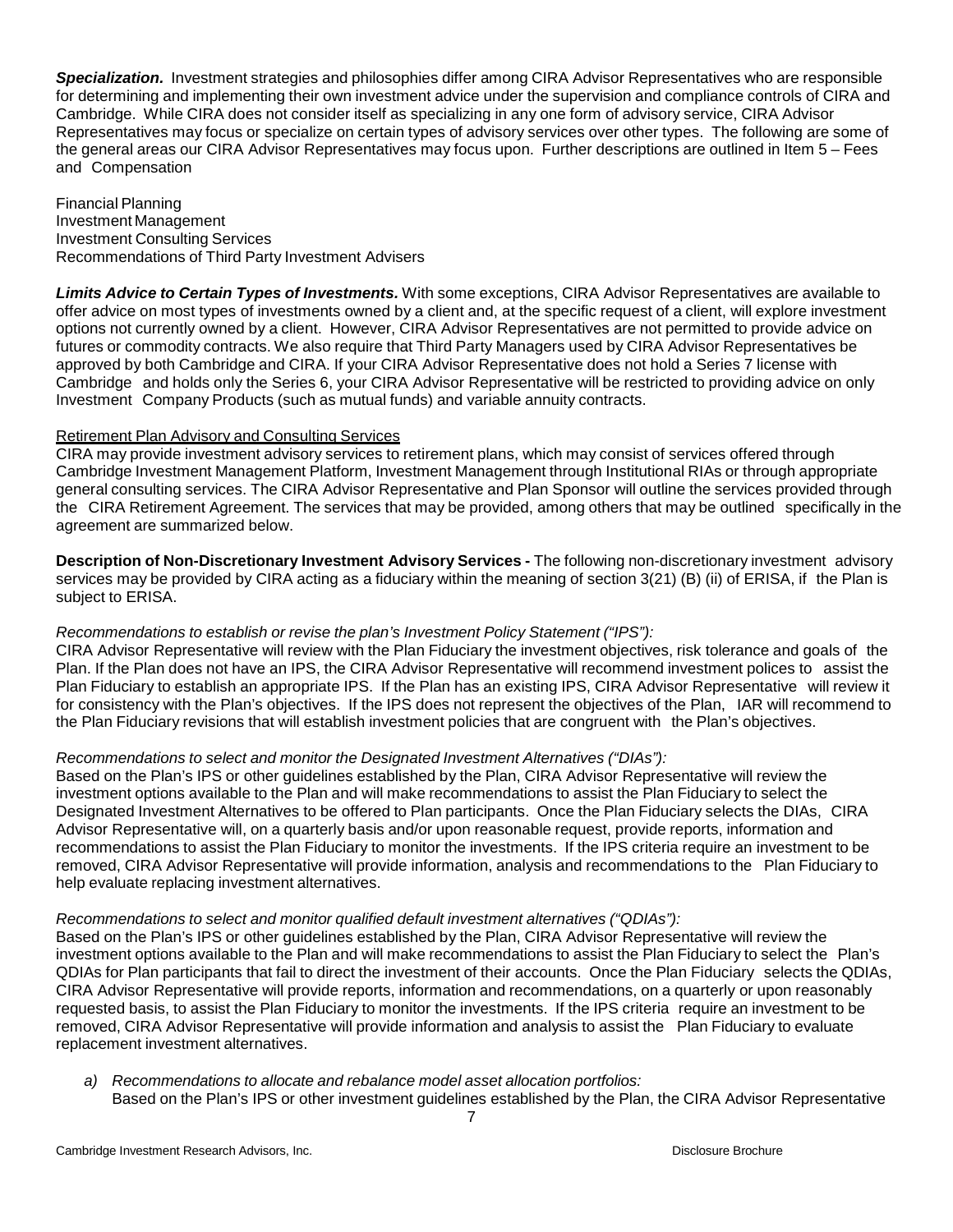will review the investment options available to the Plan and will make recommendations to assist the Plan Fiduciary to create and maintain Model Portfolios. Once the Plan Fiduciary approves the Model Portfolios, the CIRA Advisor Representative will provide reports information and recommendations, on a periodic basis, designed to assist the Plan Fiduciary to monitor the Plan's investments. If the IPS criteria require an investment to be removed, the CIRA Advisor Representative will provide information and analysis to assist the Plan Fiduciary to evaluate replacement investment alternatives to be included in the Model Portfolios. Upon reasonable request the CIRA Advisor Representative will make recommendations to the Plan Fiduciary to rebalance the Model Portfolios to maintain their desired allocations.

*b) Recommendations to select and monitor investment managers:*

Based on the Plan's IPS or other guidelines established by the Plan, CIRA Advisor Representative will review the potential investment managers available to the Plan and will make recommendations to assist the Plan Fiduciary to select one or more investment managers. Once the Plan Fiduciary approves the investment manager, CIRA Advisor Representative will provide, on a periodic basis, reports, information and recommendations to assist the Plan Fiduciary to monitor the Plan's investment managers. If the IPS criteria require an investment manager to be removed, CIRA Advisor Representative will provide information and analysis to assist the Plan Fiduciary to evaluate replacement investment managers.

**B. Description of Non-Fiduciary Services -** The following investment education services may be provided by CIRA acting in a non-fiduciary capacity:

- *a) Assistance with Plan Fiduciaries' governance and committee review, including:*
	- a. Determining plan objectives and plan design options
	- b. Reviewing Retirement Plan Committee structure and requirements
	- c. Reviewing participant education and communication strategy, Including ERISA 404(c) requirements
	- d. Coordinating and reconciling participant disclosures under ERISA Rule 404(a)(5) and developing requirements for responding to participant requests for additional information
	- e. Developing and maintaining a fiduciary audit file
	- f. Attending Periodic Meetings with Plan Fiduciary (Upon Request by Plan Fiduciary)
- *b) Assistance with Plan Fiduciaries' vendor management (service provider selection/review), including:*
	- a. Reviewing fees and services and identifying procedures to track the receipt and evaluation of ERISA 408(b)(2) disclosures
	- b. Providing periodic benchmarking of fees and services to assist review for reasonableness
	- c. Reviewing ERISA spending accounts or Plan Expense Recapture Accounts (PERAs)
	- d. Generating and evaluating service provider Requests for Proposals (RFPs) and/or Requests for Information (RFIs)
	- e. Support with contract negotiations
	- f. Service provider transition and/or plan conversion
- *c) Investment Education for Plan Fiduciaries Concerning:*
	- a. Investment Policy Statements
	- b. Assessment of overall investment structure of the Plan (i.e., types and number of asset classes, model portfolios, etc.)
	- c. Review of the Plan's investment options
	- d. Review of Qualified Designated Investment Alternatives (QDIAs)
	- e. Search and review of investment managers

**C. Description of Plan Participant Non-Fiduciary Services -** The following investment education services may be provided by CIRA acting in a non-fiduciary capacity to plan participants:

- a) Providing group enrollment and investment education meetings
- b) Providing fee specific education and communicate the plan's requirements for requesting additional information about plan fees and expenses
- c) Supporting individual participant questions
- d) Providing periodic updates, upon request or through newsletter
- e) Assisting participants with retirement readiness

# **D. Description of Discretionary Investment Management Services** - In certain circumstances, services may be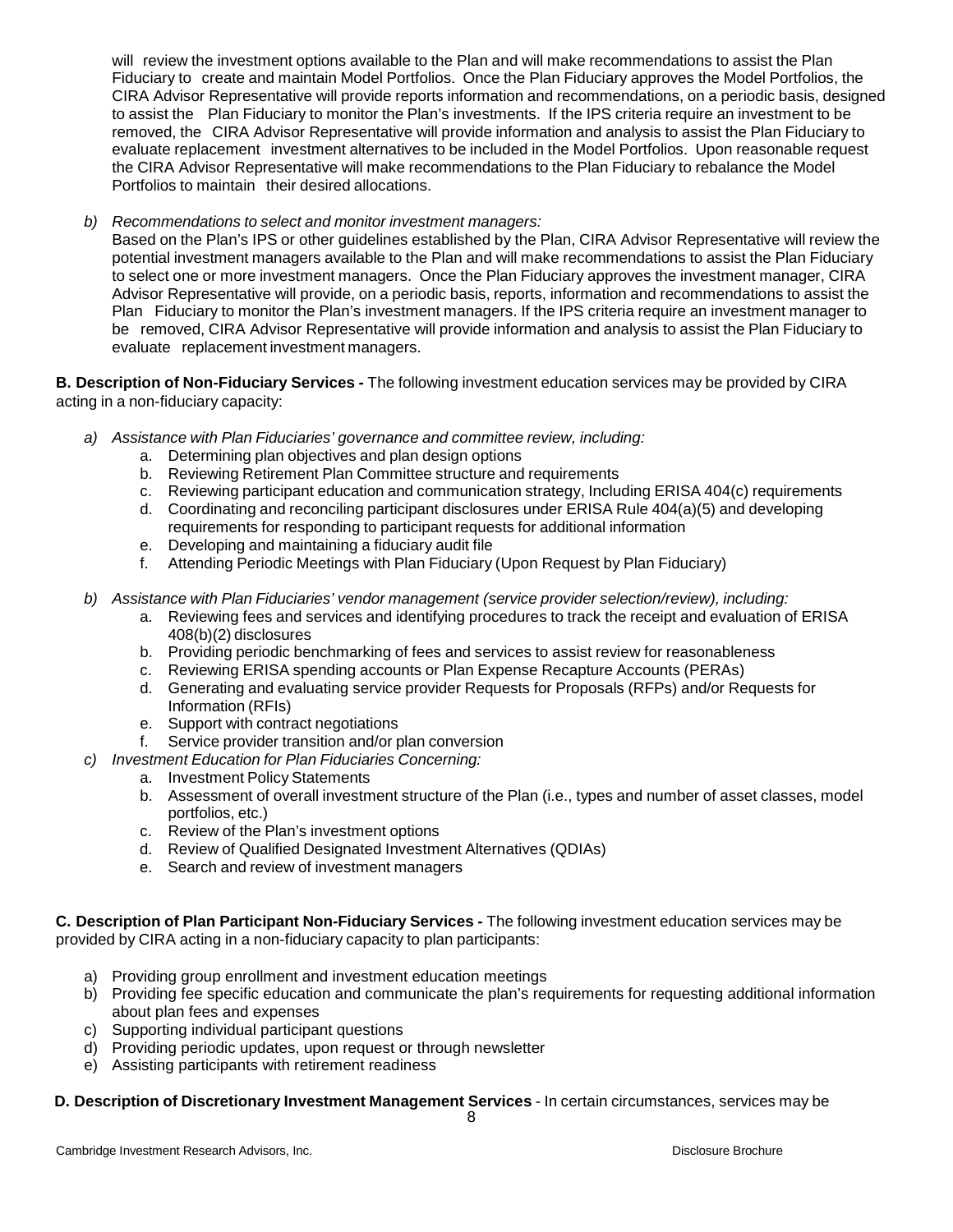provided by CIRA acting as a fiduciary within the meaning of section 3(38) of ERISA, if the Plan is subject to ERISA.

- a) Initial selection and ongoing monitoring of the Plan's Designated Investments;
- b) Review the plan's investment objectives, risk tolerance and goals with the plan committee. If the Plan does not have an IPS, CIRA Advisor Representative will recommend investment polices to assist the plan committee with establishing investment objectives. If the Plan has an existing IPS, CIRA Advisor Representative will review it for consistency with the Plan's objectives and recommend revisions to the plan committee to establish investment policies that are congruent with the plan's objectives.
- c) Review the investment options available to the Plan and will utilize qualitative and quantitative analysis to provide the Plan Sponsor with recommendations regarding the Plan's Designated Investments that meet the criteria set forth in the stated investment objectives.
- d) Once CIRA Advisor Representative's initial recommendations have been implemented, monitor the Designated Investments and instruct the Platform Provider directly to remove and replace investments that no longer meet the IPS criteria or investment objective criteria. CIRA Advisor Representative will communicate any changes to the Plan Sponsor reasonably in advance of the proposed change. Plan Sponsor understands that declining any of CIRA Advisor Representative's recommendations may cause the services under the CIRA Retirement Plan Agreement to terminate.
- e) Advisor Representative will not be responsible for selection or monitoring, and will not make any recommendations to retain or remove, employer stock or investment options beyond the Designated Investments (i.e., stable value funds, target date portfolios, mutual fund or brokerage windows, guaranteed investment contracts, unallocated accounts, etc.). For plans that have existing unallocated accounts, those accounts will be mapped to the plan's money market fund.
- f) Qualified Default Investment Alternative Management:
	- a. If the Plan has an existing QDIA, CIRA Advisor Representative will map those participant accounts to CIRA Advisor Representative's Moderate Model Portfolio and will serve as the Plan's QDIA Manager with respect to participant accounts that are automatically defaulted into the Model Portfolios pursuant to ERISA Section 404(c)(5). For new plans or those that did not previously designate a QDIA, the Plan Sponsor authorizes CIRA Advisor Representative to designate its Moderate Model Portfolio as the Plan's QDIA, and any participant who fails to direct the investment of their accounts will automatically be invested in the Moderate Model Portfolio. Plan Sponsor, however, retains the sole responsibility to provide all notices to participants as required under ERISA Section 404(c), including  $404(c)(5)$ .
- g) Creation and Maintenance of Model Asset Allocation Portfolios ("Model Portfolios"):
	- a. CIRA will create risk-based Model Portfolios to be offered to Plan participants through the Platform Provider's platform.
	- b. The Model Portfolios will be constructed so as to achieve varying degrees of long-term appreciation and capital preservation through a mix of equity and fixed income exposures offered through investment alternatives available through the Plan. CIRA Advisor Representative will diversify, reallocate and rebalance the Model Portfolios and associated risk levels over time in accordance with generally accepted investment theories and in compliance with the Plan's IPS. CIRA Advisor Representative may make changes to the underlying investments and/or the asset allocation percentages of the Model Portfolios and will communicate such instructions directly to the Platform Provider. CIRA Advisor Representative will communicate any changes to the Plan Sponsor reasonably in advance of the proposed change.

From time to time CIRA and/or CIRA Advisor Representatives may make the Plan or Plan participants aware of and may offer services available from CIRA and/or CIRA Advisor Representatives that are separate and apart from the retirement plan advisory and consulting services described above. In offering any such services, neither CIRA nor its CIRA Advisor Representatives providing the services are acting as a fiduciary under ERISA with respect to such offering of services. If any such separate services are offered to a client, the client will make an independent assessment of such services without reliance on the advice or judgment of CIRA or the CIRA Advisor Representative.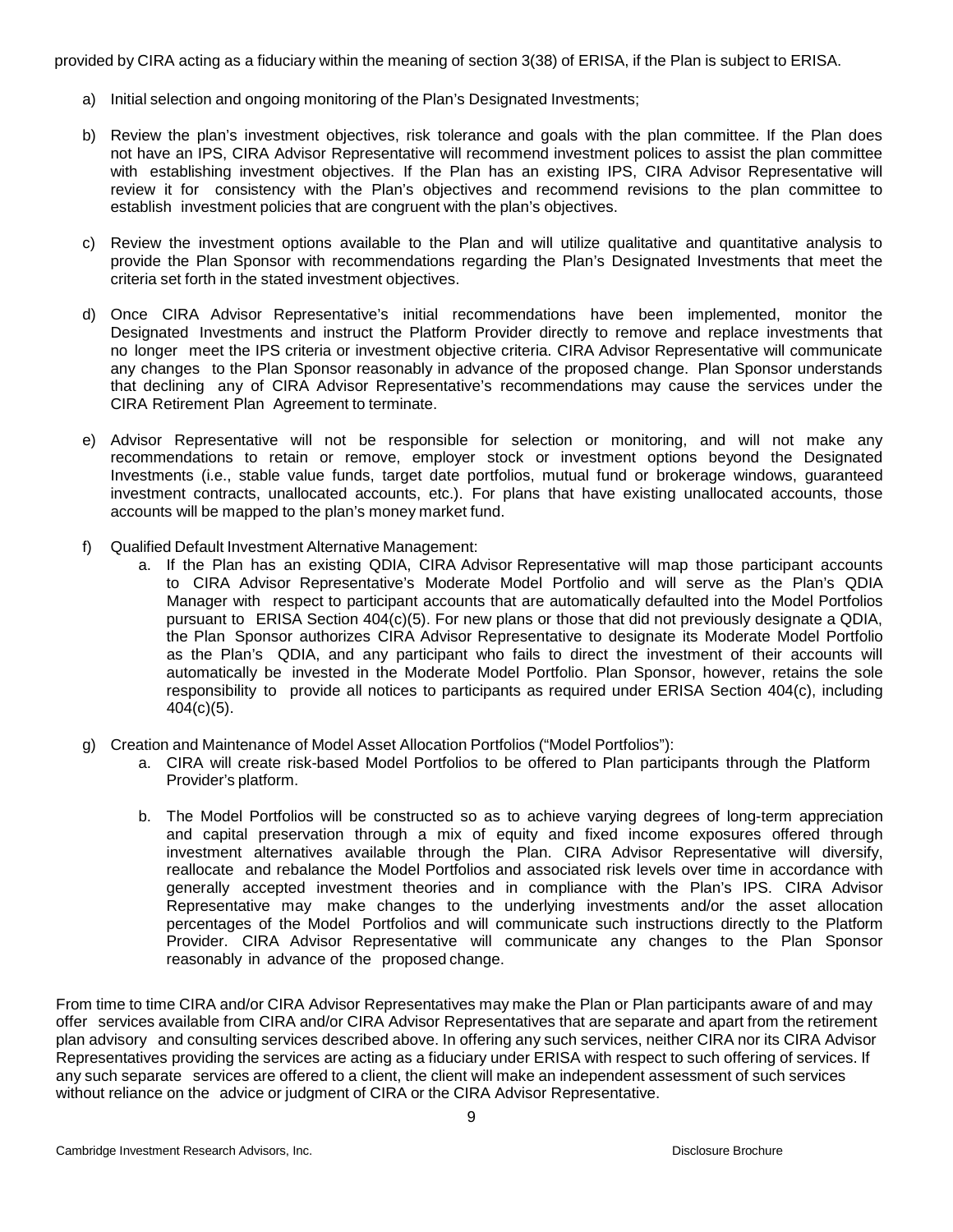## **Tailor Advisory Services to Individual Needs of Clients**

Our services are always provided based on the individual needs of each individual client. Clients are given the ability to impose restrictions on their accounts including specific investment selections and sectors.

## **Wrap-Fee Program versus Portfolio Management Program**

CIRA Advisor Representatives may provide asset management services through both wrap-fee programs and traditional management programs. Under a wrap-fee program, advisory services and transaction services are provided for one fee. Under our traditional management programs, there are two separate types of fees. We charge an investment advisory fee for our advisory services, and another fee ("ticket charge") is charged for each transaction (i.e., buy/sell/exchange) by our affiliated introducing broker-dealer, Cambridge for accounts held at the qualified custodian.

From a management perspective, there is not a fundamental difference in the way our CIRA Advisor Representatives manage wrap-fee accounts versus traditional management accounts. The significant difference is the way in which transaction services are paid. For information on additional fees regarding ticket charges, please refer to Item 5 of this Brochure.

## **Client Assets Managed by CIRA**

The amount of clients assets managed by CIRA totaled \$23,507,982,590 as of December 31, 2014. \$18,322,551,479 is managed on a discretionary basis and \$5,185,431,111 is managed on a non-discretionary basis.

## **Business Continuity Plan**

CIRA and Cambridge have established a Business Continuity Plan (BCP). The BCP describes how CIRA and Cambridge respond to significant business disruptions and provide investors with alternative contact information in the event of a significant business disruption. The BCP Summary is distributed when the client establishes an account, and may be found at [www.cir-info.com.](http://www.cir-info.com/) It is also available upon written request.

## **Item 5 – Fees and Compensation**

<span id="page-9-0"></span>In addition to the information provided in Item 4 – Advisory Business - this section provides details regarding CIRA's services along with descriptions of each service's fees and compensation arrangements. Please keep in mind that CIRA has the right to refuse any contract submitted for approval. If the appropriate disclosure statement (i.e. this document or a separate written disclosure statement containing the same information as this document) is not delivered to you at least 48 hours prior to you entering into a CIRA agreement, then you have the right to terminate services without penalty (i.e. full refund of all fees paid in advance or, in the event fees are billed in arrears, no fees shall be due) within five (5) business days after entering into the agreement. For purposes of this provision, an agreement is considered entered into when all parties have executed the agreement.

## <span id="page-9-1"></span>**Financial Planning Services**

If you decide to sign up for financial planning services you will be required to execute a Financial Planning Engagement. Upon execution of the engagement, your CIRA Advisor Representative will provide investment advisory services in the form of written financial planning and/or consulting services.

Financial planning services will take into consideration information such as your objectives, overall financial situation, personal and financial goals, risk tolerance and objectives, risks that you are willing to undertake, investment knowledge, net worth, income, age, projected retirement, unusual or material funding requirements, inheritance possibilities, pensions, social security, children/relative funding issues, estate issues, and living expenses expressed in today's dollars requested for retirement.

Based on the previous data and information compilation, financial planning recommendations are made based on your individual needs. Topics included as part of financial planning services provided may include, but are not necessarily limited to, one or more of the following:

- $\triangleright$  Portfolio Review and Evaluation
- **EXA** Retirement Account Analysis
- $\triangleright$  Cash Flow and Net Worth Analysis
- $\triangleright$  Risk Management Analysis<br> $\triangleright$  Budgeting
- **Budgeting**
- ▶ Planning for Family Member Special Needs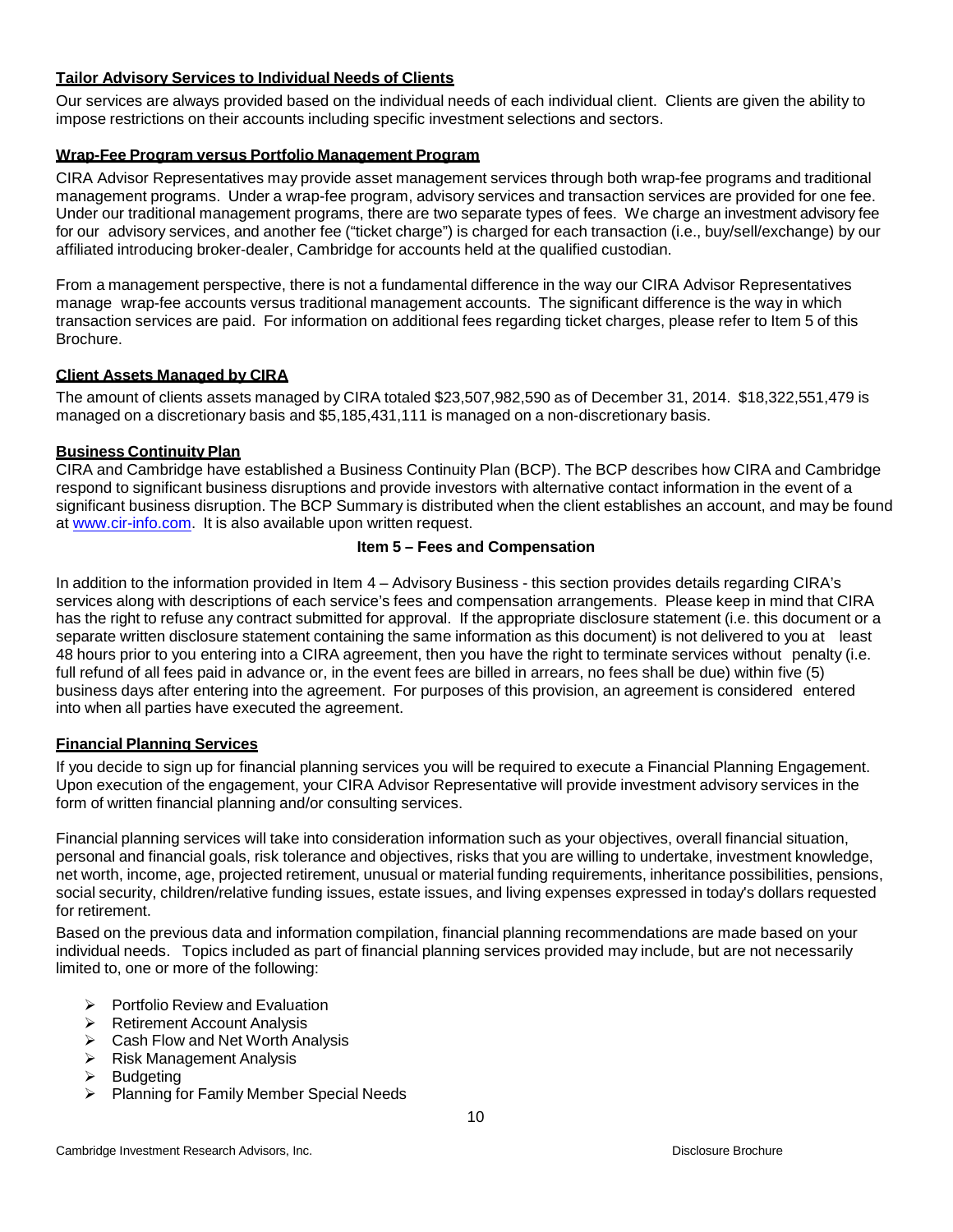- $\triangleright$  Divorce Planning
- **EXEC** Developing a Comprehensive Written Financial Plan
- **▶ Retirement Planning**
- $\triangleright$  Education Funding Planning
- ▶ Review of Medical, Disability, and other insurance
- $\triangleright$  Estate Analysis and Planning
- $\triangleright$  Financial Planning and Education Seminars

CIRA Advisor Representatives will generally provide one of three basic types of financial planning services as follows:

1. Full Financial Plan Fee: This service provides for the creation of a holistic financial plan. This holistic financial plan can be provided in one written plan document or through various other means.

2. Review and Update Financial Plan Fee: This service provides for ongoing review of and/or updates to a financial plan on a frequency determined by you and your CIRA Advisor Representative.

3. Limited Scope Planning Services Fee: This service provides for limited scope services that focus on one or more separate specific areas but do not involve the creation of a full financial plan.

In addition to providing documented financial plans, CIRA Advisor Representatives can provide financial planning consultation services. Consultation services are provided focusing on your specific areas of concern. These services can also include retirement plan consulting services provided to a plan sponsor or to an individual client seeking advice on how their plan investments should be allocated. CIRA Advisor Representatives may also provide financial planning services to business entities and groups requesting educational services and financial planning seminars or individual consulting and planning services to be provided to employees or members. If individual planning or consulting services will be provided, each participating employee or member may be required to execute a separate agreement with CIRA depending on the services being provided.

CIRA Advisor Representatives are allowed to provide financial planning seminars. Such services are provided on an impersonal basis, which means topics covered are general in nature and do not purport to focus on the individual needs of the seminar participants. Topics covered in a seminar may include the items listed above. Generally, CIRA Advisor Representative seminars are conducted at no cost to the attendees. However, CIRA Advisor Representatives may charge a fee for seminars. When fees of at least \$500/per attendee or client are charged for a seminar, each attendee of the seminar will be provided a copy of this Disclosure Brochure.

Financial planning services do not include the implementation of transactions on your behalf. To the extent you would like your CIRA Advisor Representative to implement transactions on your behalf, you will need to contract with your CIRA Advisor Representative for one or more of the management services described later in this section of the Disclosure Brochure or you could work with your CIRA Advisor Representative in his or her separate capacity as a Cambridge Registered Representative to establish a brokerage account and implement transactions through a non-fee, commissionbased brokerage account. A conflict will exist between the interests of CIRA and our CIRA Advisor Representatives and your interests. If you choose to implement the advice of your CIRA Advisor Representative, your CIRA Advisor Representative may earn commissions in his or her capacity as a Registered Representative or additional advisory fees for managed accounts in addition to the fees charged for financial planning services. Fees can be paid in a variety of options determined between yourself and your CIRA Advisor Representative. The fee arrangement should be expressed on the appropriate CIRA Agreement. These options include the following:

- **Fixed Fee Services –** The fixed fee will vary depending on a variety of factors, depending on the scope of services provided, complexity of the process undertaken, the types of issues addressed and the frequency with which the services are rendered. Fees charged for financial planning services on a fixed basis generally do not exceed \$25,000 for individuals.
- **Hourly Financial Consulting –** You may retain a CIRA Advisor Representative to provide financial consulting services. CIRA Advisor Representatives are generally not allowed to charge more than \$500 on an hourly basis.
- **Asset Based Fee Agreemen**t You may retain a CIRA Advisor Representative to provide financial consulting services based on assets held outside of CIRA. The fee for such services will be a percentage of all assets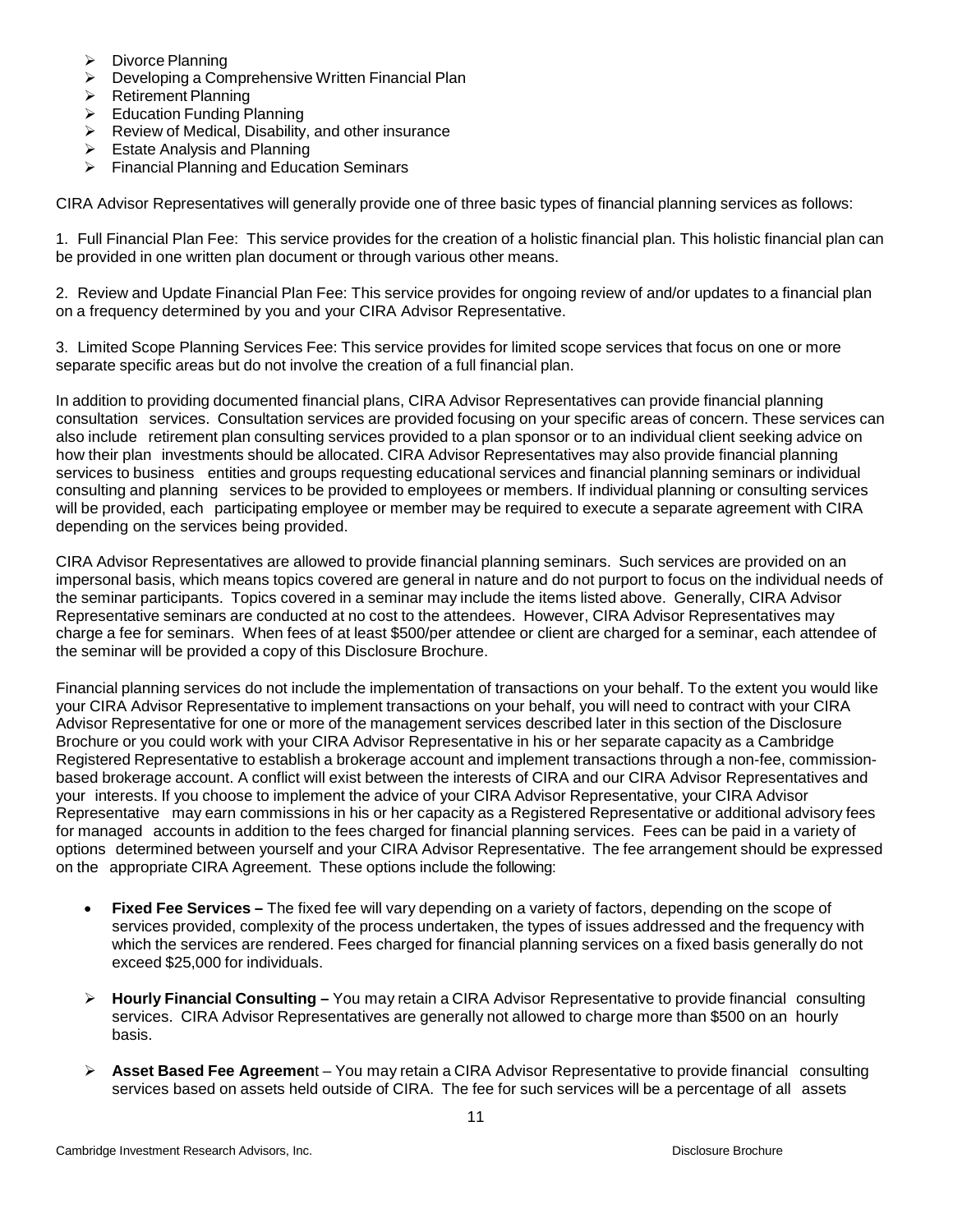being managed by the CIRA Advisor Representative. The total fee may not exceed 2.25% of the assets.

Financial planning fees described above do not include the fees you will incur for other professionals (i.e., personal attorney, independent Investment Adviser, or accountant) in connection with the financial planning process.

In some instances fees higher than those stated above may be charged if the scope of the project agreed upon warrants a higher fee. All fees are negotiable and are agreed upon prior to entering into a contract.

CIRA Advisor Representatives may waive agreed upon financial planning fees and expenses if you purchase products or enter into agreements for other services with the CIRA Advisor Representative. You and the CIRA Advisor Representative preparing the financial plan or providing the consultation services will determine the exact fee and the manner in which the fee is to be paid. CIRA Advisor Representatives may negotiate fees with each of their clients based on the complexity of that client's personal circumstances, financial situation and the services that will be provided, the scope of the engagement, the client's gross income, the experience and standard fees charged by the CIRA Advisor Representative providing the services, and the nature and total dollar asset value of the assets that services will be provided on. In addition, fees may be negotiated based on whether or not the client has assets under management with the CIRA Advisor Representative.

When the contracted services include providing a physical or electronic document, you will generally receive your financial plan within 90 days of entering into a financial planning contract, provided that all information needed to prepare the Financial Plan has been promptly provided by the client.

Fees for on-going consultation services are due upon receipt of a billing statement from CIRA or your CIRA Advisor Representative. You may authorize fee payment from either a Cambridge brokerage account or from your checking or savings account to pay for financial planning services. You may also choose to pay the financial planning fee by debit or credit card provided your CIRA Advisor Representative provides this service. The exact fee you will be charged is contingent upon the nature and complexity of your overall financial circumstances.

#### <span id="page-11-0"></span>**Investment Consulting Services**

CIRA Advisor Representatives may provide financial and investment consultations on accounts not managed or maintained by CIRA. Only accounts in which a CIRA Advisor Representative is not the Registered Representative of record or does not have trading authorization on the account are eligible for this service. Such accounts may include, but are not limited to, 401(k) accounts and pension plan accounts not held at CIRA or Cambridge. You will be responsible for all trade implementation under this service. CIRA Advisor Representatives will not at any time have access to your funds, securities, or account(s) and therefore will not have authority to rebalance, reallocate or trade in the account.

If you decide to sign up for this service, your selected accounts will be reviewed based upon your specific needs and desires for future financial goals and/or objectives. General or specific recommendations will be provided by your CIRA Advisor Representative. This service is intended for continuous and regular consultations provided on a quarterly or more frequent basis.

Fees can be paid in a variety of options determined between yourself and your CIRA Advisor Representative. The fee arrangement should be expressed on the appropriate CIRA Agreement.

- **Fixed Fee Services –** The fixed fee will vary depending on a variety of factors, depending on the scope of services provided, complexity of the process undertaken, the types of issues addressed and the frequency with which the services are rendered. Fees charged for financial planning services on a fixed basis generally do not exceed \$25,000.
- **Hourly Financial Consulting –** You may retain a CIRA Advisor Representative to provide financial consulting services. CIRA Advisor Representatives are generally not allowed to charge more than \$500 on an hourly basis.
- **Asset Based Fee Agreement –** Clients may retain CIRA Advisor Representative to provide financial consulting services based on assets held outside of CIRA. The fee for such services will be a percentage of all assets being managed by the CIRA Advisor Representative. The total fee may not exceed 2.25% annually of the assets under management. Fees for on-going consultation services are due upon receipt of a billing statement from CIRA or your CIRA Advisor Representative. The exact fee you will be charged is contingent upon the nature and complexity of your overall financial circumstances.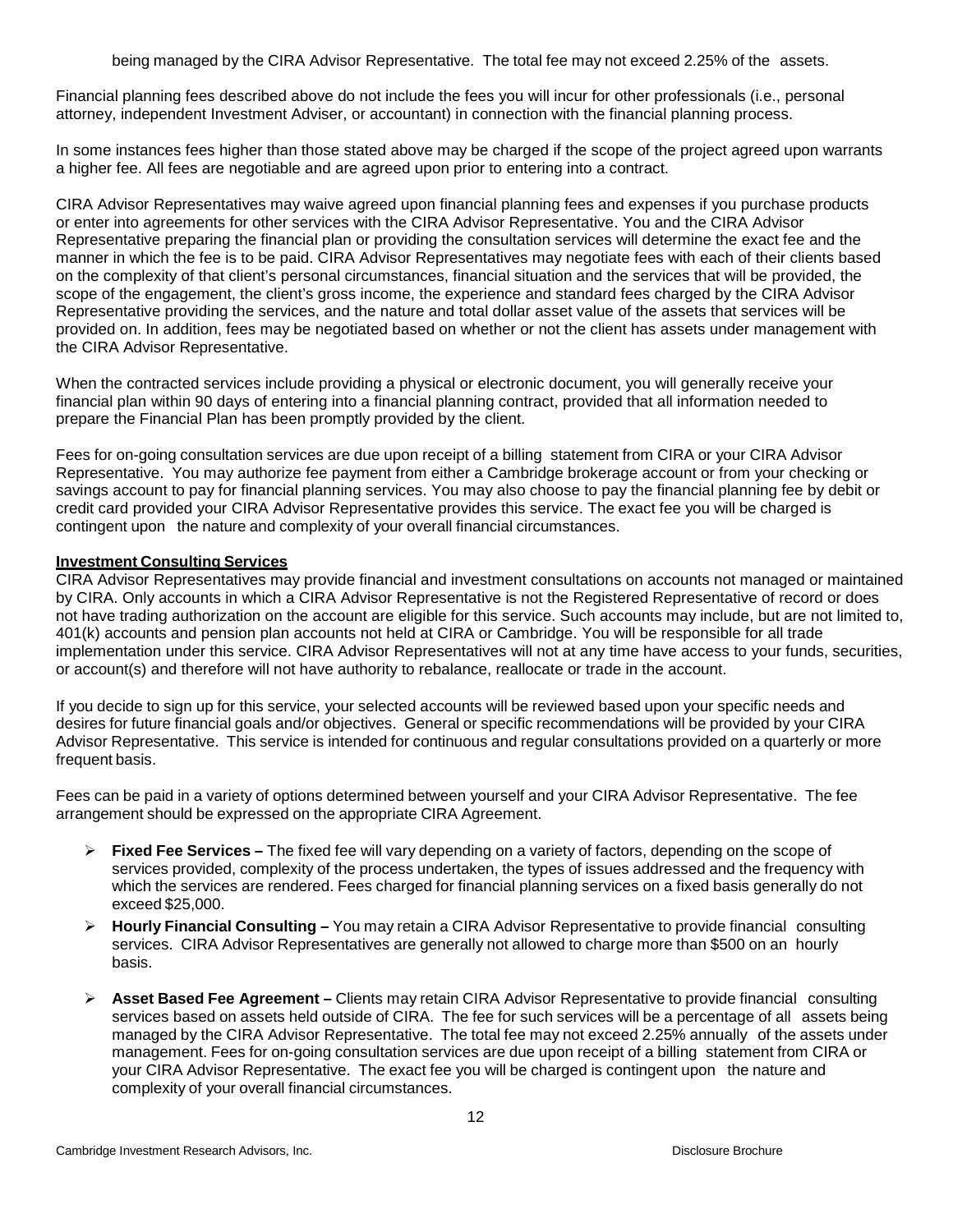- o The investment advisory fee will be divided and billed either on a quarterly, monthly, semi-annually, or annual basis. You and your CIRA Advisor Representative may also choose to have a one time fee instead of the above billing options. Fees may be charged in advance or in arrears depending on the specific arrangement.
- o You may incur certain charges imposed by third parties other than CIRA in connection with investments recommended through consulting arrangements, including but not limited to, mutual fund and custodial fees. Consulting fees charged by CIRA are separate and distinct from the fees and expenses charged by investment company securities that may be recommended to you. A description of these fees and expenses are available in each investment company security's prospectus.

# **Investment Management Services**

Investment management services may be provided through one or more of the following platforms:

- Cambridge Investment Management Platform
- Investment Management through Institutional RIA Platform
- Cambridge Asset Allocation Platform (CAAP®)
- CIRA Retirement Plan Strategies Management Platform
- Retirement Plan Advisory and Consulting Services
- Multi-Manager Platforms
- Recommendation of Third Party Investment Advisers

<span id="page-12-0"></span>For all programs, account recommendations are ultimately determined based upon your risk tolerance, financial situation, and stated investment objectives (i.e. preservation of capital, income, growth & income, growth and speculation, etc.). All information gathered from clients is confidential. While CIRA does not set a specific timeframe for client review, it does encourage CIRA Advisor Representatives to contact all of their clients at least annually, or at client's request, to discuss the client's investment portfolio and to update the client's financial information should any changes have occurred. It is necessary for clients to inform their CIRA Advisor Representative promptly with respect to any changes in the client's financial situation or investment goals and objectives. Failure to notify CIRA of any such changes could result in investment recommendations not meeting the needs of the client.

You should discuss with your CIRA Advisor Representative the costs and benefits of each clearing platform and then select the clearing firm that you believe best supports your investment goals and style and provides the most cost effective means of executing your investment strategy.

#### *1. Cambridge Investment Management Platform*

CIRA Advisor Representatives may provide investment management services, defined as giving continuous investment advice to you and making investments based on your individual needs through brokerage accounts established at Cambridge. Through this program, your CIRA Advisor Representative will be responsible for determining investment recommendations and responsible for implementing transactions in the CIRA Advisor Representative's separate capacity as a Cambridge Registered Representative. The CIRA Advisor Representative shall actively manage your accounts in accordance with your individual needs, objectives and risk tolerance. These accounts may be managed on either a discretionary trading basis or non-discretionary trading basis as agreed to by you and your CIRA Advisor Representative.

Accounts will be cleared and custodied at National Financial Services, LLC ("NFS") or Pershing, LLC ("Pershing"). The decision to use NFS or Pershing is made by the CIRA Advisor Representative. Generally, a CIRA Advisor Representative will use one of the custodians and not the other. However, depending on your needs, only one of the custodians may be a viable option. For example, one custodian may be recommended when you are in need of an individual 401(k) account because that custodian offers active management of 401(k) accounts on a platform that may not be currently available on the other custodian's platform. Cambridge serves as the introducing broker/dealer for all accounts through this investment management platform and clears securities transactions on a fully disclosed basis through NFS and Pershing. Various investment strategies are provided through this service; however, a specific investment strategy or investment policy is determined to focus on your specific goals and objectives. Investment strategies and philosophies used within the Cambridge platform vary based on the CIRA Advisor Representative providing advice.

Models and strategies used by one CIRA Advisor Representative may be different than strategies used by other Advisor Representatives. Some CIRA Advisor Representatives limit their advice to mutual funds while others will provide advice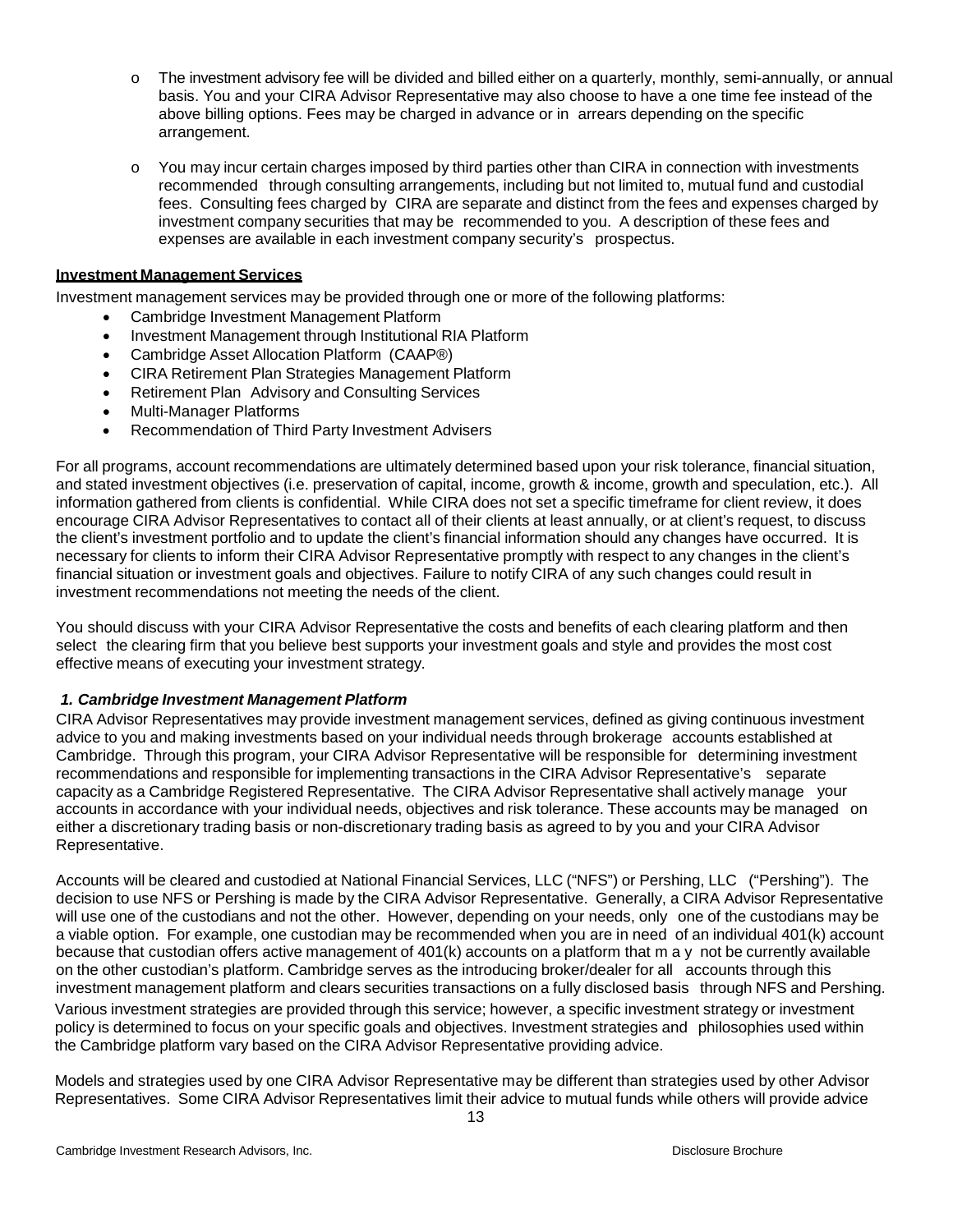on a full range of securities that include equities, mutual funds, options, fixed income and other types of investments listed in Item 4-Advisory Business. Some CIRA Advisor Representatives may develop models or strategies that are generally applied across their clients while other CIRA Advisor Representatives will develop truly individualized portfolios for each client.

The investment advisory fee for accounts managed through the Cambridge Investment Management Platform is based on the amount of assets under management. The investment advisory fee is negotiable and is subject to discounts on a CIRA Advisor Representative-by-CIRA Advisor Representative or account-by-account basis. These discounts may be a consideration for the CIRA Advisor Representative when choosing a platform to recommend.

• The maximum allowable fee that can be charged may not exceed 2.25% of assets under management on an annual basis.

Fees may be charged in advance or in arrears depending upon the agreement between you and your CIRA Advisor Representative. The frequency of fees is determined between you and your CIRA Advisor Representative and is documented in the appropriate CIRA Agreement. CIRA reserves the right to calculate fees either on the basis of the market value of the account(s) on the last day of the previous quarter if fees are billed in advance or on the last day of the quarter in which services were rendered if fees are billed in arrears. You should discuss with your CIRA Advisor Representative the fee calculation formula in effect at the time you establish your account(s), and will be notified in writing of any change.

- Set-up Fees Depending on the complexity and structure of the investment management strategy selected by the client, a one-time, non-refundable charge intended to cover such services as initial portfolio review and analysis, evaluation of a client's personal and financial goals, risk tolerance, investment objectives, product research, selection of an appropriate investment management strategy and completion by the client's CIRA Advisor Representative of the documents required by CIRA to establish an account may be charged. The setup fee:
	- o will be the lesser of one percent (1%) or \$1,000.00.
	- o will not exceed 3% of assets under management.
- Ancillary Fee The annual Ancillary Fee allows for the bundling of certain ancillary expenses including but not limited to; statement fees, confirmation fees, wire transfer fees, IRA Annual Maintenance fees and check writing fees. Bundling certain ancillary fees provides the client with an opportunity to pay one fee annually versus these fees being applied individually. This option is provided as a convenience to the client and is determined on a CIRA Advisor Representative-by-CIRA Advisor Representative and client-by-client basis. This Ancillary Fee will be debited annually in advance (once a year) and will increase the annual account investment advisory fee listed on the CIRA Agreement for Investment Management Services ("AIMS"). The initial Ancillary Fee will be debited on the first day of the next calendar month following the date of this agreement and will be reflected in the normal billing cycle. In the event of termination of the Agreement, the annual Ancillary Fee will not be refunded. Clients may pay more or less than if paying individually for said Ancillary Fees. The Ancillary Fee does NOT include ticket charges.

CIRA Advisor Representatives have the availability to utilize mutual funds that offer various share classes, including but not limited to shares designated as Class A Shares and Class I Shares. Generally, I shares are reserved for institutional investors and therefore may not always be available for a client's account. As a result of the different expenses of the mutual fund share classes, it is generally more expensive for a client to own Class A Shares than Class I Shares.

Generally you do not pay a transaction charge for Class A Share mutual fund transactions in non-retirement accounts, but generally do pay transaction charges for Class I Share mutual fund transactions. You may avoid or lower the transaction charge by purchasing a Class A Share mutual fund in a non-retirement account, however the share class may be more expensive to you over time because of the ongoing 12b-1 fee. You may pay a higher transaction charge for a Class I Share, however, the share class may be less expensive to you over time. You should discuss and understand these additional indirect expenses borne as a result of the mutual fund fees.

Additional deposits of funds may be subject to a fee when deposited on a date other than the last day in a reporting period. The fee for additional deposits may be pro-rated for the remainder of the reporting period. This fee is determined on a CIRA Advisor Representative by CIRA Advisor Representative or account-by-account basis. You should discuss with your CIRA Advisor Representative if or when this fee may apply to your accounts.

The exact fee and payment arrangement shall be agreed to by you and your CIRA Advisor Representative prior to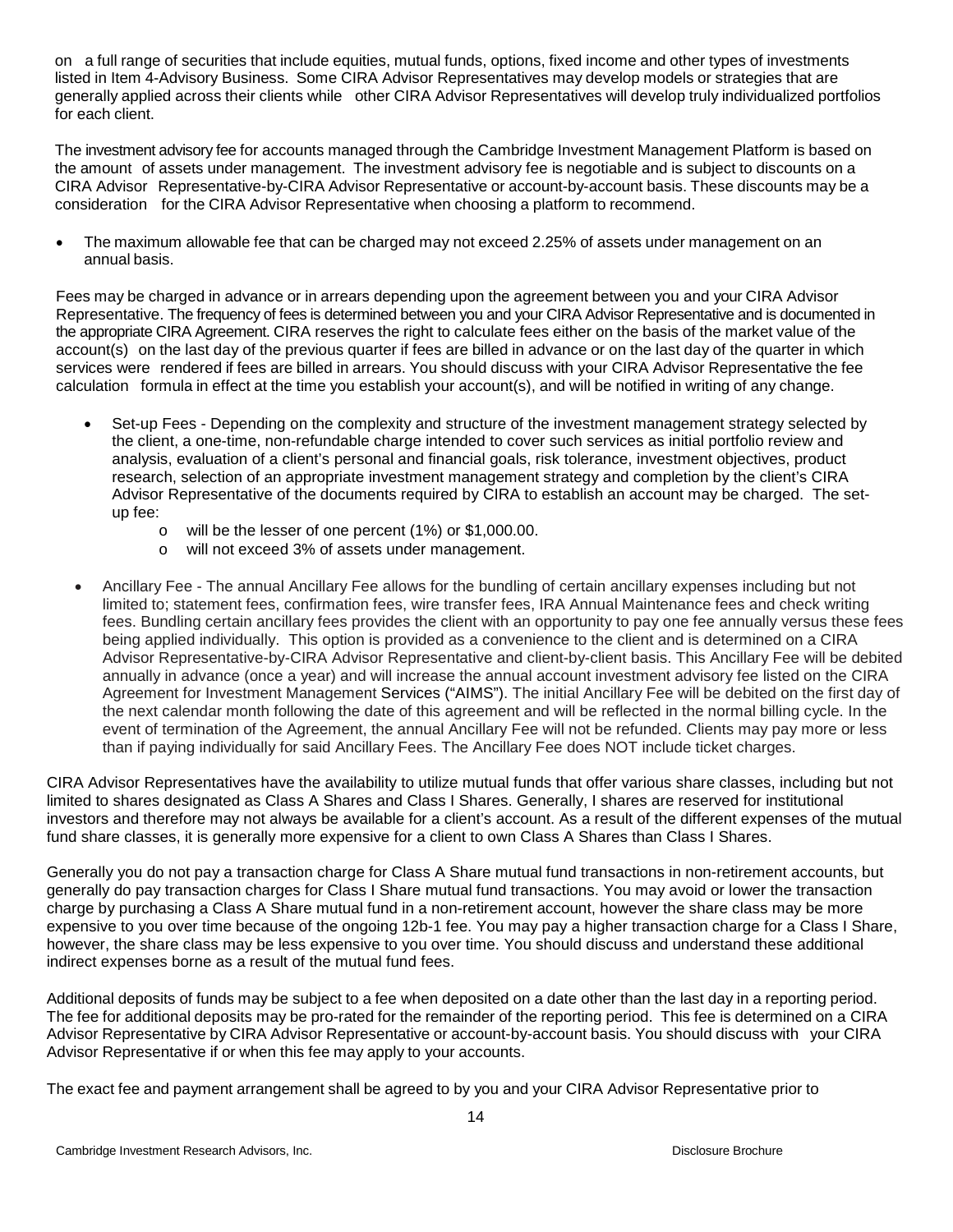commencing services and stated in the CIRA Agreement for Investment Management Services ("AIMS").

- Fees may be charged as a Flat Fee, Tiered Fee, or Breakpoint Fee.
	- o **Tier Fee Structure**:
		- Under this fee structure, the assets could be billed at more than one fee rate.
			- Example: An account is billed under the following Tiered fee Structure and the account has a billable market value of \$500,000
				- $\circ$  \$0 \$100,000 @ 1.50%
				- $\circ$  \$100,000 \$250,000 @ 1.25%
				- o Above \$250,000 @ 1.00%
			- This account would have the first \$100,000 in AUM billed at 1.50%
			- The next \$150,000 would bill at 1.25%
			- The remaining \$250,000 would be billed at 1.00%

## o **Breakpoint Fee Structure**:

- Under this fee structure, the assets in the account will all bill under one rate.
	- Using the same billing scenario with an account that has \$500,000 in billable market value and has the following breakpoint fee structure:
		- $\circ$  \$0 \$100,000 @ 1.50%
		- $\circ$  \$100,000 \$250,000 @ 1.25%<br>  $\circ$  Above \$250,000 @ 1.00%
		- o Above \$250,000 @ 1.00%
	- Depending on the billable market value of the account, all assets will be billed under one fee rate.

Fees are typically deducted directly from your account. You must provide the custodian with written authorization to have fees deducted from the account and paid to CIRA. The custodian will send you statements, at least quarterly, showing all disbursements for the account including the amount of the advisory fee, if deducted directly from the account. It is CIRA and your responsibility to verify the accuracy of fee calculations and the qualified custodian will not determine whether the fee has been properly calculated. Upon approval from CIRA, you may pay fees via direct invoice. If you are paying via invoice, fees shall be due upon receipt of the invoice.

You will incur charges imposed by third parties other than CIRA in connection with investments made through the account, including but not limited to, mutual fund sales loads, 12b-1 fees and surrender charges, variable annuity/insurance fees and surrender charges, and IRA and qualified retirement plan fees. For accounts held through Pershing, Cambridge will annually receive from Pershing a portion (\$2.50) of the IRA maintenance fee paid by the client to Pershing.

CIRA Advisor Representatives have the availability to utilize mutual funds that offer various share classes, including but not limited to shares designated as Class A Shares and Class I Shares. Generally, I shares are reserved for institutional investors and therefore may not always be available for a client's account. As a result of the different expenses of the mutual fund share classes, it is generally more expensive for a client to own Class A Shares than Class I Shares (or other share classes).

Clients generally do not pay a transaction charge for Class A Share mutual fund transactions in non-retirement accounts, but generally do pay transaction charges for Class I Share (or other share classes) mutual fund transactions. Clients may avoid or lower the transaction charge by purchasing a Class A Share mutual fund in a non-retirement account, however the share class may be more expensive to the client over time because of the ongoing 12b-1 fee. Clients may pay a higher transaction charge for a Class I Share, however, the share class may be less expensive to the client over time. Clients should discuss and understand these additional indirect expenses borne as a result of the mutual fund fees.

Investment advisory fees charged by CIRA which may or may not include transaction ticket fees charged by Cambridge, NFS or Pershing are separate and distinct from the fees and expenses charged by investment company securities that may be recommended to you. A description of these fees and expenses are available in each investment company's security prospectus. CIRA's Advisor Representatives, in their separate capacity as Registered Representatives of Cambridge, and acting in full compliance with the Cambridge and CIRA compliance policies and procedures, retain a portion of the commissions charged to you. While not an exhaustive list, an example of these commissions could be mutual fund sales loads, 12b-1 fees and surrender charges, variable annuity fees and surrender charges and IRA and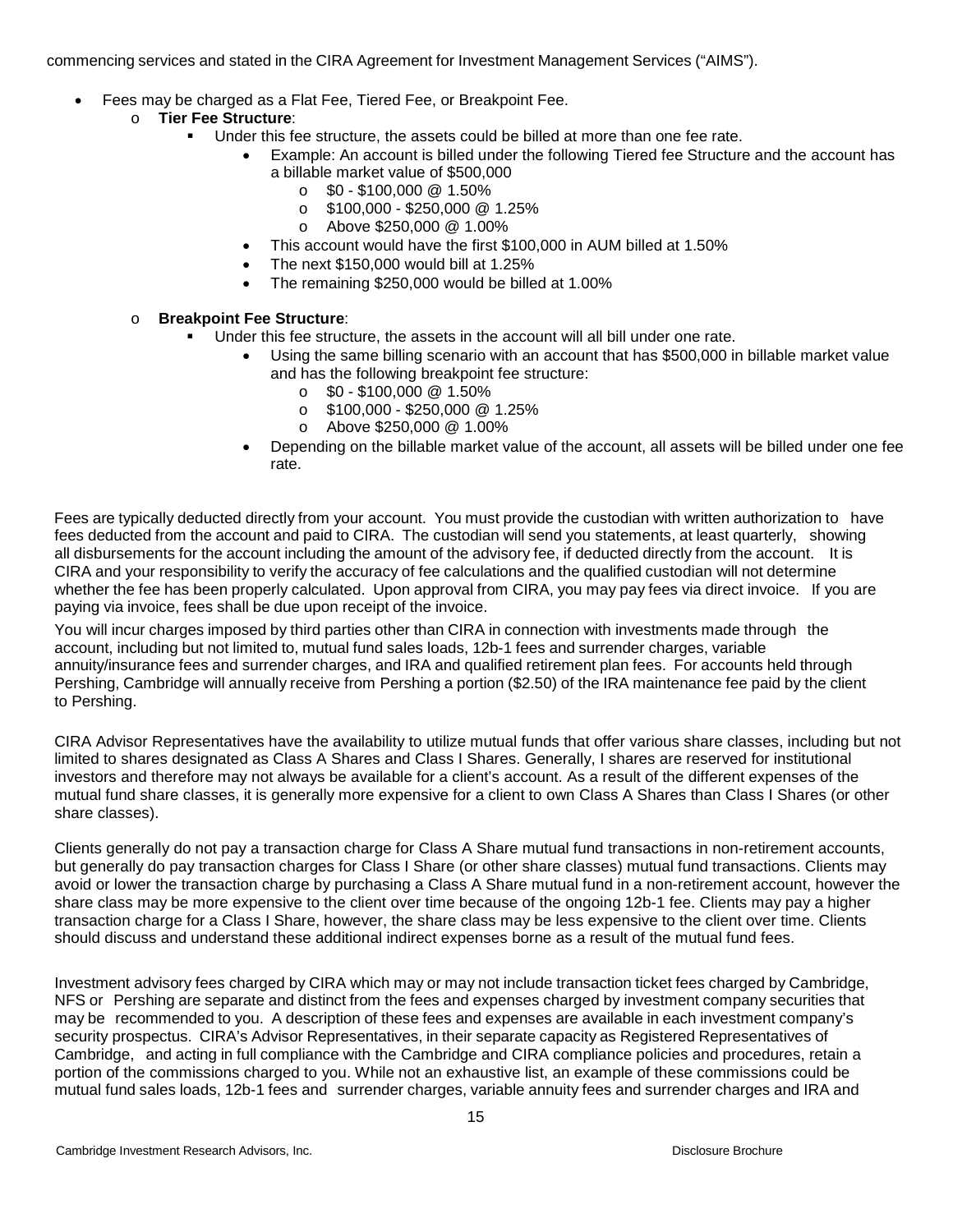qualified retirement plan fees. When managing ERISA and qualified accounts, the CIRA Advisor Representative must lower or offset the investment advisory fee by the amount of 12b-1 fees and other commissions received in the event such types of commissions are received by the CIRA Advisor Representative in his/her individual capacity as a Registered Representative of Cambridge.

Cambridge is a participant in Pershing's FUNDVEST® ticket charge program, and NFS' FUNDSMART® Select ticket charge program. These programs offer clients no-load mutual funds with no transaction fees. Through formal agreements Cambridge is eligible to receive revenue sharing participation for assets that are held within these programs. Restrictions may apply in certain situations. Both Pershing's FUNDVEST® and NFS' FUNDSMART® can be used in the CAAP®® and/or CIRA's Investment Management Services.

# *2. Investment Management through Institutional RIA Platforms*

Your CIRA Advisor Representative may provide investment management services, defined as giving continuous investment advice to by making investments for you based on your individual needs, through accounts established at institutional RIA platforms. Through this program, your CIRA Advisor Representative will be responsible for determining investment recommendations and responsible for implementing transactions. The CIRA Advisor Representative shall actively manage your account in accordance with your individual needs, objectives and risk tolerance. These accounts may be managed on either a discretionary trading basis or non-discretionary trading basis as agreed to by you and your CIRA Advisor Representative. In order to have trading authorization on your account, your CIRA Advisor Representative must be granted limited power of attorney over that account.

Currently, CIRA has a number of approved custodians. While there are others, the most commonly used are Schwab Institutional, TD Ameritrade Institutional, Fidelity Institutional Wealth Services and Pershing Advisor Solutions. CIRA is independently owned and operated and not affiliated with any of these companies. Generally, a CIRA Advisor Representative will not use every platform and in most cases will only recommend the use of one of these platforms. More details regarding the brokerage options are available in Item 12 of this Disclosure Brochure.

Similar to the Cambridge Investment Management Platform, various investment strategies are provided through this service; however, a specific investment strategy and investment policy is crafted for each CIRA Advisor Representative's clients to focus on that specific client's goals and objectives. Investment strategies and philosophies used through an institutional RIA platform vary based on the CIRA Advisor Representative providing advice. Models and strategies used by one CIRA Advisor Representative may be different than strategies used by other CIRA Advisor Representatives. Some CIRA Advisor Representatives limit their advice to mutual funds and others will provide advice on a full range of securities that include equities, mutual funds, options, fixed income and other types of investments in Item 4 – Advisory Business. CIRA Advisor Representatives may develop models or strategies that are generally applied across their clients while other CIRA Advisor Representatives will develop truly individualized portfolios for each client.

The investment advisory fee for accounts managed through the Institutional RIA Platform is based on the amount of assets under management. The investment advisory fee is negotiable and is subject to discounts on a CIRA Advisor Representative-by-CIRA Advisor Representative or account-by-account basis. These discounts may be a consideration for the CIRA Advisor Representative when choosing a platform to recommend.

• The maximum allowable fee that can be charged may not exceed 2.25% of assets under management on an annual basis.

Fees may be charged in advance or in arrears depending upon the agreement between you and your CIRA Advisor Representative. Fees are charged on a quarterly basis unless you and your CIRA Advisor Representative agree on another billing cycle. CIRA reserves the right to calculate fees either on the basis of the market value of the account(s) on the last day of the previous quarter if fees are billed in advance or on the last day of the quarter in which services were rendered if fees are billed in arrears. You should discuss with your CIRA Advisor Representative the fee calculation formula in effect at the time you establish your account(s), and will be notified in writing of any change.

• Set-up Fees - Depending on the complexity and structure of the investment management strategy selected by the client, a one-time, non-refundable charge intended to cover such services as initial portfolio review and analysis, evaluation of a client's personal and financial goals, risk tolerance, investment objectives, product research, selection of an appropriate investment management strategy and completion by the client's CIRA Advisor Representative of the documents required by CIRA to establish an account may be charged. The set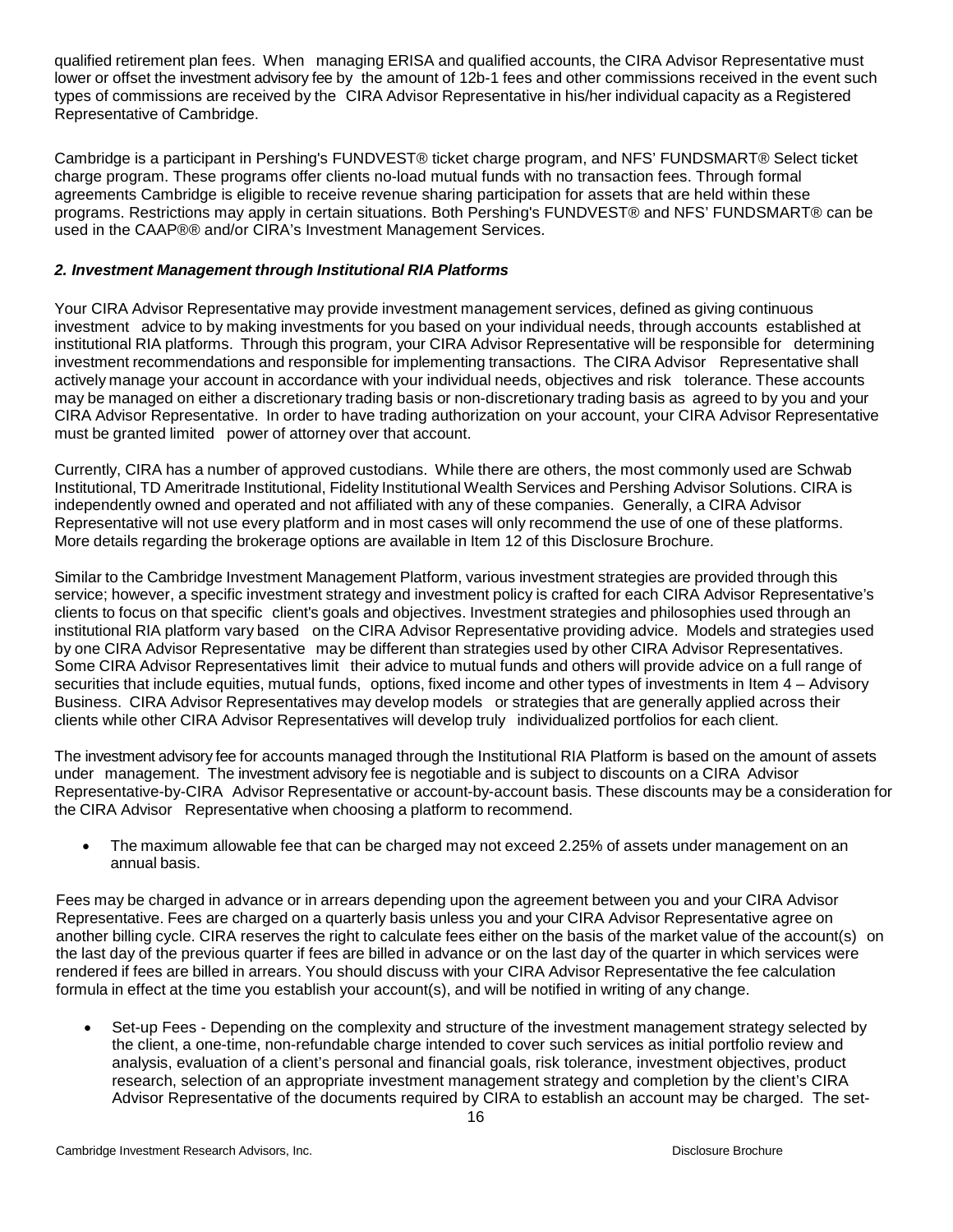up fee:

- o will be the lesser of one percent (1%) or \$1,000.00.
- o will not exceed 3% of assets under management.

The exact fee and payment arrangement shall be agreed by you and your CIRA Advisor Representative prior to commencing services and stated in the agreement for services.

Trading, brokerage and custodial fees charged by the client's third party broker-dealer and custodian are separate from management fees charged by CIRA. In addition, clients may incur certain charges imposed by third parties other than CIRA in connection with investments made through a Cambridge account, including but not limited to, mutual fund sales loads, 12b-1 fees and surrender charges, IRA and qualified retirement plan fees. Investment Advisory fees charged by CIRA are separate and distinct from the fees and expenses charged by investment company securities that may be recommended t o clients. A description of these fees and expenses are available in each investment company security's prospectus.

## *3. Cambridge Asset Allocation Platform (CAAP®)*

CIRA sponsors a wrap fee platform known as the Cambridge Asset Allocation Platform ("CAAP®®"). CAAP® is recommended to clients through CIRA's Advisor Representatives and through individuals and entities that are independently and/or individually registered as Investment Advisers (collectively referred to herein as "Adviser"). CAAP® offers Advisers and CIRA Advisor Representatives the ability to select one or more of the CAAP® strategies (described in the CAAP® Wrap Fee Brochure). Using risk tolerance information provided by the client, the Adviser or CIRA Advisor Representative will recommend a portfolio based on one of several asset allocation models designed to meet their individual client's financial needs, investment objectives, time horizon, and risk tolerance. Portfolios comprised of loadwaived mutual funds, no-load mutual funds, exchange traded funds ("ETF") (referred to collectively as either "Fund" or "Funds"), are selected through a comprehensive due diligence process by consultants selected by, but not affiliated with, CIRA. While CIRA has the final decision making authority, consultants who are registered Investment Advisers select Funds using a screening process that looks at various investment criteria, including risk-adjusted performance, management continuity, portfolio composition, investment style, expense structure, turnover rate, asset growth rate, asset site, and various risk measurements.

Client and Adviser or CIRA Advisor Representative will select National Financial Services ("NFS"), Pershing, LLC ("Pershing") or BMO Harris ("BMO") as the qualified custodian for all CAAP® accounts. Below is a typical fee schedule for these types of accounts:

- The maximum annual investment advisory fee for CAAP® accounts is 2.15%.
- The maximum annual investment advisory fee for 403(b)(7) CAAP® accounts at BMO Harris is the first \$250,000 is 2.10%; Next \$250,000 is 1 .90% of the first tier fee; Next \$500,000 is 1.80% of the first tier fee; Above \$1,000,000 is 1.65% of the first tier fee.

In addition to the investment advisory fee, a service fee and optional overlay fee may be deducted from client accounts with the total annual account fee not to exceed 3% of assets under management.

All account fees and platform fees are negotiable and subject to discounts on an Adviser/Advisor Representative-by-Adviser/Advisor Representative or account-by-account basis. These discounts may be a consideration for the Adviser/ Advisor Representative when choosing a platform to recommend. A trading and processing fee or annual maintenance fee may also be assessed to CAAP® accounts. These fees are detailed in the CAAP® Wrap Fee Brochure. The investment advisory fee is a maximum combined fee charged to client and shared by the Adviser and Advisor Representative.

Within CAAP®, CIRA has arrangements with various strategists to provide consulting services in connection with the creation of asset allocation models and the selection of portfolios of funds, taking into consideration the client's investment objectives, financial situations, risk tolerance, and reasonable investment guidelines established by the client. Consultants and/or portfolio strategists may select their own proprietary funds to be held in client's portfolio. This creates a conflict of interest in that Consultants will receive separate and customary income when proprietary funds are selected for client's portfolio. For more information on the strategists in the CAAP® program, please refer to the CAAP® Wrap Brochure.

CAAP® portfolios consist almost exclusively of load-waived and no-load funds that are included within the Pershing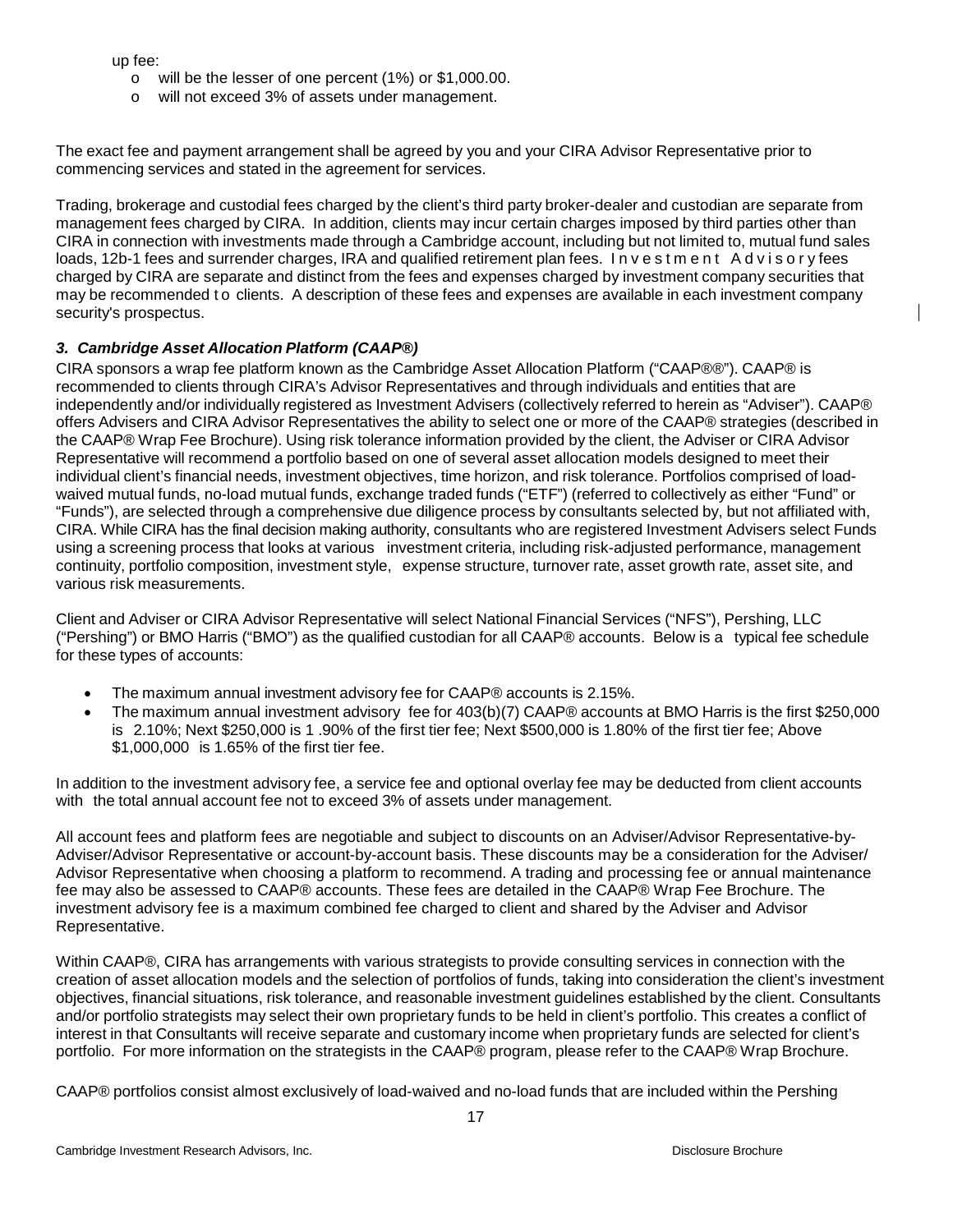FUNDVEST® and NFS' FUNDSNETWORK® programs. Through these programs and others, such as, Russell, and BMO, the custodians do provide additional compensation (not to exceed 30 bps) to CIRA on the basis of total assets under management for distribution, marketing expenses, and operational expenses. Consultants whose portfolios consist almost exclusively of proprietary funds may provide additional compensation (not to exceed 50 bps) to CIRA on the basis of total assets under management for distribution, marketing expenses, and operational expenses.

The preceding information is intended to provide a summary of CAAP®. A full and complete description of CAAP® is provided in the CAAP® Wrap Fee Brochure. All investors participating in CAAP® will be provided with, and should review, the CAAP® Wrap Fee Brochure prior to investing.

## *3. CIRA Retirement Plan Strategies Management Platform*

CIRA offers record keeping services and investment management to Plan Sponsors through the CIRA Retirement Plan Strategies Management program ("Retirement Plan Strategies"). Under the Retirement Plan Strategies, the Plan Sponsor appoints CIRA as Investment Manager to the Plan, and acts as a fiduciary as defined by ERISA section 3(38) with respect to the managed account services.

With the guidance of CIRA and the CIRA Advisor Representative, Plan Sponsors select a strategy from CIRA approved strategists for use by its Participants. Participants may elect to direct their own investments, or Participants have the option to elect to subscribe to a strategy with respect to the Participant's assets held by the Plan. Participants who elect to subscribe to one of the strategies are required to complete a risk tolerance questionnaire and receive a risk tolerance score. The risk tolerance score is used by CIRA to recommend a portfolio under the Retirement Plan Strategies. Participants should review the selected strategists ADV and marketing material for more specific information.

Portfolios are diverse and are comprised of equities, bonds, fixed income securities and funds, real estate securities and mutual funds, depending on the Strategist chosen. Assets are custodied Mid Atlantic Capital Group ("Custodian").

Plan Sponsors are responsible for selecting the specific Strategy for the Plan based upon the list of Retirement Plan Strategies program strategies made available by CIRA. CIRA shall not have discretionary authority to select the specific strategy for inclusion or exclusion in the Plan; however, CIRA is granted discretionary trading authority by the Plan Sponsor over the assets managed under the Retirement Plan Strategies Program.

CIRA provides a record keeping service, which includes, but is not limited to, daily valuation and other trading services to the Plan. As record keeper for the Plan, CIRA instructs the Custodian to buy, sell or exchange securities or other products in accordance with, and upon receipt of, instructions provided by CIRA, Plan Participant, Plan Sponsor, Trustee and/or Third Party Administrator ("TPA").

CIRA shall charge Plan Sponsor a program fee based on an annual percentage of the Plan's assets and number of plan participants. This fee includes and is not limited to; record keeping services, quarterly statements and enrollment materials.

A modeling fee will be debited to Participants who select a strategy from an approved strategist. The Modeling Fee will not be debited to Participants who select to direct their own investments. The investment advisory fee will be divided and billed on either a monthly or quarterly basis. Fees may be charged in advance or in arrears depending on the specific arrangement.

All investment advisory fees paid to CIRA for Services are separate and distinct from the fees and expenses charged by mutual funds to their shareholders. These fees and expenses are described in each mutual fund's prospectus. These mutual fund fees will generally include a management fee, other fund expenses and a possible distribution fee. If the fund also imposes sales charges, the client may pay initial or deferred sales charges.

Certain fee payments may be available to the Plan in connection with the account investments in the mutual funds that are selected to be made available to the Plan. The exact types and amounts of fees payable will depend on the mutual funds in which the Plan assets are invested. Fee sources include 12b-1 fees, service fees, sub-administrative fees, and sub-transfer agency fees (collectively the "Fund Fees"). All Fund Fees received by CIRA will be paid to the Plan.

All investment advisory fees paid to CIRA for services are separate and distinct from the fees and expenses charged by mutual funds to their shareholders. These fees and expenses are described in each mutual fund's prospectus. A Modeling Fee will be debited to Participants who select to subscribe to a Retirement Plan Strategies Management Strategy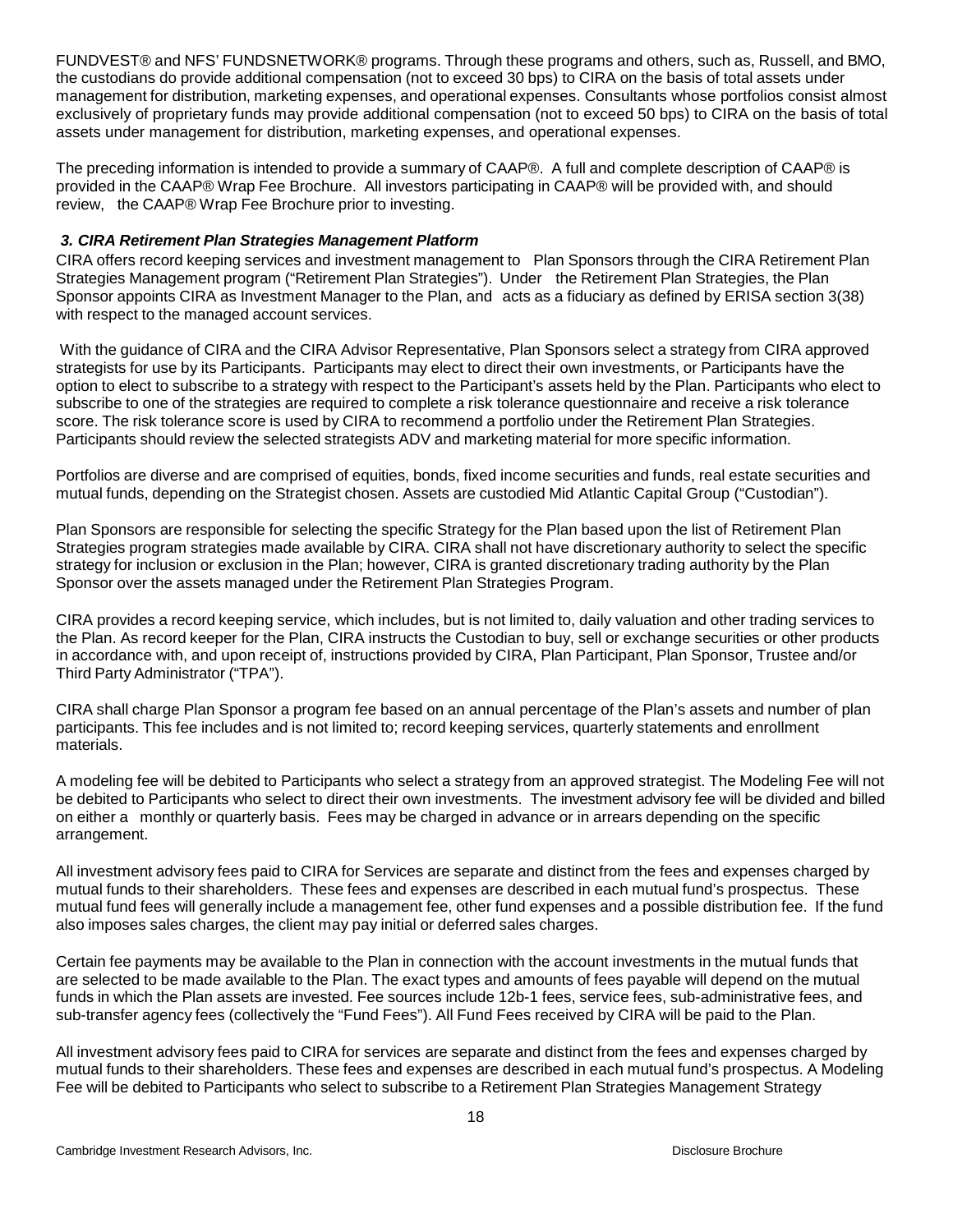#### *4. Retirement Plan Advisory and Consulting Services*

CIRA Advisor Representatives may provide retirement plan advisory and consulting services as described in Item 4. The fees, services and fiduciary status of such services will be outlined and described through the CIRA Retirement Plan Consulting Agreement (RPCA) or CIRA Retirement Plan Investment Management Agreement ("RPAIMS").CIRA will generally share at least 70% of the fee charged to the client with the CIRA Advisor Representative based on the agreement between CIRA and the CIRA Advisor Representative. The fee for services may be based on a percentage of the assets held in the Plan (up to 2.25% annually), on an hourly basis (up to \$500 per hour), or on a flat rate basis, as negotiated between the Plan and the CIRA Advisor Representative.

The fee will be payable to CIRA in advance or in arrears on the frequency (e.g., quarterly, monthly, etc.) agreed upon among the client, the CIRA Advisor Representative, and CIRA. If asset based fees are negotiated, the fee payment generally will be based on the value of the Plan assets as of the close of business on the last business day of the period as valued by the custodian of the assets. However, if the fee is paid by the Plan or the client through a third party service provider, such fee will be calculated as determined by the provider. If the fee is paid prior to the services being provided, the Plan will be entitled to a prorated refund of any prepaid fees for services not received upon termination of the client agreement among the client, CIRA and the CIRA Advisor Representative.

Retirement plan clients may incur fees and charges imposed by third parties other than CIRA and CIRA Advisor Representative in connection with services provided by CIRA. These third party fees may include fund or annuity subaccount management fees, 12b-1 fees and administrative servicing fees, plan recordkeeping and other service provider fees.

Further information regarding charges and fees assessed by a fund or annuity are available in the appropriate prospectus.

If a client engages CIRA and the CIRA Advisor Representative to provide ongoing investment recommendations to the Plan regarding the investment options (e.g., mutual funds, collective investment funds) to be made available to Plan participants, clients should understand that there generally will be two layers of fees with respect to such assets. The Plan will pay an advisory fee to the fund manager and other expenses as a shareholder of the fund. The client also will pay CIRA and the CIRA Advisor Representative the fee as agreed to on the in the appropriate CIRA Agreement for the investment recommendation services. Therefore, clients could generally avoid the second layer of fees by not using the advisory services of CIRA and the CIRA Advisor Representative and by making their own decisions regarding the investment.

If a Plan makes available a variable annuity as an investment option, there are mortality, expense and administrative charges, fees for additional riders on the contract and charges for excessive transfers within a calendar year imposed by the variable annuity sponsor. If a Plan makes available a pooled guaranteed investment contract (GIC) fund, there are investment management and administrative fees associated with the pooled GIC fund.

Clients should understand that the fee the client negotiates with the CIRA Advisor Representative may be higher than the fees charged by other investment advisors or consultants for similar services. This is the case, in particular, if the fee is at or near the maximum fees set out above. The CIRA Advisor Representative is responsible for determining the fee to charge each of their individual clients based on factors such as total amount of assets involved in the relationship, the complexity of the services, and the number and range of supplementary advisory and client-related services to be provided. Clients should consider the level and complexity of the consulting and/or advisory services to be provided when negotiating the fee with CIRA Advisor Representative.

Clients who pay the fee by check should make it payable to Cambridge Investment Research, Inc. alternatively; clients also may instruct a Plan's service provider or custodian to calculate and debit the fee from the Plan's account at the custodian and pay such fee to Cambridge.

CIRA has approved several retirement plan programs that allow the CIRA Advisor Representatives to provide investment management services to retirement plan sponsors and participants. Below are a few special considerations for some of these programs:

# *TIAA-CREF Advisor Network*

CIRA has been approved to participate in the TIAA-CREF Network. Through this program CIRA Advisor Representatives are able to provide investment management services to participants. The maximum allowable fee that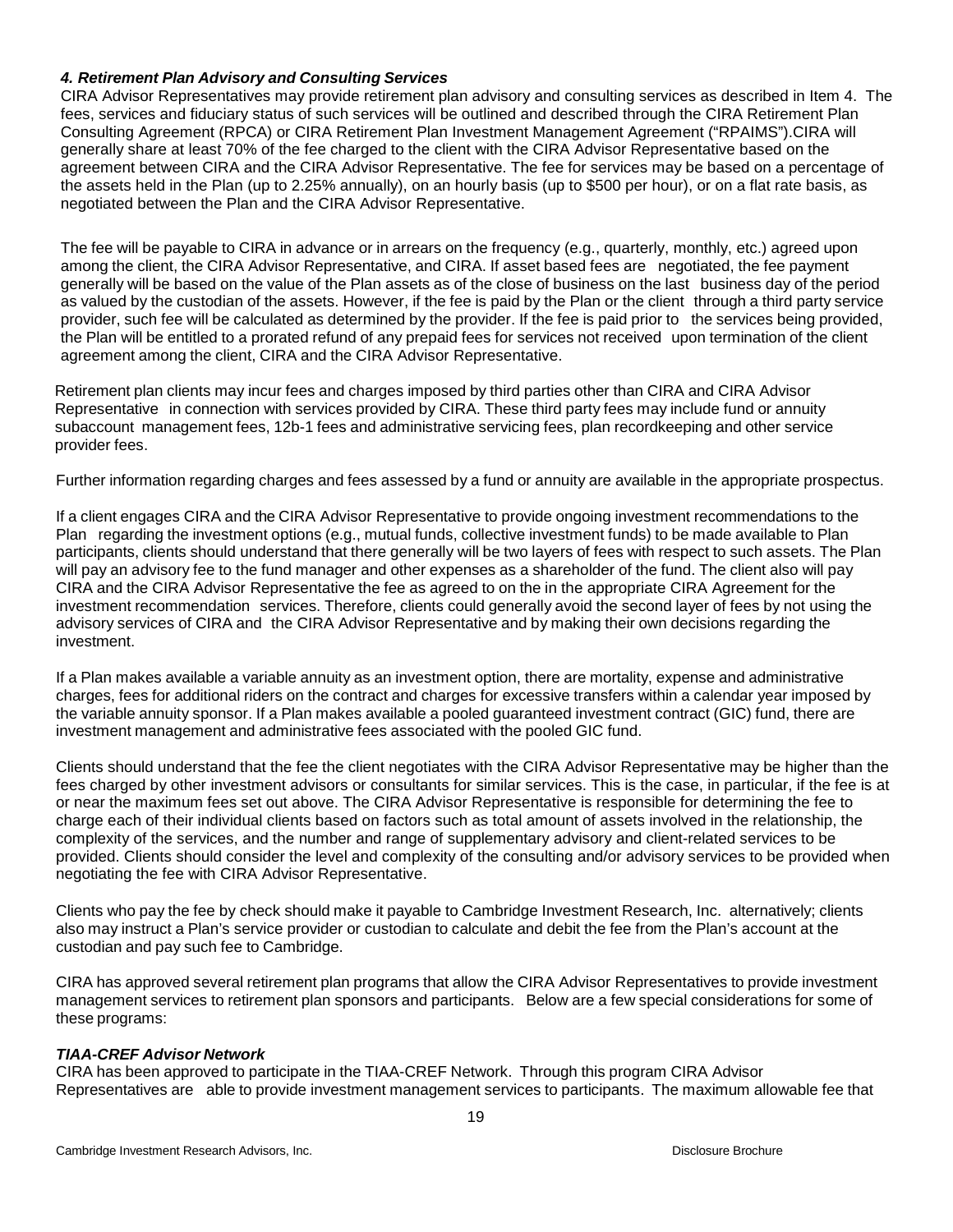can be charged for TIAA-CREF plans through the TIAA-CREF Advisor Network may not exceed 1.25%.

## *Security Financial Resources, Inc.*

CIRA has established a relationship with Security Financial Resources, Inc. ("SFR") in order to provide management of model portfolios for retirement plans and their participants. For plans in which SFR serves as the record keeper, SFR will deduct CIRA's advisory fees from a participant's account quarterly in arrears. In consideration for the administrative, recordkeeping and trading platform services, SFR will retain up to 25 bps of the advisory fees charged by CIRA. SFR will distribute the remaining advisory fees to CIRA.

## *Tax Exempt Marketplace*

CIRA Advisor Representatives may provide services to employees of public school systems and tax-exempt organizations that qualify under Section 501(c)(3) of the Internal Revenue Code. CIRA's Tax Exempt Marketplace programs is designed for CIRA Advisor Representatives to provide services to clients who have available to them, through their organization, retirement accounts held in an Optional Retirement Plan (ORP) or also known as a 401(a), 403(b) and 457 accounts are allowed.

CIRA Advisor Representatives can provide these services either by the CIRA Advisor Representative providing the investment management services or utilizing the services of third party investment advisers (Recommendation of Third Party Money Managers) both programs are further explained below. Cambridge accounts may be custodied at Fidelity Brokerage Services, LLC (Fidelity) on its Tax Exempt Services (TEM) platform or at TIAA-CREF. CIRA Advisor Representatives will generally use both custodians as this is determined independently by each organization. Cambridge serves as the introducing broker-dealer for all accounts through this investment management platform and clears securities transactions on a fully disclosed basis through Fidelity TEM and TIAA-CREF.

Investment management services, defined as giving continuous investment advice to a client and making investments for that client based on their individual needs through brokerage accounts established at Cambridge. Through this program, your CIRA Advisor Representative will be responsible for determining investment recommendations and is responsible for implementing transactions in the CIRA advisor representative's separate capacity as a Cambridge Registered Representative. The CIRA Advisor Representative shall actively manage your accounts in accordance with your individual needs, objectives, and risk tolerance. These accounts may be managed on either a discretionary trading basis or non-discretionary trading basis as agreed to by you and your CIRA Advisor Representative.

Various investment strategies are provided through this service; however, a specific investment strategy or investment policy is determined for each client to focus on the specific client's goals and objectives. Investment strategies and philosophies used within the Cambridge platform vary based on the CIRA Advisor Representative providing advice. Models and strategies used by one advisor representative may be different than strategies used by other advisor representatives. Some CIRA Advisor Representatives limit their advice to mutual funds, and others will provide advice on a full range of securities that include equities, mutual funds, options, fixed income and other types of investments listed in Item 4. CIRA Advisor Representatives may develop models or strategies that are generally applied to their clients, while other CIRA Advisor Representatives will develop truly individualized portfolios for each client.

The investment advisory fee for accounts managed through the Cambridge investment management platform is based on the amount of assets under management. The investment advisory fee is negotiable and is subject to discounts on a CIRA Advisor Representative- by-CIRA Advisor Representative or account-by-account basis. These discounts may be a consideration for the CIRA Advisor Representative when choosing a platform to recommend.

- The maximum allowable fee that can be charged may not exceed 2.25 percent (2.25%) of assets under management on an annual basis for Fidelity TEM;
- The maximum allowable fee that can be charged may not exceed 2.00 percent (2.00%) of assets under management on an annual basis for TIAA-CREF;

Fees may be charged in advance or in arrears depending upon the agreement between you and your CIRA Advisor Representative. Fees are charged on a quarterly basis unless you and your CIRA Advisor Representative agree on another billing cycle. CIRA reserves the right to calculate fees either on the basis of the market value of the account(s) on the last day of the previous quarter if fees are billed in advance, or on the last day of the quarter in which services were rendered if fees are billed in arrears. You should discuss with your CIRA Advisor Representative the fee calculation formula in effect at the time you establish your account(s), and will be notified in writing of any change.

Depending on the complexity and structure of the investment management strategy you select, CIRA may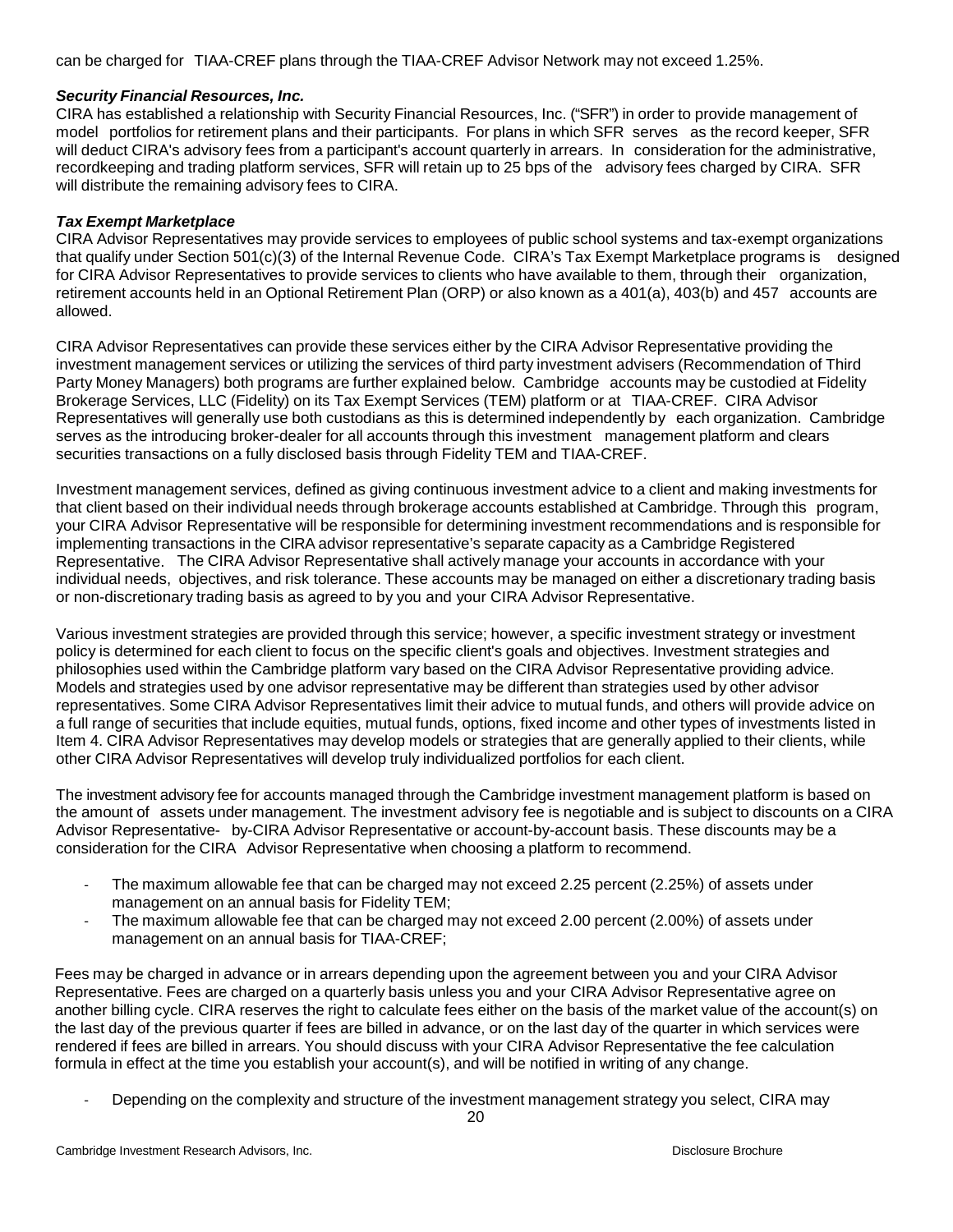assess a one-time non-refundable set-up fee, which may be the lesser of one percent (1%) or \$1,000.00;

- Set-up fees (described above), if applicable, are a non-refundable one-time charge intended to cover such services as initial portfolio review and analysis, evaluation of a client's personal and financial goals, risk tolerance, investment objectives, product research, selection of an appropriate investment management strategy and completion by your CIRA Advisor Representative of the documents required by CIRA to establish a particular account;
- The combined set-up fee and first year's account fee may not exceed the corresponding platform fees listed above.

The exact fee and payment arrangement shall be agreed to with the client and CIRA Advisor Representative prior to commencing services and stated in the CIRA Agreement for Investment Management Services ("AIMS").

Fees are typically deducted directly from client accounts. Clients must provide the custodian with written authorization to have fees deducted from the account and paid to CIRA. The custodian will send client statements, at least quarterly, showing all disbursements for the account including the amount of the advisory fee, if deducted directly from the account. It is CIRA and client's responsibility to verify the accuracy of fee calculations and the qualified custodian will not determine whether the fee has been properly calculated. Some organizations do not allow for fee deductions directly from certain tax-exempt accounts. CIRA does have the availability to accommodate fee deduction from an additional management account owned by the client. Client should contact their CIRA Advisor Representative to discuss additional options. Upon approval from CIRA, clients may pay fees via direct invoice. For clients paying via invoice, fees shall be due upon client's receipt of the invoice.

CIRA Advisor Representatives may also utilize the services of third party investment advisers. Through this program, CIRA Advisor Representatives will assist their client in identifying that specific client's risk tolerance and investment objectives. The CIRA Advisor Representative will recommend an approved third party investment advisers in relation to that client's stated investment objectives and risk tolerance. The client may select a recommended third party investment adviser firm based upon that specific client's needs. The client will enter into an agreement directly with the unaffiliated third party investment adviser who shall provide asset management services. For more information regarding the use of third party investment advisers please see the "Recommendations of Third Party Investment Advisers" in the Fees and Compensation section below.

## *5. Multi-ManagerPlatforms*

CIRA Advisor Representatives may provide asset allocation advice through various outside third party management programs based on your individual, personal and financial goals, investment objectives, and risk tolerance. Dependent on the individual agreements with the program sponsors and based on information provided by you, the CIRA Advisor Representative will assist you in selecting a suitable investment portfolio and asset allocation strategy that will be used by the program sponsor to properly allocate your assets in the investment portfolio. The CIRA Advisor Representative will provide initial and ongoing client education concerning the asset allocation strategy selected b y you and explain the rebalancing guidelines utilized with the investment allocation strategy selected. The CIRA Advisory Representatives will periodically meet with the client to discuss changes in the client's investment objectives and risk tolerance, and current asset allocations within each portfolio. The program sponsor periodically changes the relative allocations among mutual funds in the portfolios.

CIRA Advisor Representatives may also recommend Separately Managed Account Programs (SMA) offered by outside Investment Advisers. These programs provide CIRA Advisor Representatives with access to programs that specialize in separate account management, private account management, and timing and multi-disciplined account services. Program sponsors provide full-time professional investment management by quality investment managers. Your CIRA Advisor Representative will assist you in selecting the manager(s) most aligned with your investment style based on your individual personal, and financial goals, investment objectives, and risk tolerance. A SMA account portfolio is a customized portfolio that may consist of stocks and/or bonds and cash that is guided by a professional investment manager. The manager buys and sells stock and/or bonds on your behalf. Because you directly own the securities within their account, you have the option to specify investment restrictions (e.g., no alcohol or tobacco stocks), and may request tax-loss selling. Typically, one all-inclusive fee arrangement covers all the services provided by the SMA. A portion of the SMA's annualized fee based on the total value of your portfolio is charged quarterly to your account and shared with CIRA and your CIRA Advisor Representative.

The Platform sponsor will generally determine the minimum investment amount for client participation. If not established by the program sponsor, CIRA suggests that you invest at least \$25,000 in the portfolio management service. CIRA may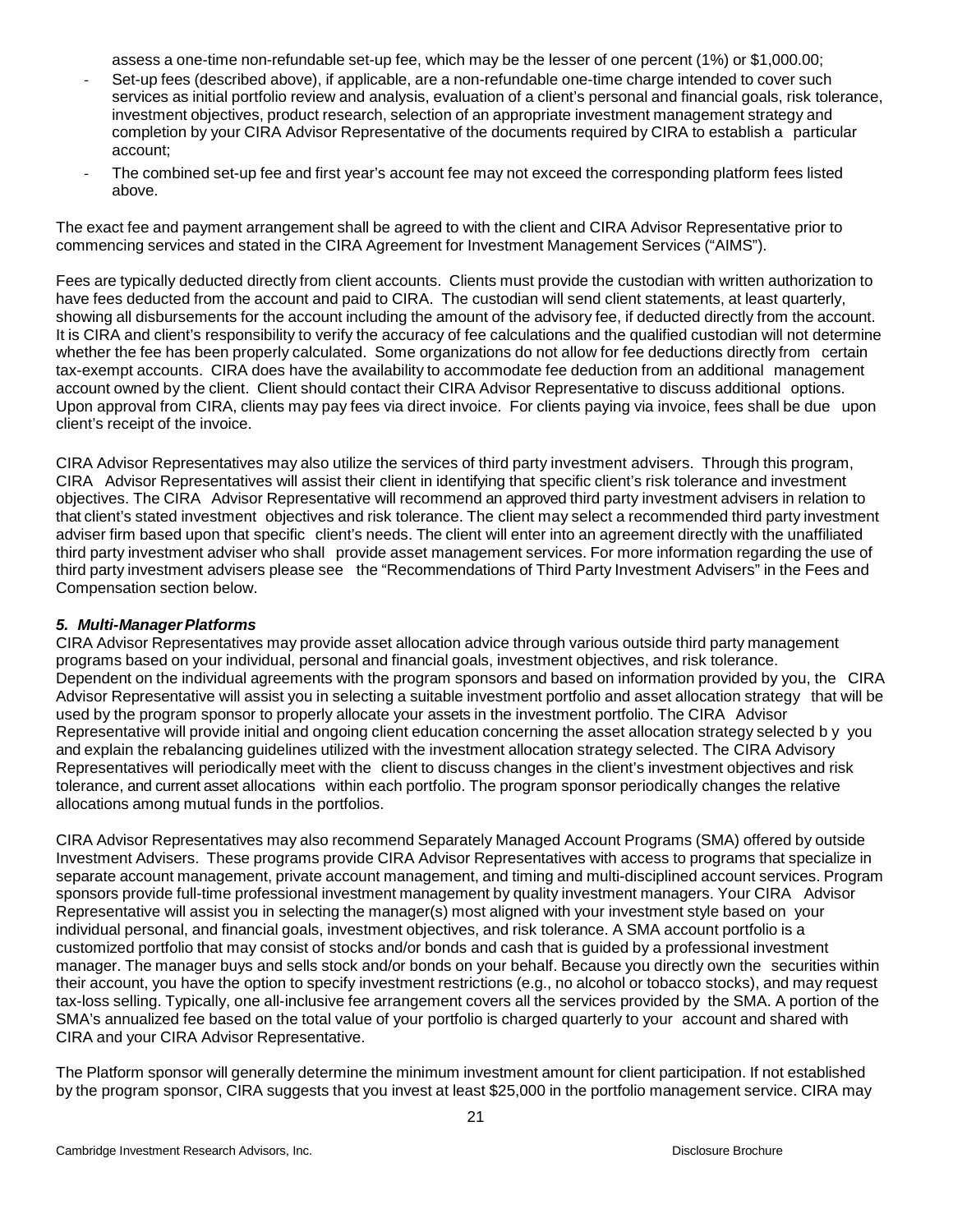accept accounts with less than \$25,000 in assets if CIRA believes that based on information provided by you to your CIRA Advisor Representative investing a lower amount is appropriate for you and is acceptable to the program sponsor.

CIRA charges clients who participate in these services a fee based on a percentage of the value of the client's assets subject to these services. The maximum fee for services provided by CIRA may not exceed 2.25%. Fees are negotiable, so clients should discuss with their CIRA Advisor Representative the fee appropriate for their individual services. Additional fees for third party and separately managed accounts may be determined by the Platform sponsor. Various sponsor companies choose to share this fee with CIRA and the client's CIRA Advisor Representative. Please refer to Cambridge's Revenue Sharing Disclosure Document for a list of specific sponsor companies. The Fee is separate from and may not include custodial charges, transaction charges, contingent deferred sales charges on funds purchased prior to their participation in the account, debit balances or related margin interest, or other costs imposed by third parties. All fees should be determined by the CIRA Advisor Representative, the Platform Sponsor and Client through the use of an appropriate management agreement. CIRA Advisor Representatives will provide you, the client, with the respective Platform sponsor's disclosure brochure(s). We strongly suggest that you review these materials to familiarize yourself with the Platform chosen.

Cambridge and/or CIRA have entered into various arrangements with some sponsor companies referred to as revenue sharing arrangements. Although CIRA and Cambridge endeavor at all times to put the interest of their clients ahead of their own or those of their officers, directors, or representatives ("affiliated persons"), these arrangements could affect the judgment of Cambridge or its affiliated persons when recommending investment products and/or certain sponsor companies. Clients can review the CIRA and Cambridge Revenue Sharing Disclosure located at [www.cir-info.com](http://www.cir-info.com/) for further information about any of CIRA and/or Cambridge's revenue sharing arrangements. It is also available upon written request.

## <span id="page-21-0"></span>*6. Recommendation of Third Party Investment Advisers*

CIRA allows its Advisor Representatives to refer clients to unaffiliated third party investment advisory firms offering asset management and other investment advisory services. As a result, CIRA is paid a portion of the fee charged and collected by the third party Investment Adviser in the form of solicitor fees or consulting fees. This fee is generally a portion of the overall management fee charged by the third party money manager

Through this program, CIRA Advisor Representatives may assist a client with identifying the client's risk tolerance and investment objectives. The CIRA Advisor Representative may recommend third party Investment Advisers in relation to the client's stated investment objectives and risk tolerance. A client may select a recommended third party Investment Adviser firm based upon the client's needs. Clients will enter into an agreement directly with the unaffiliated third party Investment Adviser who shall provide asset management services.

CIRA Advisor Representatives are available to answer questions the client may have regarding their account and act as the relationship manager between you and the third party Investment Adviser. Third party Investment Advisers may take discretionary authority to determine the securities to be purchased and sold for you. Generally, CIRA and its associated persons have trading authority with respect to a client's managed account with the third party Investment Adviser(s).

Third party managed programs generally have account minimum requirements that will vary from Investment Adviser to Investment Adviser. Account minimums are generally higher on fixed income accounts than equity based accounts. A complete description of the third party Investment Adviser's services, fee schedules and account minimums will be disclosed in the third party Investment Adviser's Form ADV, Wrap Brochure, or similar Disclosure Brochure which will be provided to clients at the time an agreement for services is executed and the account is established. Client reports will depend upon the third party Investment Adviser.

While the actual fee charged to you will vary depending on the third party investment advisor, the portion retained by CIRA in the form of solicitor fees or consulting fees shall not exceed 1.50%. Overall management fees charged to you through this program will include the portion retained by the third party investment adviser and therefore may exceed 1.50%. All fees are calculated and collected by the selected third party Investment Adviser firm who shall be responsible for delivering CIRA's portion of the client fee to CIRA.

You will generally incur additional charges including but not limited to, mutual fund sales loads, 12b-1 fees, surrender charges, and IRA and qualified retirement plan fees. CIRA does not receive a portion of such commissions or fees.

While CIRA consistently reviews the performance of numerous third party investment firms, CIRA enters into relationships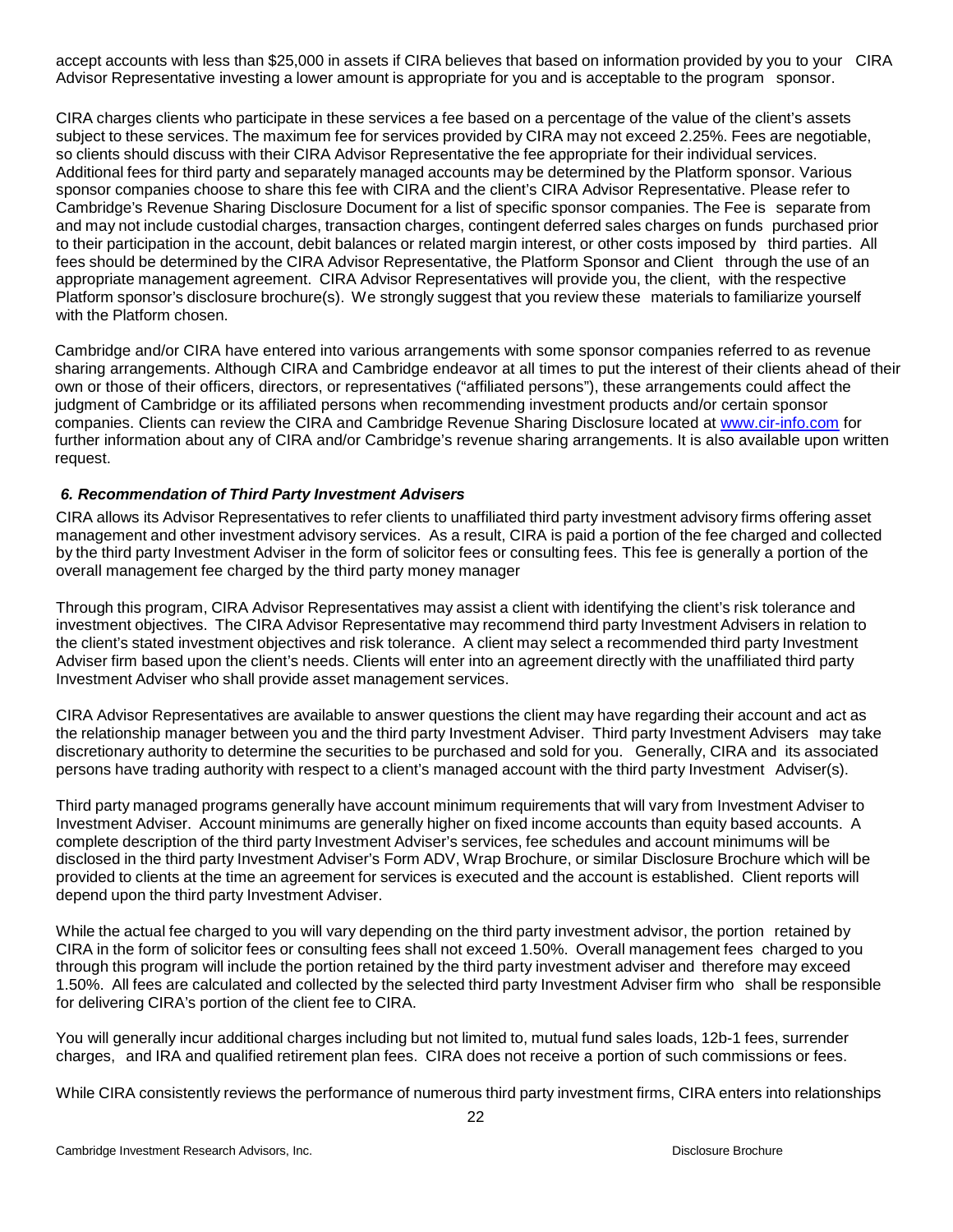with only a select number of third party Investment Advisers that pass the CIRA due diligence process.

Third party Investment Advisers recommended by CIRA must be registered or exempt from registration in the state where the client resides. Third Party Investment Advisers recommended by CIRA or a CIRA Advisor Representative must be approved by both Cambridge and CIRA.

Clients are advised that CIRA Advisor Representatives may have a conflict of interest by only offering those third party Investment Advisers that have agreed to pay a portion of their advisory fee to CIRA and have met the conditions of the CIRA due diligence review. Clients are advised that there may be other third party managed programs that may be suitable to the client that may be more or less costly. No guarantees can be made that client's financial goals or objectives will be achieved. Further, no guarantees of performance can be offered.

Cambridge and/or CIRA have entered into various arrangements with some sponsor companies referred to as revenue sharing arrangements. Although CIRA and Cambridge endeavor at all times to put the interest of their clients ahead of their own or those of their officers, directors, or representatives ("affiliated persons"), these arrangements could affect the judgment of Cambridge or its affiliated persons when recommending investment products and/or certain sponsor companies. Clients can review the CIRA and Cambridge Revenue Sharing Disclosure located at [www.cir-info.com](http://www.cir-info.com/) for further information about any of CIRA and/or Cambridge's revenue sharing arrangements. It is also available upon written request.

# *7.* **Variable Annuities**

CIRA Advisor Representatives may manage the sub-accounts of various approved variable annuities on either a discretionary or non-discretionary basis for a fee. The Advisor Representative may also use a third party money manager to manage the sub-accounts. A fee of up to 1% may be charged for variable annuity management.

## **General Disclosure Regarding ERISA and Qualified Accounts**

The following disclosure is directed for clients of CIRA that are (i) a pension or other qualified employee benefit plan (including a 401(k) plan) governed by the Employee Retirement Income Security Act of 1974, as amended ("ERISA"); (ii) a tax-qualified retirement plan under section 401(a) of the Internal Revenue Code of 1986, as amended (the "Code"), and not covered by ERISA; or (iii) an individual retirement account ("IRA") under Section 408 of the Code.

It is the client's responsibility to ensure CIRA and the CIRA Advisor Representative have been furnished complete copies of all documents that establish and govern the plan and evidencing client's authority to retain CIRA as an Investment Adviser. Clients must promptly furnish to CIRA any amendments to the plan and if any amendment affects the rights or obligations of CIRA, such amendment shall be binding on CIRA and the CIRA Advisor Representative only when agreed to by CIRA and its Advisor Representative in writing.

Clients must maintain appropriate ERISA bonding coverage for their managed account(s) and must include within the coverage of the bond CIRA, CIRA Advisor Representatives and their personnel as may be required by law.

CIRA's Advisor Representatives, in their separate capacity as Registered Representatives of Cambridge, and acting in full compliance with the Cambridge and CIRA compliance policies and procedures, may retain a portion of the commissions charged to the client. These commissions may include mutual fund sales loads, 12b-1 fees and surrender charges, variable annuity fees and surrender charges and IRA and qualified retirement plan fees. When managing ERISA and qualified accounts, the CIRA Advisor Representative must lower or offset the investment advisory fee by the amount of 12b-1 fees and other commissions received in the event such types of compensation are received by the CIRA Advisor Representative in his/her individual capacity as a Registered Representative of Cambridge.

CIRA Advisor Representatives may be licensed to sell securities in the capacity as Registered Representatives with Cambridge. CIRA Advisor Representatives, acting in their separate capacities as Registered Representatives may sell, for commissions, general securities products such as stocks, bonds, mutual funds, exchange-traded funds, and variable annuity and variable life products to advisory clients. As such, CIRA Advisor Representatives may suggest that advisory clients implement investment advice by purchasing securities products through a commission-based Cambridge account in addition to an advisory account. In the event investment advisory clients elect to purchase these products through Cambridge, Cambridge and the client's CIRA Advisor Representative, in the capacity as Cambridge Registered Representative, will receive the normal and customary commission compensation in connection with the specific product purchased. This may present a conflict of interest, as it may give the Cambridge Registered Representative an incentive to recommend investment products on the compensation received, rather than on the clients' needs. CIRA does not require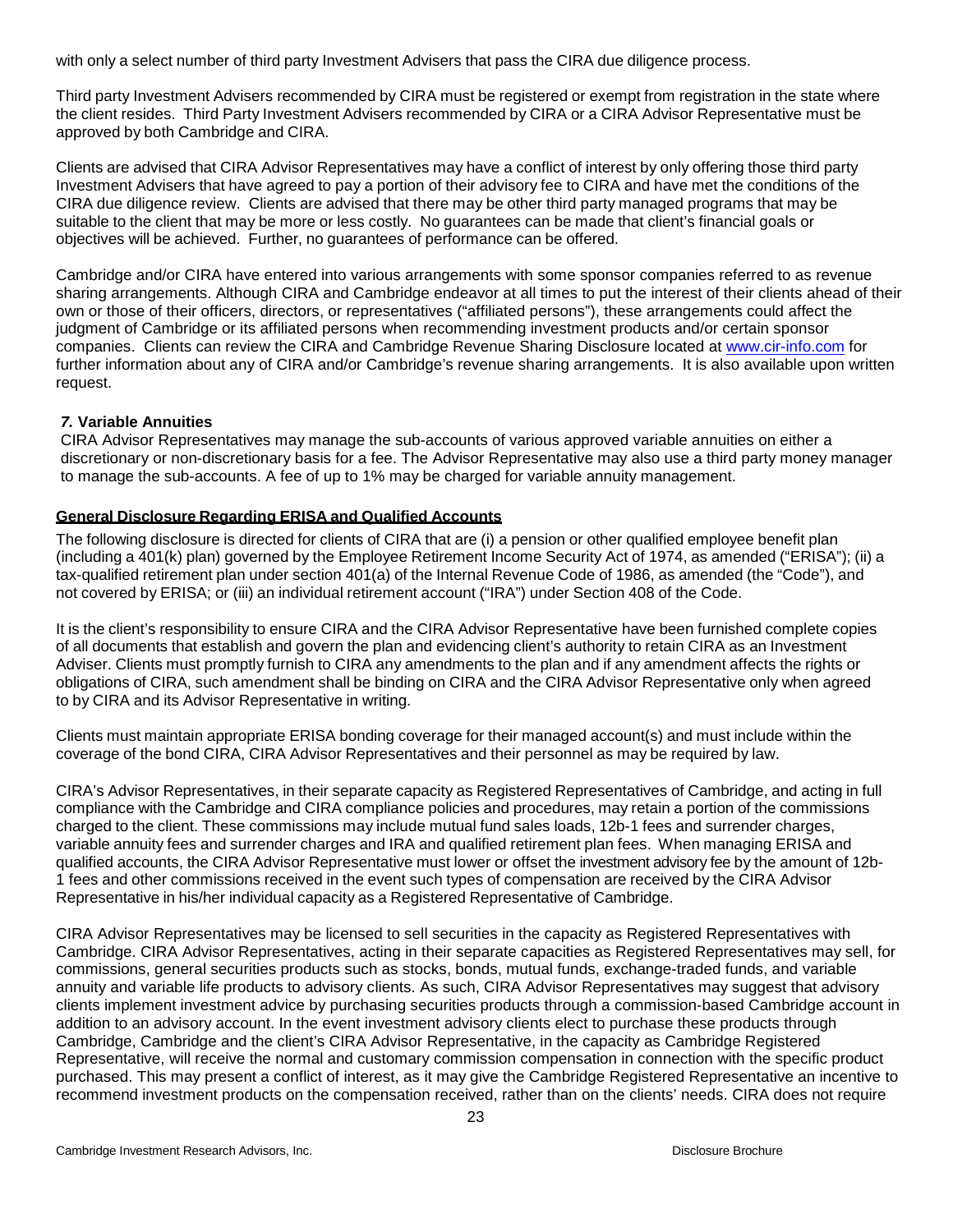its Advisor Representatives to encourage clients to implement investment advice through Cambridge. Clients of CIRA are free to implement investment advice through any broker/dealer or product sponsor they may select. However, clients should understand that, due to certain regulatory constraints, CIRA Advisor Representatives, in the capacity as a dually Registered Representative, must place all purchases and sales of securities products in commission-based brokerage accounts through Cambridge or other Cambridge approved institutions.

## **General Disclosure for No-Load Programs**

Cambridge is a participant in Pershing's FUNDVEST® ticket charge program, and NFS' FUNDSMART® Select ticket charge program. These programs offer clients no-load mutual funds with no transaction fees. Through formal agreements Cambridge is eligible to receive revenue sharing participation for assets that are held within these programs. Restrictions may apply in certain situations. Both Pershing's FUNDVEST® and NFS' FUNDSMART® can be used in the CAAP® and/or CIRAs Investment Management Services.

## **Termination**

All Services continue in effect until terminated by either party (i.e. CIRA or the client) by giving written notice to the other party at least thirty (30) days prior to the date on which termination is to be effective, unless, all parties mutually agree on an earlier termination date. Any prepaid, unearned fees will be promptly refunded by CIRA to the client. Fee refunds will be determined on a pro-rata basis using the number of days services are actually provided during the final period. Fee refunds calculated to be less than \$25 generally will not be processed. When fees are billed in arrears, CIRA will pro-rate the final fee payment based on the number of days services are provided during the final period. The amount of client assets on the termination date will be used to determine the final fee payment. CIRA does not impose a termination fee; however, client accounts may be subject to a modest charge for reimbursement of fees and/or costs related to transferring the account. If you terminate the agreement within five (5) business days of the date you sign an agreement, CIRA will promptly refund any unearned, prepaid fees.

## **Item 6 – Performance-Based Fees and Side-By-Side Management**

Item 6 of the Form ADV Part 2 instructions is not applicable to CIRA's brochure because CIRA **does not charge or accept performance-based fees** which can be defined as fees based on a share of capital gains on or capital appreciation of the assets held within a client's account.

# **Item 7 – Types of Clients**

CIRA generally provides investment advice to the following types of clients.

- Individuals
- High-net worth Individuals
- Banking or thrift institutions
- State or municipal government entities
- Pension and profit sharing plans
- Trusts, estates, or charitable organizations
- Corporations or business entities other than those listed above

All clients are required to execute an agreement for services in order to establish a client arrangement with CIRA.

#### *Minimum Investment Amounts Required*

CIRA typically imposes a minimum investment amount of \$25,000 to establish a Cambridge Investment Management account or an account managed on an institutional RIA platform. CIRA may be willing to allow exceptions to this minimum at the request of a CIRA Advisor Representative. It should be noted that CIRA Advisor Representatives may impose higher account minimums than the \$25,000 level established by CIRA. You should consult with your CIRA Advisor Representative to determine the required account minimum.

Accounts may not be aggregated to meet program minimums. In certain instances, the minimum account size may be negotiated.

If the client closes a CAAP® account or if the client reduces the account balance below the minimum account value during the first twelve months, the client may be charged a fee up to a maximum of \$500 in order to cover the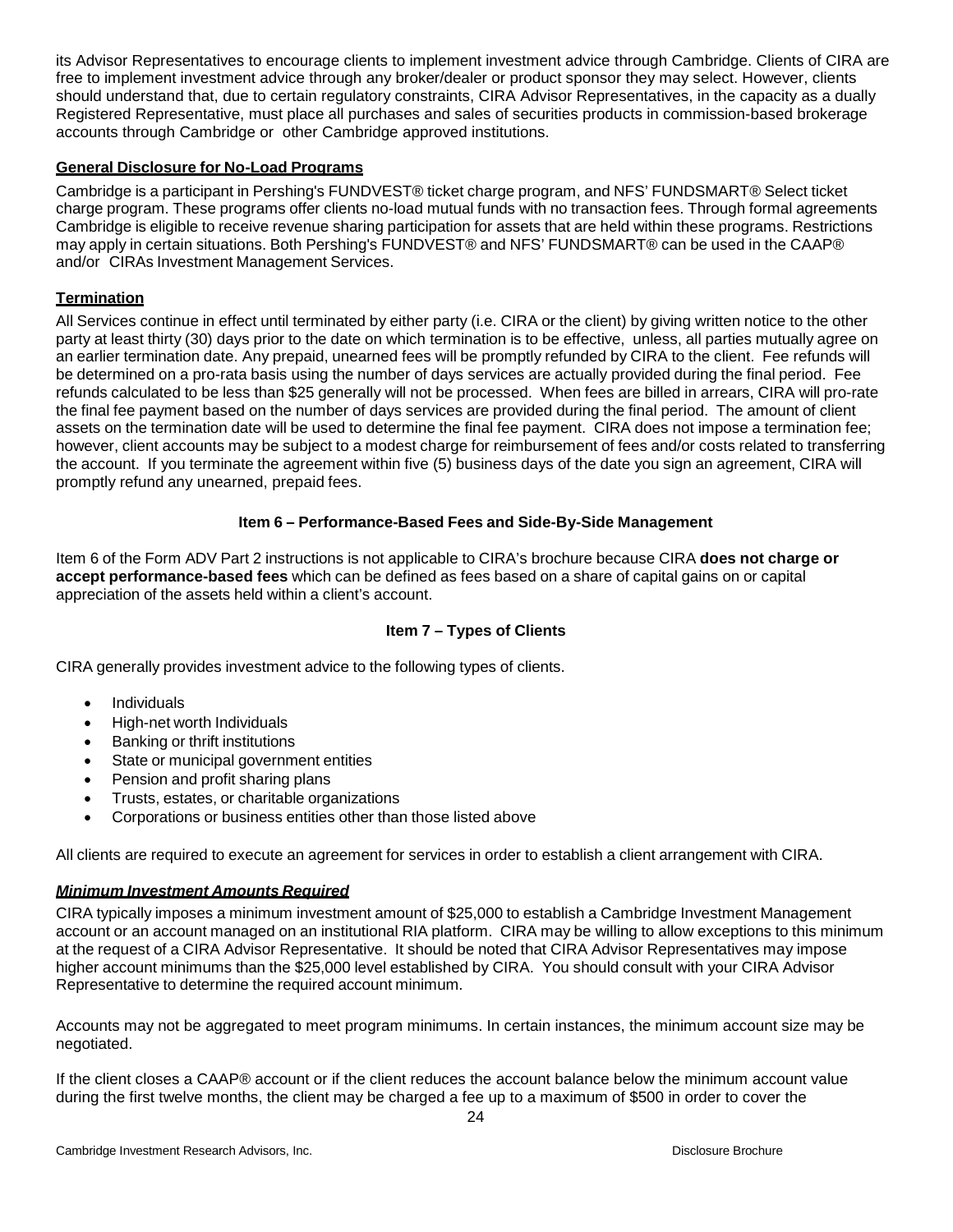administrative costs of establishing the CAAP® account(s).

| CAAP® portfolios are comprised of no-load or load-waived mutual funds and ETFs. |    |            |             |  |  |
|---------------------------------------------------------------------------------|----|------------|-------------|--|--|
| Per Account                                                                     |    | Minimum    | Service Fee |  |  |
| <b>Russell LifePoints® Target Portfolios</b>                                    |    | 10,000.00  | \$50.00     |  |  |
| <b>BMO Harris 403(b)(7)</b>                                                     |    | 20,000.00  | \$0.00      |  |  |
| Litman/Gregory Asset Management, LLC ETF portfolios                             | \$ | 20,000.00  | \$175.00    |  |  |
| The Vanguard Group                                                              | \$ | 20,000.00  | \$175.00    |  |  |
| <b>Weatherstone Capital Management</b>                                          |    | 25,000.00  | \$175.00    |  |  |
| Greenrock                                                                       |    | 50,000.00  | \$250.00    |  |  |
| <b>Horizon Investments</b>                                                      | \$ | 50,000.00  | \$175.00    |  |  |
| JP Morgan Asset Management                                                      | \$ | 50,000.00  | \$175.00    |  |  |
| Litman/Gregory Asset Management, LLC                                            | \$ | 50,000.00  | \$175.00    |  |  |
| Loring Ward                                                                     |    | 50,000.00  | \$175.00    |  |  |
| Loring Ward DFA Global Strategies                                               | \$ | 50,000.00  | \$250.00    |  |  |
| Morningstar Investment Services                                                 | \$ | 50,000.00  | \$175.00    |  |  |
| Morningstar Investment Services ETF portfolios                                  | \$ | 50,000.00  | \$250.00    |  |  |
| <b>Risk Assist Overlay</b>                                                      | \$ | 50,000.00  | \$0.00      |  |  |
| Rogerscasey                                                                     |    | 50,000.00  | \$175.00    |  |  |
| <b>Russell Investment Group</b>                                                 |    | 50,000.00  | \$175.00    |  |  |
| <b>Symmetry Partners</b>                                                        |    | 50,000.00  | \$250.00    |  |  |
| The Institute for Wealth Management                                             | \$ | 50,000.00  | \$175.00    |  |  |
| Principal Protection Management Strategy Overlay                                |    | 100,000.00 | \$0.00      |  |  |
| Fund Evaluation Group                                                           | \$ | 100,000.00 | \$175.00    |  |  |
| <b>Real Spend Overlay</b>                                                       | \$ | 150,000.00 | \$0.00      |  |  |

Sponsors of the Third Party Investment Adviser programs that CIRA participates in are responsible for determining account minimums and whether such minimums are negotiable. If an account minimum is not established by the Third Party Investment Adviser, CIRA suggests that clients invest at least \$25,000 in the investment management services. CIRA may accept accounts with less than \$25,000 in assets if CIRA believes that, based on information provided by the client to the CIRA Advisor Representative, investing a lower amount is appropriate for the client and is acceptable to the program sponsor.

# **Item 8 – Methods of Analysis, Investment Strategies and Risk of Loss**

<span id="page-24-0"></span>CIRA Advisor Representatives use various methods of analysis and investment strategies. Methods and strategies will vary based on the CIRA Advisor Representative providing advice. Models and strategies used by one Advisor Representative may be different than strategies used by other Advisor Representatives. Some CIRA Advisor Representatives may use just one method or strategy while other Advisor Representatives may rely on multiple. CIRA does not require or mandate a particular investment strategy be implemented by its Advisor Representatives. Further, CIRA has no requirements for using a particular analysis method and CIRA Advisor Representatives are provided flexibility (subject to CIRA's supervision and compliance requirements) when developing their investment strategies. The following sections provide brief descriptions of the some of the more common methods of analysis and investment strategies that are used by CIRA Advisor Representatives.

# **Methods of Analysis in Formulating Investment Advice**

**Fundamental.** Fundamental analysis is a method of evaluating a company or security by attempting to measure its intrinsic value. In other words, trying to determine a company's or security's true value by looking at all aspects of the business, including both tangible factors (e.g., machinery buildings, land, etc.) and intangible factors (e.g., patents, trademarks, "brand" names, etc.). Fundamental analysis also involves examining related economic factors (e.g., overall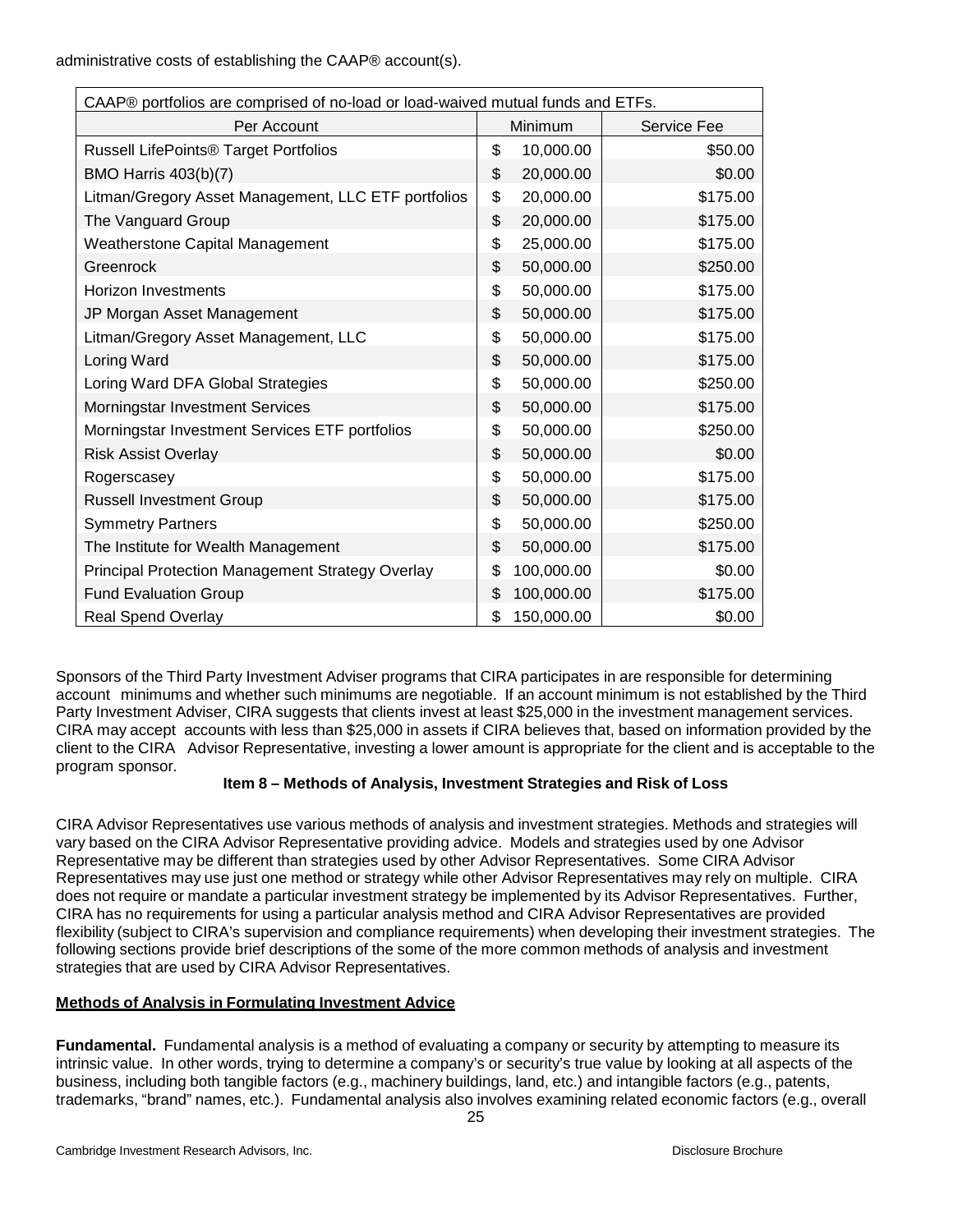economy and industry conditions, etc.), financial factors (e.g., company debt, interest rates, management salaries and bonuses, etc.), qualitative factors (e.g., management expertise, industry cycles, labor relations, etc.), and quantitative factors (e.g., debt-to-equity and price-to-equity ratios).

The end goal of performing fundamental analysis is to produce a value that an investor can compare with the security's current price in hopes of figuring out what sort of position to take with that security (underpriced = buy, overpriced = sell or short). This method of security analysis is considered to be the opposite of technical analysis. Fundamental analysis is about using real data to evaluate a security's value. Although most analysts use fundamental analysis to value stocks, this method of valuation can be used for just about any type of security.

**Technical.** This method of evaluating securities analyzes statistics generated by market activity, such as past prices and volume. Technical analysts do not attempt to measure a security's intrinsic value, but instead use charts and other tools to identify patterns that can suggest future activity. Technical analysts believe that the historical performance of stocks and markets are indications of future performance.

**Charting.** Charting is the [set](http://www.businessdictionary.com/definition/set.html) of [techniques](http://www.businessdictionary.com/definition/technique.html) used in [technical](http://www.investorwords.com/4925/technical_analysis.html) analysis in which [charts](http://www.investorwords.com/831/chart.html) are used to [plot](http://www.businessdictionary.com/definition/plot.html) [price](http://www.investorwords.com/3807/price.html) [movements,](http://www.investorwords.com/3149/movement.html) [volume,](http://www.investorwords.com/5258/volume.html) [settlement](http://www.investorwords.com/4512/settlement.html) prices, open [interest,](http://www.investorwords.com/3445/open_interest.html) and other [indicators,](http://www.investorwords.com/2435/indicator.html) in [order](http://www.businessdictionary.com/definition/order.html) to anticipate future price movements. [Users](http://www.businessdictionary.com/definition/user.html) of these techniques, called [chartists,](http://www.investorwords.com/838/chartist.html) believe that past [trends](http://www.investorwords.com/5067/trend.html) in these indicators can be used to extrapolate future trends.

**Cyclical**. This method of analysis focuses on the investments sensitive to [business](http://www.investorwords.com/625/business_cycle.html) cycles and whose [performance](http://www.investorwords.com/3665/performance.html) is strongly tied to the overall [economy.](http://www.investorwords.com/1652/economy.html) For example, [cyclical](http://www.investorwords.com/1271/cyclical.html) [companies](http://www.investorwords.com/992/company.html) tend to make [products](http://www.investorwords.com/3874/product.html) or provide [services](http://www.investorwords.com/6664/service.html) that are in lower [demand](http://www.investorwords.com/1396/demand.html) during [downturns](http://www.investorwords.com/1574/downturn.html) in the economy and higher demand during [upswings.](http://www.investorwords.com/5187/upswing.html) Examples include the automobile, [steel,](http://www.businessdictionary.com/definition/steel.html) and housing [industries.](http://www.investorwords.com/2447/industry.html) The stock [price](http://www.investorwords.com/3807/price.html) of a cyclical company will often rise just before an [economic](http://www.investorwords.com/1639/economic.html) [upturn](http://www.businessdictionary.com/definition/upturn.html) begins, and fall just before a [downturn](http://www.businessdictionary.com/definition/downturn.html) begins. [Investors](http://www.investorwords.com/2630/investor.html) in cyclical [stocks](http://www.investorwords.com/4725/stock.html) try to make the largest [gains](http://www.investorwords.com/2143/gain.html) by buying the stock at the [bottom](http://www.businessdictionary.com/definition/bottom.html) of a [business](http://www.investorwords.com/623/business.html) [cycle,](http://www.investorwords.com/1270/cycle.html) just before a [turnaround](http://www.investorwords.com/5092/turnaround.html) begins.

## <span id="page-25-0"></span>**Investment Strategies used when Managing Client Assets and/or Providing Investment Advice**

**Long term purchases.** Investments held at least a year.

**Short term purchases.** Investments sold within a year.

**Short sales.** A short sale is generally the sale of a stock not owned by the investor. Investors who sell short believe the price of the stock will fall. If the price drops, the investor can buy the stock at the lower price and make a profit. If the price of the stock rises and the investor buys it back later at the higher price, the investor will incur a loss. Short sales require a margin account.

**Margin transactions.** When an investor buys a stock on margin, the investor pays for part of the purchase and borrows the rest from a brokerage firm. For example, an investor may buy \$5,000 worth of stock in a margin account by paying for \$2,500 and borrowing \$2,500 from a brokerage firm.

**Option writing including covered options, uncovered options, or spreading strategies.** Options are contracts giving the purchaser the right to buy or sell a security, such as stocks, at a fixed price within a specific period of time.

**Tactical asset [allocation.](http://www.investopedia.com/terms/t/tacticalassetallocation.asp)** Allows for a range of percentages in each asset class (such as Stocks = 40-50%). These are minimum and maximum acceptable percentages that permit the investor to take advantage of market conditions within these parameters. Thus, a minor form of [market](http://www.investopedia.com/terms/m/markettiming.asp) timing is possible, since the investor can move to the higher end of the range when stocks are expected to do better and to the lower end when the economic outlook is bleak.

**Strategic asset [allocation.](http://www.investopedia.com/terms/s/strategicassetallocation.asp)** Calls for setting target allocations and then periodically rebalancing the portfolio back to those targets as investment returns skew the original asset allocation percentages. The concept is akin to a "buy and hold" strategy, rather than an active trading approach. Of course, the strategic asset allocation targets may change over time as the client's goals and needs change and as the time horizon for major events such as retirement and college funding grow shorter.

**Market Timing Services.** While uncommon and typically not recommended to clients, some CIRA Advisor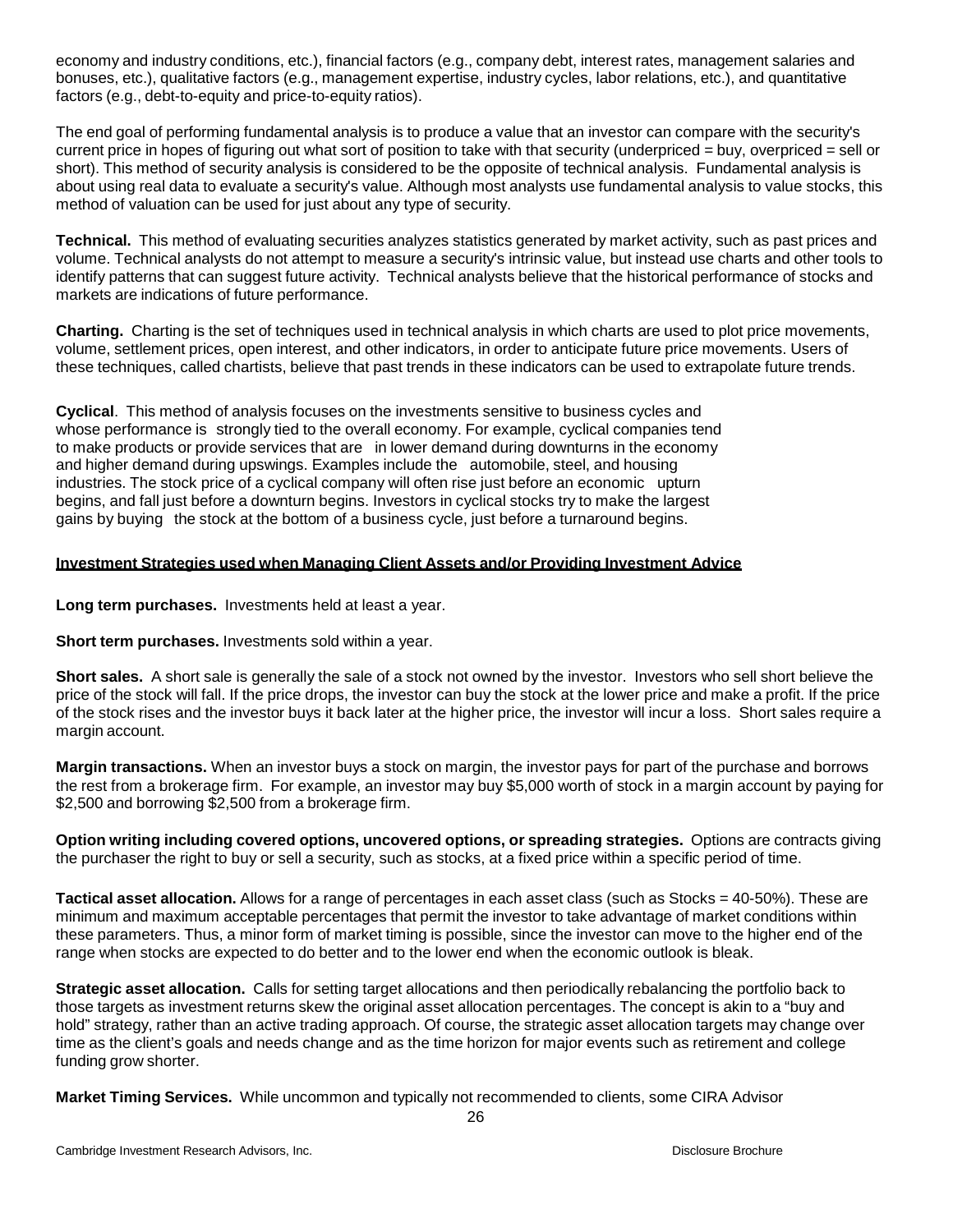Representatives may provide a market timing service as or part of, an investment strategy. In general, market timing is a strategy where the CIRA Advisor Representative will try to identify the best times to be in the market and when to get out. This service is designed to take advantage of stock market fluctuations by being invested based on the anticipated market direction. Clients should be aware that this strategy is considered an aggressive, higher-risk investment strategy. Only clients that are looking for a speculative investment strategy should participate in an investment timing service offered by a CIRA Advisor Representative.

**Modern Portfolio Theory**. Proposes that investing in a predetermined asset mix derived from the efficient frontier (dictated to achieve a specific client objective within a certain risk tolerance) and rebalancing with discipline, the portfolio is diversified across the various asset classes to mitigate unnecessary risk. This also provides for a portfolio that can operate without reliance on market timing and security selection; however, as with all equity investments positive returns are not guaranteed. In conjunction to investing in a diversified portfolio, each portfolio is constructed to meet specific parameters set forth in the individual client's investment needs and goals. These parameters can include, but are not limited to, tax efficiency, concentrated stock positions and management history.

# <span id="page-26-0"></span>**Risk of Loss**

Clients must understand that past performance is not indicative of future results. Therefore, current and prospective clients (including you) should never assume that future performance of any specific investment or investment strategy will be profitable. Investing in any type of security (including stocks, mutual funds, and bonds) involves risk of loss. Further, depending on the different types of investments there may be varying degrees of risk. You need to be prepared to bear investment loss including loss of original principal.

Because of the inherent risk of loss associated with investing, CIRA and its Advisor Representatives **cannot** represent, guarantee, or even imply that our services and methods of analysis:

- 1. Can or will predict future results; or
- 2. Successfully identify market tops or bottoms
- 3. Insulate you from losses due to market corrections or declines. There are certain additional risks associated when investing in securities through an investment management program.
- 4.
- $\triangleright$  Market Risk Either the stock market as a whole, or the value of an individual company, goes down resulting in a decrease in the value of client investments. This is also referred to as systemic risk.
- $\triangleright$  Equity (stock) market risk Common stocks are susceptible to general stock market fluctuations and to volatile increases and decreases in value as market confidence in and perceptions of their issuers change. If you held common stock, or common stock equivalents, of any given issuer, you would generally be exposed to greater risk than if you held preferred stocks and debt obligations of the issuer.
- $\triangleright$  Company Risk. When investing in stock positions, there is always a certain level of company industry specific risk that is inherent in each investment. This is also referred to as unsystematic risk and can be reduced through appropriate diversification. There is the risk that the company will perform poorly or have its value reduced based on factors specific to the company or its industry. For example, if a company's employees go on strike or the company receives unfavorable media attention for its actions, the value of the company may be reduced.
- $\triangleright$  Options Risk. Options on securities may be subject to greater fluctuations in value than an investment in the underlying securities. Purchasing and writing put and call options are highly specialized activities and entail greater than ordinary investment risks.
- $\triangleright$  Fixed Income Risk. When investing in bonds, there is the risk that the issuer will default on the bond and be unable to make payments. Further, individuals who depend on set amounts of periodically paid income face the [risk](http://www.investopedia.com/terms/f/fixedincome.asp) that inflation will erode their spending power. Fixed-income investors receive set, regular payments that face the same inflation risk.
- $\triangleright$  ETF and Mutual Fund Risk When investing in an ETF or mutual fund, there are additional expenses based on your pro rata share of the ETFs or mutual fund's operating expenses, including the potential duplication of management fees. The risk of owning an ETF or mutual fund generally reflects the risks of owning the underlying securities the ETF or mutual fund holds. Clients will also incur brokerage costs when purchasing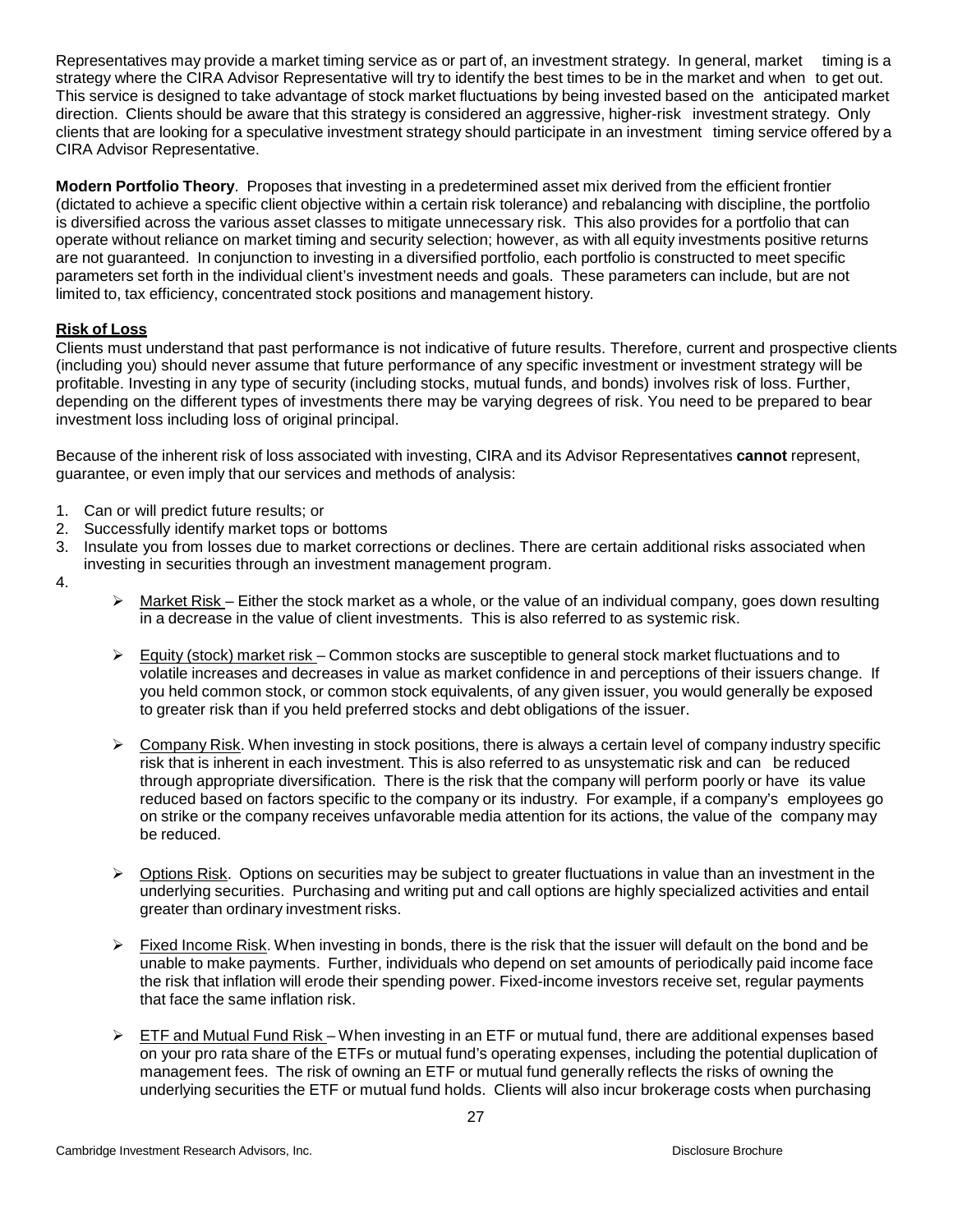ETFs. Leveraged and inverse ETFs may not be suitable for all investors and have unique characteristics and risks. Although there are limited occasions where a leveraged or inverse ETF may be useful for some types of investors, it is extremely important to understand that, for holding periods longer than a day, these funds may not give you the returns you may be expecting.

 $\triangleright$  Management Risk – The value of your investment will vary with the success and failure of CIRA's investment strategies, research, analysis and determination of portfolio securities. If CIRA's investment strategies do not produce the expected returns, the value of the investment may decrease.

# <span id="page-27-2"></span><span id="page-27-1"></span>**Item 9 – Disciplinary Information**

<span id="page-27-0"></span>CIRA reported to the Pennsylvania Securities Commission, upon CIRA's own discovery, that it had previously misinterpreted the Pennsylvania CIRA Advisor Representative Registration provision. Upon CIRA's recognition of the registration issue, CIRA took prompt action and worked with the state of Pennsylvania Securities Commission to resolve the issue. CIRA was assessed a fine and legal fees which it paid in full on September 29, 2010.

# **Item 10 – Other Financial Industry Activities and Affiliations**

# **Other Financial Industry Activities or Affiliations.**

CIRA is not and does not have a related company that is an (1) investment company or other pooled investment vehicle (including a mutual fund, closed-end investment company, unit investment trust, private investment company or "hedge fund," and offshore fund), (2) futures commission merchant, commodity pool operator, or commodity trading advisor, (3) banking or thrift institution, or (4) sponsor or syndicator of limited partnerships.

# *Affiliation with Cambridge Investment Research, Inc.*

CIRA is under common ownership with a registered broker/dealer, Cambridge Investment Research, Inc. ("Cambridge"). CIRA and Cambridge are owned by Cambridge Investment Group, Inc., a holding company that is majority owned by the Schwartz Family Trust.

CIRA Advisor Representatives may be licensed to sell securities in the capacity as Registered Representatives with Cambridge. CIRA Advisor Representatives, acting in their separate capacities as Registered Representatives of Cambridge, may sell, for commissions, general securities products such as stocks, bonds, mutual funds, exchangetraded funds, and variable annuity and variable life products to advisory clients. As such, CIRA Advisor Representatives may suggest that advisory clients implement investment advice by purchasing securities products through a commission-based Cambridge account in addition to an advisory account. In the event investment advisory clients elect to purchase these products through Cambridge, Cambridge and the client's CIRA Advisor Representative, in the capacity as Cambridge Registered Representative, will receive the normal and customary commission compensation in connection with the specific product purchased. CIRA does not require its Advisor Representatives to encourage clients to implement investment advice through Cambridge. Clients of CIRA are free to implement investment advice through any broker/dealer or product sponsor they may select. However, clients should understand that, due to certain regulatory constraints, a CIRA Advisor Representative, in the capacity as a dually Registered Representative, must place all purchases and sales of securities products in commission-based brokerage accounts through Cambridge or other Cambridge approved institutions.

For non-wrap accounts managed by CIRA and held by NFS or Pershing, our affiliated broker-dealer, Cambridge, acts as the introducing broker for transactions in these accounts and will be paid a ticket charge for each transaction out of your non-wrap accounts. Cambridge essentially pays a portion of each ticket charge to the clearing firm, NFS or Pershing, and keeps the remaining portion of the ticket charge paid by you. Although this retained revenue from the ticket charge is not retained by the CIRA Advisor Representative servicing your account, this could be a conflict of interest for CIRA. For information on additional fees regarding these ticket charges, please refer to Item 5-Fees and Compensation of this Brochure.

# *Affiliation with TBS Agency, Inc.*

CIRA is under common ownership with TBS Agency, Inc. (TBS), a licensed insurance agency. CIRA and TBS are owned by Cambridge Investment Group, Inc., a holding company that is majority owned by the Schwartz Family Trust.

CIRA Advisor Representatives may be licensed life insurance agents with TBS and may sell insurance products to CIRA's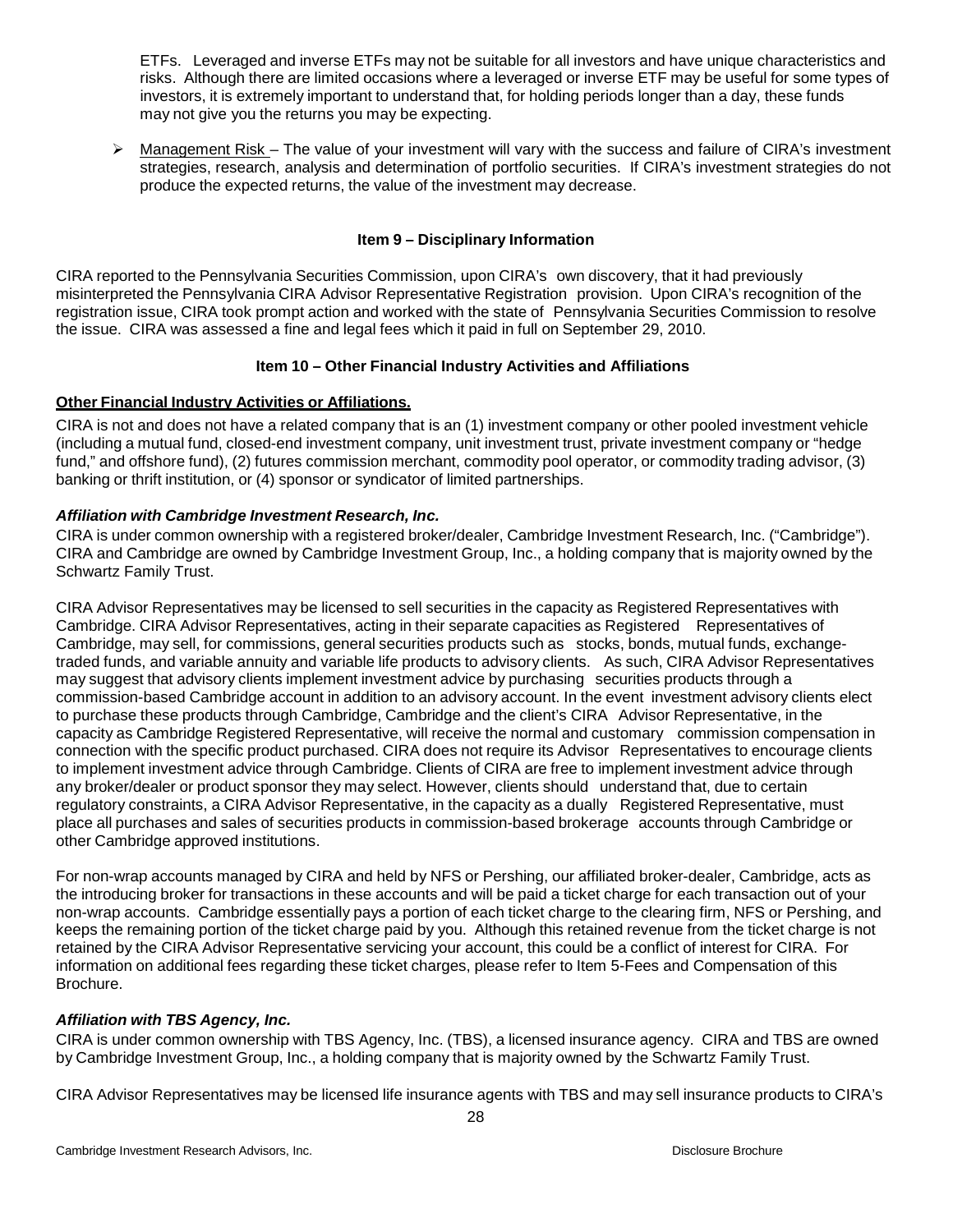advisory clients. Therefore, the client's CIRA Advisor Representative, in the capacity as a licensed life agent, may be able to implement insurance recommendations for advisory clients electing to receive this service. In this event, CIRA Advisor Representatives, in their separate capacities as licensed insurance agents, will receive separate and typical commission compensation for insurance and/or annuity sales. Please refer to Item 13.A. of this document for additional information and disclosures regarding CIRA's relationship with TBS.

# *Affiliation with Continuity Partners Group, L.L.C.*

CIRA is affiliated with Continuity Partners Group, L.L.C (referred to as "CPG"). CPG is registered as a Registered Investment Adviser firm with the SEC and a registered broker/dealer with FINRA.

CPG has been established by Cambridge Investment Group, Inc., the parent company of CIRA and Cambridge, and certain principals of CIG, Cambridge and CIRA primarily to provide to certain Cambridge Rep-Advisors tools to enhance the value of their retail practices and to provide a source to finance the transitioning of their practices and/or purchase of existing practices.

Although CPG has registered as an Investment Adviser, CPG does not provide advisory services. CPG has registered as an Investment Adviser solely because it acquires the goodwill associated with the client relationships served by CIRA and CIRA Advisor Representatives participating in CPG. Correspondingly, CPG will receive a portion of advisory fees generated from such investment advisory client relationships. Advisory fees will be paid by CIRA directly to CPG. It should be noted that CPG does not provide investment advisory services. CIRA clients will not enter into a direct client relationship with CPG.

# *CIRA Advisor Representatives Affiliated with Independent Investment Adviser Firms*

Some CIRA Advisor Representatives own or are affiliated with independent investment advisory firms. CIRA and the Independent Investment Advisers are not affiliated companies. Some independent investment Advisor Representatives may provide asset management and similar services through the independent Investment Adviser, while others may only provide financial planning services through the independent Adviser Firm. Fees for financial planning services provided by an independent Investment Adviser are separate and distinct from the advisory fees paid to these Advisor Representatives in their capacities as CIRA Advisor Representatives.

Clients that engage an independent Investment Adviser will receive a copy of the independent Investment Adviser firm's disclosure document and will execute a client agreement specifying the services provided and fees charged by the independent Investment Adviser.

# *CIRA Advisor Representatives Other Business Activities - Accountants*

While CIRA does not have a related person that is an accounting firm, certain CIRA Advisor Representatives may be accountants or Certified Public Accountants ("CPAs'"). When CIRA Advisor Representatives that are accountants determine that their clients are in need of tax or accounting services, those clients may be referred to the CIRA Advisor Representative's accounting firm or practice. In addition, if accounting or tax clients of a CIRA Advisor Representative are in need of financial planning or other advisory services, the CIRA Advisor Representative, acting in his or her separate capacity as an accountant, may refer clients to CIRA. Clients are not obligated in any manner to use the services or an accounting firm recommended by a CIRA Advisor Representative.

# *CIRA Advisor Representatives Other Business Activities - Attorneys*

While CIRA does not have a related person that is a law firm, certain CIRA Advisor Representatives may be attorneys. When CIRA Advisor Representatives that are attorneys determine that their clients are in need of legal services, those clients may be referred to the CIRA Advisor Representative's law firm or practice. In addition, if legal clients of a CIRA Advisor Representative are in need of financial planning or other advisory services, the CIRA Advisor Representative acting in his or her separate capacity as an attorney may refer clients to CIRA. Clients are not obligated in any manner to use the services or a law firm recommended by a CIRA Advisor Representative.

# *CIRA Advisor Representatives Other Business Activities – Pension Consultants*

Certain CIRA Advisor Representatives may be pension consultants and provide pension consulting services separate from their capacity with CIRA. When CIRA Advisor Representatives that provide pension consulting services determine that their clients are in need of such services, those clients may be referred to the CIRA Advisor Representative's pension consulting firm. In addition, if pension consulting clients of a CIRA Advisor Representative are in need of financial planning or other advisory services, the CIRA Advisor Representative acting in his or her separate capacity as a pension consultant may refer clients to CIRA. Clients are not obligated in any manner to use the services or a pension consulting firm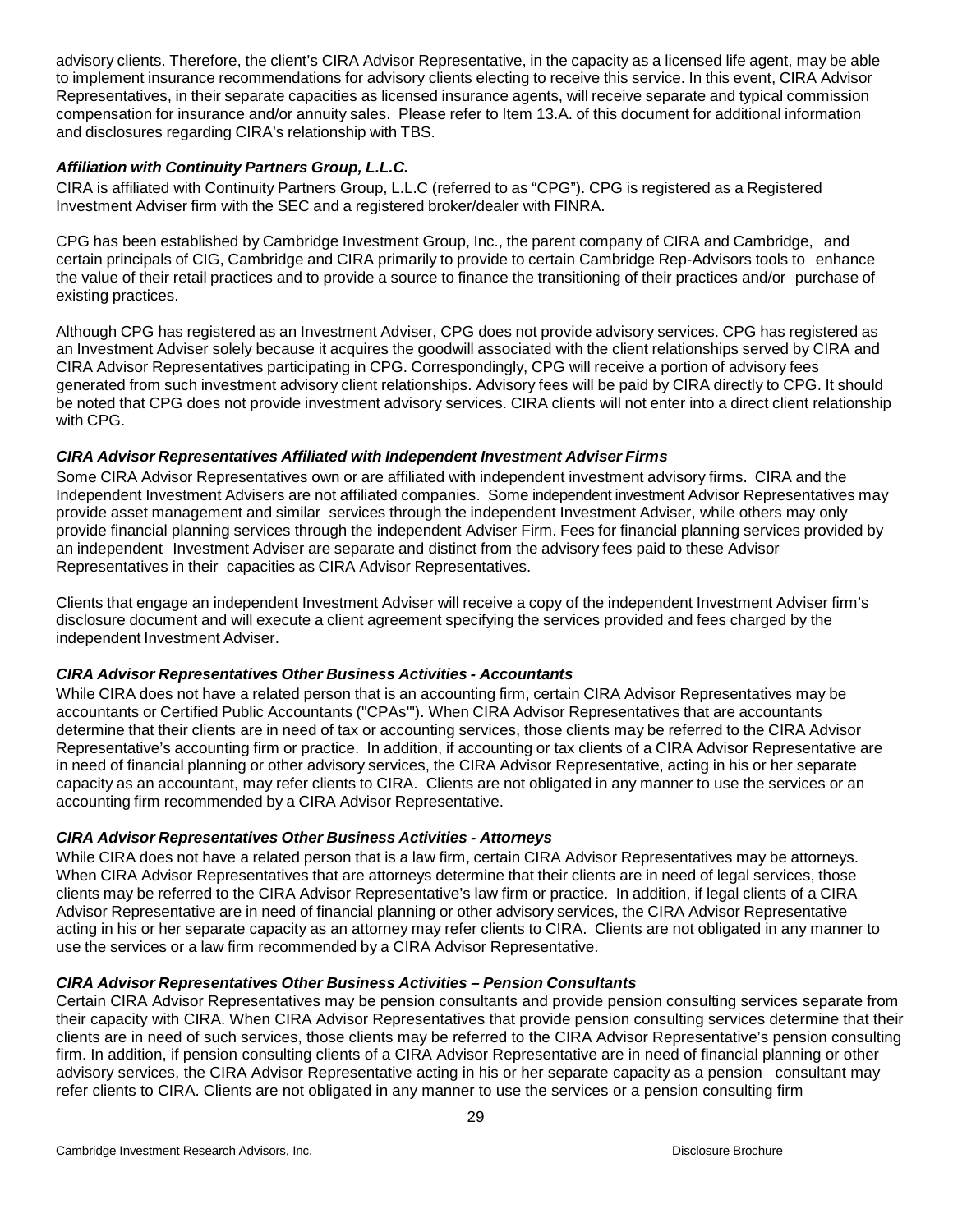recommended by a CIRA Advisor Representative.

## *CIRA Advisor Representatives Other Business Activities – Real Estate and Mortgage*

CIRA does not have a related person that is a real estate broker or dealer; however, CIRA Advisor Representatives may be real estate agents or mortgage loan originators. In this separate capacity, the CIRA Advisor Representative that is a licensed real estate broker will earn commissions for real estate transactions. CIRA Advisor Representatives that are mortgage brokers will earn commissions when selling or refinancing real estate loans.

To the extent that an advisory client may use a portion of their proceeds from a loan on the client's real estate or from the sale of their real estate, brokered by a CIRA Advisor Representative, to fund their securities account(s), a potential conflict of interest exists. The conflict is present in that the CIRA Advisor Representative has an incentive to recommend the proceeds be placed in a securities account managed by the CIRA Advisor Representative or used to purchase securities products through the CIRA Advisor Representative in his/her capacity as a Cambridge Registered Representative thus increasing the compensation earned by the CIRA Advisor Representative.

Clients of CIRA are not obligated in any manner to use the mortgage or real estate services provided by CIRA Advisor Representatives.

## *CIRA Advisor Representatives Other Business Activities – Insurance Agencies*

CIRA Advisor Representatives may be licensed life insurance agents with various insurance companies and may sell insurance products to CIRA's advisory clients. Therefore, the client's CIRA Advisor Representative, in the capacity as a licensed life agent, may be able to implement insurance recommendations for advisory clients electing to receive this service. In this event, CIRA Advisor Representatives, in their separate capacities as licensed insurance agents, will receive separate and typical commission compensation for insurance and/or annuity sales. There may be a conflict of interest present in that the CIRA Advisor Representative has an incentive to recommend products to be purchased through the CIRA Advisor Representative thus increasing the compensation earned by the CIRA Advisor Representative. Clients of CIRA are not obligated in any manner to use the insurance services provided by CIRA Advisor Representatives.

## *CIRA Advisor Representatives Other Business Activities – Banking or Thrift Institutions*

Cambridge has established and will continue to establish marketing arrangements with banks and other depository institutions. In certain circumstances, investment advisory services of CIRA may also be marketed through these banks and other depository institutions, provided that such marketing is done in compliance with applicable SEC and state regulations. Further, CIRA may have Advisor Representatives conducting business from and/or affiliated with a bank or other depository institution. These relationships may create compliance issues relative to consumer protection.

## <span id="page-29-0"></span>**Arrangements with Unaffiliated Investment Advisers**

CIRA has developed several programs, previously described in Item 5 of this Disclosure Brochure, designed to allow CIRA Advisor Representatives to recommend and select unaffiliated investment advisers for clients. The selected unaffiliated Investment Advisers will act as either third-party investment adviser or a sub-adviser. Whenever another Investment Adviser is selected to manage all or a portion of the client's assets, you need to know that the outside Investment Adviser will be paid a portion of the fees you are charged and CIRA and its Advisor Representative will also receive a portion of the fees you are charged. Please refer to Item 5 for full details regarding the programs, fees, conflicts of interest and materials arrangements when selecting other Investment Advisers.

While CIRA's Advisor Representatives endeavor at all times to put the interests of their clients first as a part of CIRA's fiduciary duty, clients should be aware that the receipt of commissions and additional compensation itself creates a conflict of interest, and may affect the judgment of CIRA Advisor Representatives when making recommendations.

<span id="page-29-1"></span>In addition to the economic benefits, including assistance and services, detailed above, CIRA and/or Cambridge enters into specific arrangement with product sponsors and other third parties. CIRA Advisor Representatives may offer a wide variety of products and programs including mutual funds, annuities, life insurance, and investment wrap programs (collectively referred to as "Approved Product Companies"). Cambridge and CIRA have entered into various arrangements with some Approved Product Companies referred to as revenue sharing arrangements. Although CIRA and Cambridge endeavor at all times to put the interest of its clients ahead of its own or those of its officers, directors, or representatives ("affiliated persons"), these arrangements could affect the judgment of Cambridge or its affiliated persons when recommending investment products. These situations present a conflict of interest that may affect the judgment of our affiliated persons. Please review the CIRA and Cambridge Revenue Sharing Disclosure located at [www.cir-i](http://www.cir-info.com/)nfo.com for further information about any of CIRA's revenue sharing arrangements. It is also available upon written request.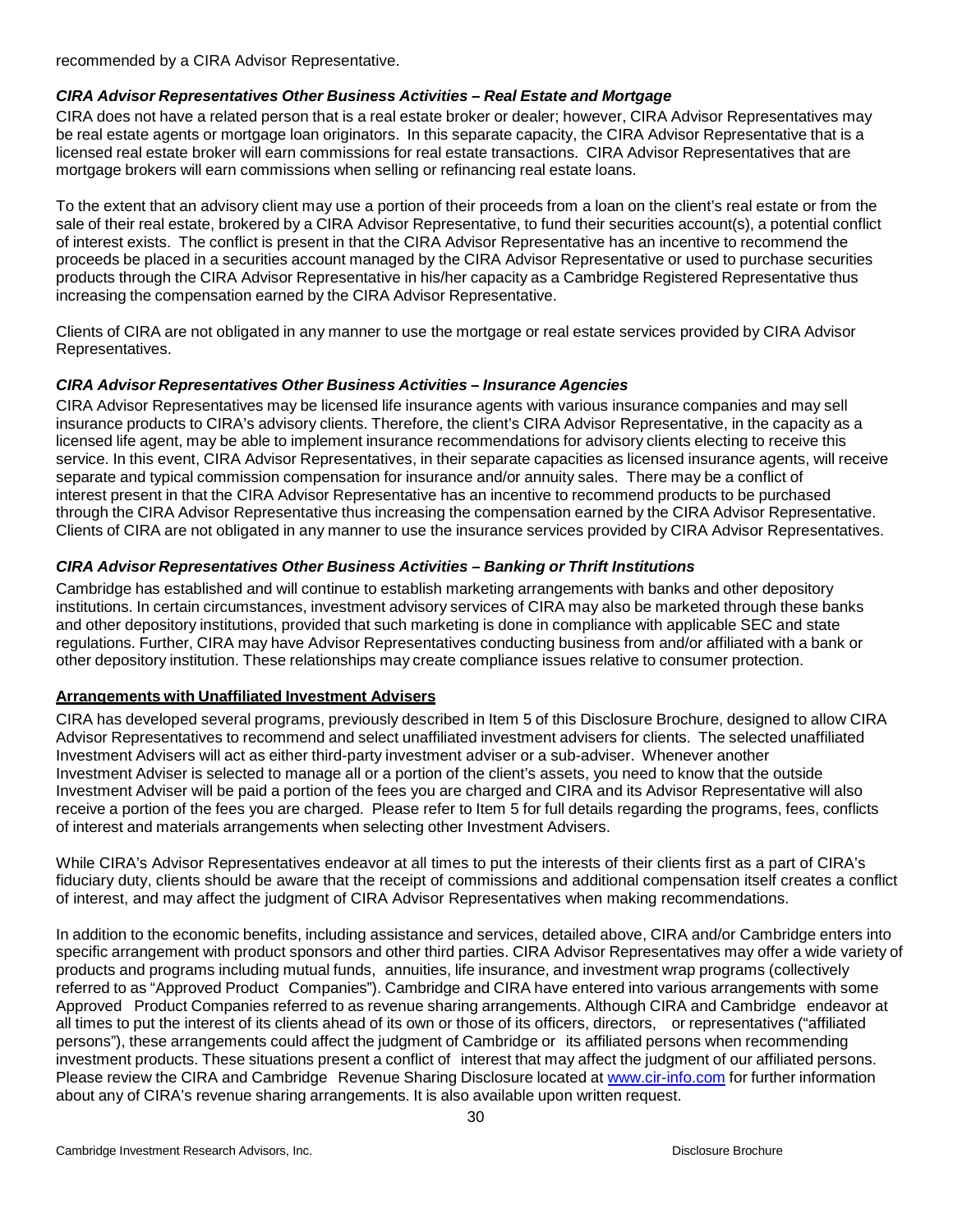# <span id="page-30-0"></span>**Item 11 – Code of Ethics, Participation in Client Transactions and Personal Trading**

#### **Code of Ethics Summary and Offer**

Section 204A-1 of the *Investment Advisers Act of 1940* requires all Investment Advisers to establish, maintain and enforce a Code of Ethics. CIRA has established a Code of Ethics that applies to all of its supervised persons. An Investment Adviser is considered a fiduciary according to the *Investment Advisers Act of 1940*. As a fiduciary, it is an Investment Adviser's responsibility to provide fair and full disclosure of all material facts and to act solely in the best interest of each of its clients at all times. CIRA has a fiduciary duty to all clients. This fiduciary duty is considered the core underlying principle for CIRA's Code of Ethics, which also covers its Insider Trading and Personal Securities Transactions Policies and Procedures. CIRA requires all of its supervised persons to conduct business with the highest level of ethical standards and to comply with all federal and state securities laws at all times. Upon employment or affiliation and when changes occur, all supervised persons will sign an acknowledgement that they have read, understand and agree to comply with CIRA's Code of Ethics. CIRA has the responsibility to make sure that the interests of all clients are placed ahead of CIRA's or its supervised person's own investment interests. Full disclosure of all material facts and potential conflicts of interest will be provided to clients prior to any services being conducted. CIRA and its supervised persons must conduct business in an honest, ethical and fair manner and avoid all circumstances that might negatively affect or appear to affect our duty of complete loyalty to all clients. This disclosure is provided to give all clients a summary of CIRA's Code of Ethics. Clients may review the CIRA Code of Ethics in their entirety by written request or at www.cir[-info.com.](http://www.cir-info.com/)

## <span id="page-30-1"></span>**Personnel Trading Policy**

From time to time CIRA or one or more of its supervised persons may purchase or own the same securities and investments that CIRA or the client's CIRA Advisor Representative recommends to the client. The fact that CIRA supervised persons may have personal accounts is a conflict of interest due to the potential that a CIRA Advisor Representative may devote more time to monitoring his/her personal accounts as opposed to spending that time on the review and monitor of client accounts. In addition, there is a potential that CIRA Advisor Representatives may favor their personal accounts over client accounts. When the recommendation to the client involves individual stocks, stock options, bonds, and other general securities there could be a conflict of interest with the client because the CIRA Advisor Representative has the potential to engage in practices such as front-running, scalping, and other activities that are potentially detrimental to clients.

CIRA has adopted policies and procedures to ensure that such conflicts are fully disclosed and that neither CIRA, nor its Advisor Representatives nor supervised persons may trade ahead of or otherwise against the interest of clients. It is the policy of CIRA that the interests of client accounts are placed ahead of the interests of CIRA accounts and personal accounts of CIRA supervised persons.

None of CIRA's supervised persons may effect for himself or herself, or his or her immediate family (i.e., spouse, minor children, and adults living in the same household as the associated person), or for trusts for which the supervised person may serve as trustee or in which the associated person has a beneficial interest, any transactions in a security which is published on the CIRA Restricted Trading List on behalf of any of CIRA's clients without prior approval from the Chief Compliance Officer or his/her designee.

The foregoing policies and procedures are not applicable to (1) transactions in any account which neither CIRA nor its advisory affiliates has any direct or indirect influence or control, and (2) transactions in securities that are direct obligations of the U.S. government, bankers' acceptances, bank certificates of deposit, commercial paper, and high quality short term debt instruments, including repurchase agreements or shares issued by registered open-end investment companies.

CIRA recognizes that some securities being considered for purchase or sale on behalf of its clients' trade in sufficiently broad markets without any appreciable impact on the markets of such securities. Under certain limited circumstances, exceptions may be made to CIRA's Code of Ethics.

CIRA has also established policies and procedures to ensure that its supervised persons avoid conflicts of interest and comply with applicable provisions of The Insider Trading and Securities Fraud Enforcement Act of 1988 ("ITSFEA"). To avoid potential conflicts of interest with clients and to ensure compliance with ITSFEA, CIRA, among other things, does the following:

• Provides ongoing continuing education regarding avoiding conflicts of interest and complying with ITSFEA.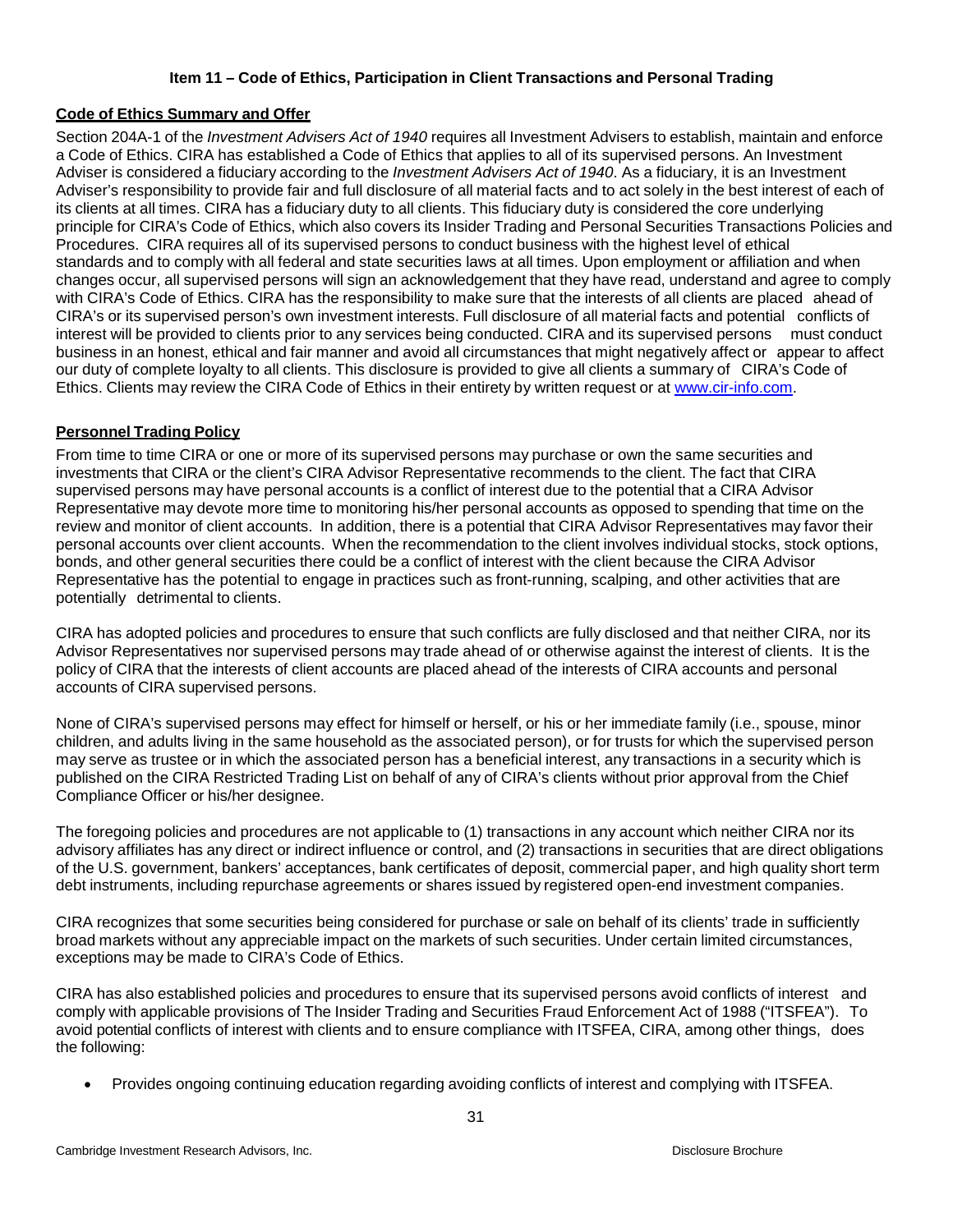- Requires supervised persons to report quarterly securities trading in personal accounts (except mutual funds and government securities), which are monitored by the Compliance Department.
- Prohibits supervised persons from executing securities transactions for clients or on their personal accounts based on information that is not available to the public upon reasonable inquiry.
- Informs clients that they are not required to purchase securities through CIRA or its Advisor Representatives, although if they choose to purchase securities through their CIRA Advisor Representative the transaction must be effected through Cambridge or a Cambridge approved trading platform.

## <span id="page-31-0"></span>**Agency Cross Transactions**

An agency cross transaction is defined as a transaction where a person acts as an investment adviser in relation to a transaction in which the investment adviser, or any person controlled by or under common control with the investment adviser, acts as broker for both the advisory clients and for another person on the other side of the transaction. Agency cross transactions typically may arise where an adviser is dually registered as a broker/dealer or has an affiliated broker/dealer. Agency cross transactions are permitted for advisers only if certain conditions are met under Section 206(3) of the Investment Advisers Act of 1940 or SEC Rule 206(3)-2.

As a fiduciary, the interests of CIRA's clients must always be placed first. CIRA's trading policies and procedures prohibit unfair trading practices and seek to avoid conflicts of interests, where possible, or to disclose conflicts when they arise. CIRA will attempt to resolve conflicts in the client's favor when reasonably possible.

CIRA may engage in agency cross transaction only when it is deemed to be in the best interests of both clients and neither client is disfavored. Such cross transactions will only be used when it can be determined that doing so would achieve "best execution" and benefit the clients involved by saving commissions, market impact costs, and other transaction charges. Agency cross transactions involving an advisory client will be transacted without any compensation, unless specifically approved by CIRA's Chief Compliance Officer in compliance with the above criteria and in accordance with either Section 206(3) of the Investment Advisers Act of 1940 or SEC Rule 206(3)-2.

Where compensation is approved for an agency cross transaction involving advisory clients, CIRA will provide a written disclosure to the customers that Cambridge will act as broker for, receive compensation from, and have a potential conflicting division of loyalties regarding both parties to the transaction. CIRA will also receive written, executed consent from the client prospectively authorizing CIRA and Cambridge to effect agency cross transaction in client's accounts.

Where compensation is charged, CIRA and Cambridge will send to each client at or before completion of the transaction, information which includes the date of the transaction, a statement of the nature of the transaction, an offer to furnish the time the transaction took place, and the total of all compensation received. Cambridge through its clearing firm will provide each client, who was a party to an agency cross transaction for compensation, an annual written disclosure statement identifying the total number of agency cross transactions since the last statement, and the total compensation received.

<span id="page-31-1"></span>It should be noted that agency cross transactions can only be processed through Cambridge accounts and such transactions are not available through Institutional RIA Account platforms such as Charles Schwab & Company, Inc. and TD Ameritrade.

# **Item 12 – Brokerage Practices**

Clients wishing to implement CIRA's financial planning advice are free to select any broker-dealer or Investment Adviser they wish and are so informed. When clients decide to implement advice through a CIRA Advisor Representative, the client will be required to establish an account through a trading platform that is approved by CIRA. CIRA allows its Advisor Representatives to manage accounts through a number of different brokerage arrangements. The ultimate decision to recommend or require a certain CIRA-approved broker-dealer is typically made by the CIRA Advisor Representative, but must be agreed to by the client. All accounts managed by CIRA are separate accounts, which mean the client will have direct ownership of the account and must establish the account in the client's name. Every brokerdealer approved for use by CIRA and recommended by CIRA Advisor Representatives is registered with the SEC and a member of FINRA/SIPC.

As previously stated, CIRA Advisor Representatives may also be Registered Representatives of Cambridge. These dually registered CIRA Advisor Representatives are restricted by certain FINRA rules and policies from maintaining client accounts at or executing client transactions in such client accounts through any broker/dealer or custodian that is not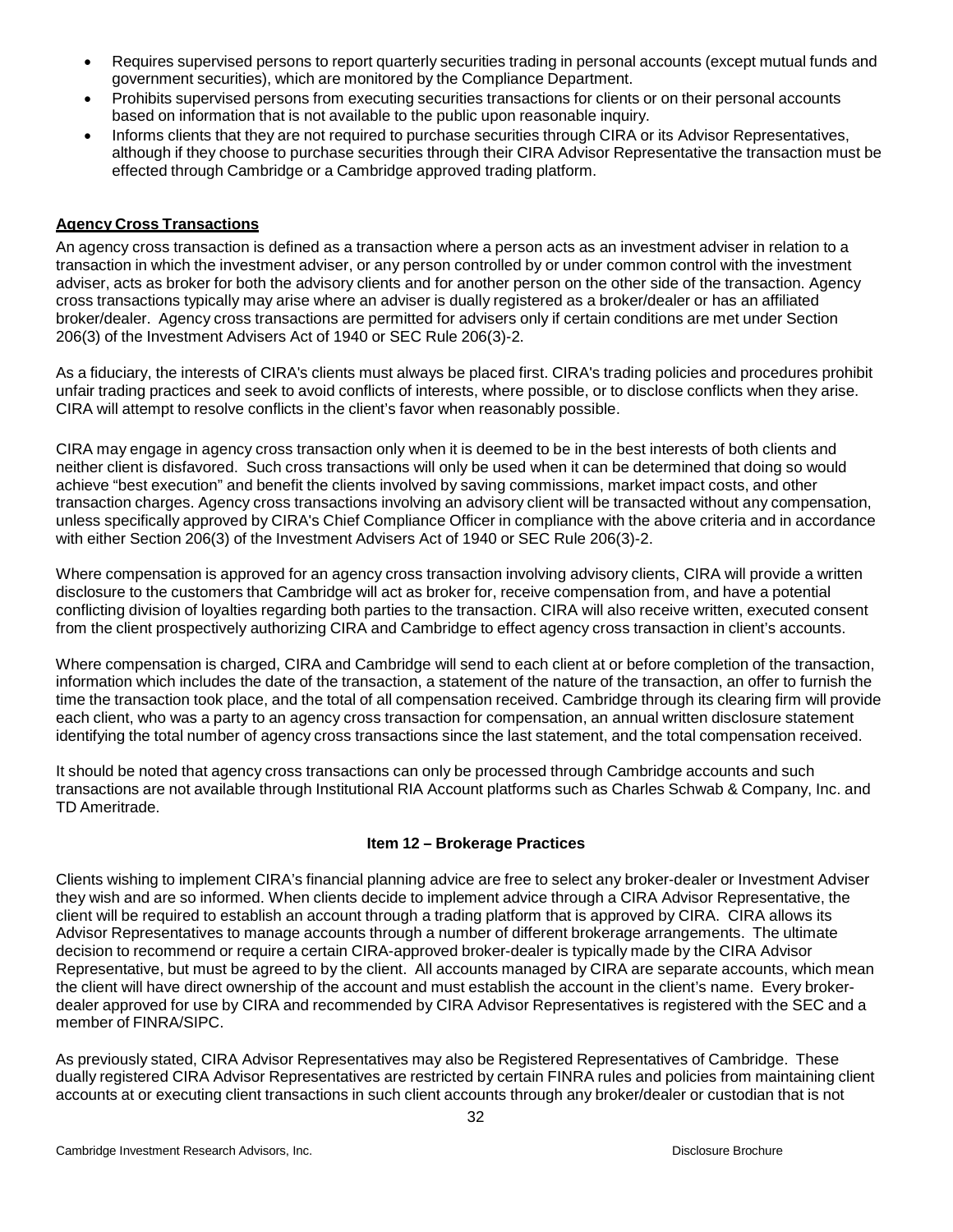approved by Cambridge. Therefore, trading platforms must be approved not only by CIRA, but also by Cambridge. It should be noted that not all Investment Advisers require their clients to use specific or particular broker-dealers or other custodians required by the Investment Adviser. The fees charged by other broker-dealers may be higher or lower than those charged at Cambridge.

Cambridge, an affiliated broker-dealer, may act as broker for transactions in some accounts and will be paid a ticket charge and/or commission for each transaction out of your non-wrap accounts held at NFS or Pershing. Cambridge essentially pays a portion of each ticket charge to the clearing firm, NFS or Pershing, and keeps the remaining portion of the ticket charge paid by you. This compensation received by Cambridge is not shared with the CIRA Advisor Representative providing services to client accounts. CIRA acknowledges that the receipt of ticket charge revenue by its affiliate Cambridge could be a conflict of interest. In the interest of ensuring that trading activity in an advisory account is in the best interest of advisory clients, Cambridge Investment Research Advisors, Inc. monitors the amount of trading activity, the corresponding amount of ticket charges paid from its advisory accounts and best execution.

In certain circumstances, product sponsors or custodians provide Cambridge as the RIA or a CIRA Advisor Representative with additional revenue sharing or expense reimbursements to aid in the transfer costs. In most cases, this additional compensation is passed on to the Advisor Representative who may, in turn, use it to assist with expenses or to reimburse their client for costs incurred during a transfer.

## <span id="page-32-0"></span>**Accounts Established through Cambridge.**

If clients wish to have CIRA's Advisor Representatives implement advice in their capacity as Registered Representatives or through an investment management program that uses NFS or Pershing, then CIRA's affiliated broker-dealer, Cambridge, must be used. Advisor Representatives of CIRA that are also Registered Representatives of Cambridge are required to use the services of Cambridge and Cambridge's approved clearing broker-dealers when acting in their capacity as Registered Representatives. Cambridge serves as the introducing broker-dealer. All accounts established through Cambridge will be cleared and held at either NFS or Pershing. CIRA and Cambridge are not related or affiliated with NFS or Pershing.

Cambridge has a wide range of approved securities products for which Cambridge performs due diligence prior to selection. Cambridge's Registered Representatives are required to adhere to these products when implementing securities transactions through Cambridge.

The requirement to use Cambridge is based on CIRA's decision that CIRA can provide efficient and cost-effective services through its affiliated broker/dealer. The requirement to use NFS and Pershing is based on the fact that Cambridge has established clearing agreements with NFS and Pershing as its preferred clearing broker-dealer and qualified custodian. Because CIRA and Cambridge are under common ownership and have mutual executive officers and control persons, the decision to use NFS and Pershing is mutually determined by both Cambridge and CIRA. The decision to use NFS and Pershing is based on past experiences, minimizing commissions and other costs as well as offerings or services NFS and Pershing provide that Cambridge, CIRA or clients may require or find valuable such as online access. Other services include, but are not limited to, account custody, trade execution services, clearing services for CIRA, access to information and, for a fee, electronic trade entry and account information look-up services for Registered Representatives and clients, record-keeping services, exception reporting and access to various financial products, including "No Transaction Fee" mutual funds ("NTFs"). NTFs are standard mutual funds that may be purchased for investment advisory accounts at no cost to CIRA, the CIRA Advisor Representative or the client. Clients should be aware, however, that mutual funds in this NTF program may have higher internal expenses than mutual funds that are not in the NTF program. Clients may pay commissions to Cambridge, NFS and Pershing that are higher than those obtainable from other broker-dealers in return for products and services offered through CIRA and Cambridge.

CIRA and/or Cambridge enter into specific arrangements with product sponsors and other third parties. CIRA Advisor Representatives may offer a wide variety of products and programs including mutual funds, annuities, life insurance, and investment wrap programs (collectively referred to as "Approved Product Companies"). Cambridge and CIRA have entered into various arrangements with some Approved Product Companies referred to as revenue sharing arrangements. Although CIRA and Cambridge endeavor at all times to put the interest of their clients ahead of their own or those of their officers, directors, or representatives ("affiliated persons"), these arrangements could affect the judgment of Cambridge or its affiliated persons when recommending investment products. These situations present a conflict of interest that may affect the judgment of our affiliated persons. Please review the CIRA and Cambridge Revenue Sharing Disclosure located at [www.cir-info.com](http://www.cir-info.com/) for further information about any of CIRA's revenue sharing arrangements. It is also available upon written request.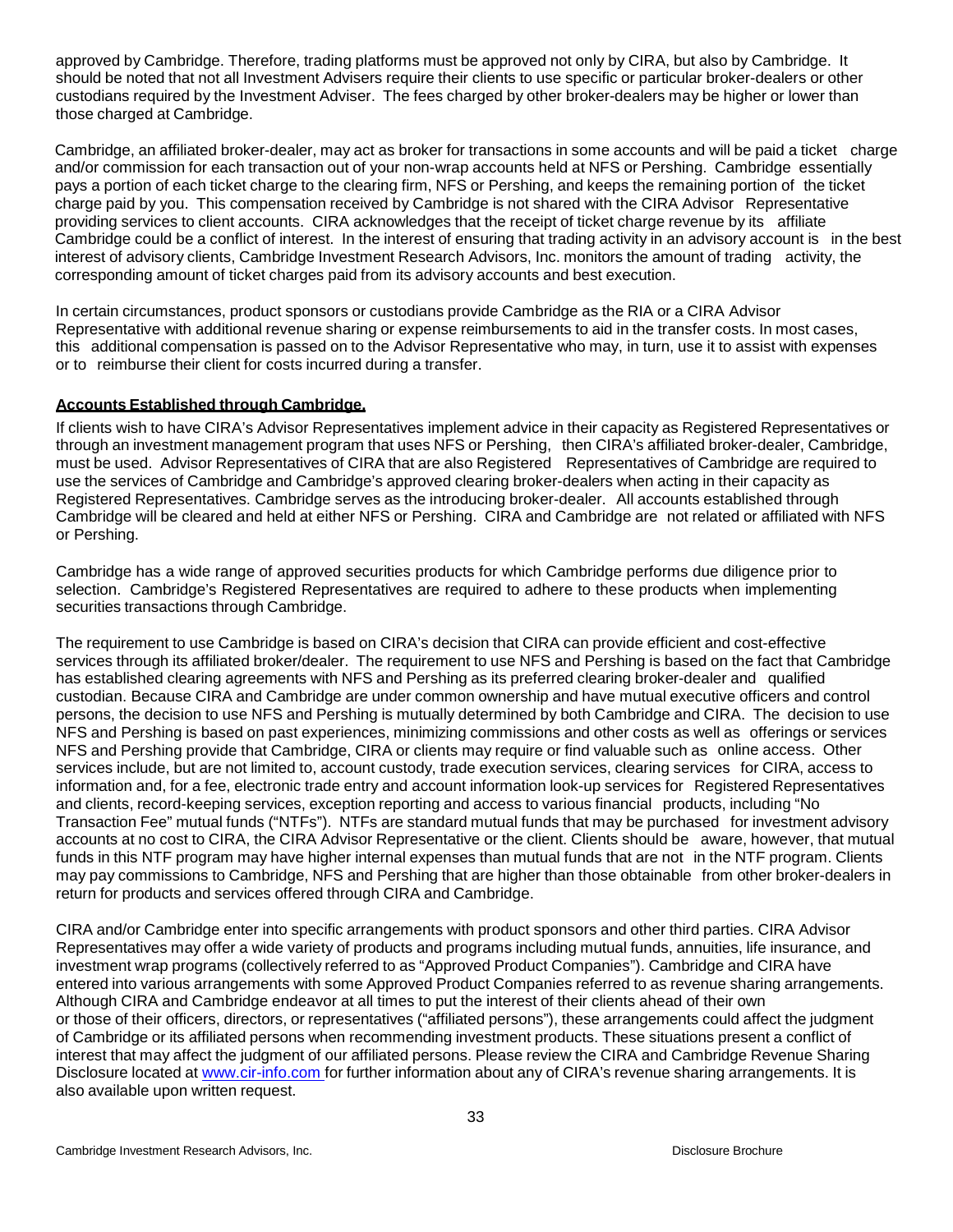As mentioned above, Cambridge is a participant in Pershing's FUNDVEST® ticket charge program, and NFS' FUNDSMART® Select ticket charge program, through these programs Cambridge receives revenue sharing participation.

In certain circumstances, product sponsors or custodians often provide Cambridge or a CIRA Advisor Representative with additional revenue sharing or expense reimbursements to aid the advisor in transfer costs. In most cases, this additional revenue is passed on to the CIRA Advisor Representative who may, in turn, use it to assist with expenses or to reimburse their client for costs for costs incurred during a transfer.

In some instances Cambridge Investment Research, Inc. will receive additional compensation in the way of a brokerdealer concession for the trading of certain fixed income investments. This additional concession is not applied to fixed income transactions within an investment advisory account.

 Some of CIRA's Advisor Representatives have entered into an Equity Participation Plan ("EPP") with Cambridge. The EPP Program is a stock appreciation rights program. Once a participant's EPP's units are vested and the years of service requirement is met the participant has a right to the appreciation in value of the same number of shares of Cambridge Investment Group Stock as he/she holds in vested EPP's Units. CIRA Advisor Representatives are not owners or officers of Cambridge. However, CIRA Advisor Representatives are eligible to participate in the EPP due to their affiliation as Registered Representatives of Cambridge or Advisor Representatives of CIRA. This arrangement between these particular CIRA's Advisor Representatives and Cambridge is a potential conflict of interest between CIRA and its clients in that it may inhibit CIRA's independent judgment concerning the best execution services offered by Cambridge and its clearing broker-dealers.

Some of CIRA's Advisor Representatives are eligible to participate in the Cambridge Investment Group, Inc. private stock purchase program. Cambridge Investment Group, Inc. is 100% owner of CIRA and its affiliated broker/dealer Cambridge. CIRA Advisor Representatives who participate in this program do not act as officers of Cambridge. However, they would have a percentage of ownership and have the ability to participate in Cambridge's overall profits. CIRA Advisor Representatives are eligible to participate in the stock purchase program due to their affiliation as Registered Representatives of Cambridge and/or Advisor Representatives of CIRA. This arrangement between certain CIRA's Advisor Representatives and Cambridge is a potential conflict of interest between CIRA and its clients in that it may inhibit CIRA's independent judgment concerning the best execution services offered by Cambridge and its clearing broker-dealers.

#### <span id="page-33-0"></span>**Accounts Established through Institutional RIA Account Platforms.**

CIRA has entered into several arrangements with broker-dealers that offer institutional RIA platforms. An institutional RIA platform allows a client to grant a CIRA Advisor Representative limited power of attorney to have trading authority over the client's account held by the broker/dealer. Currently, CIRA has a number of approved custodians. While there are others, the most commonly used are Schwab Institutional, TD Ameritrade Institutional, Fidelity Institutional Wealth Services and Pershing Advisor Solutions. CIRA is independently owned and operated and not affiliated with any of these companies.

CIRA's decision to approve an institutional RIA platform for use by its CIRA Advisor Representatives is based on numerous factors. Institutional trading and custody services are typically not available to the same providers' retail investors. Institutional services generally are available to Investment Advisers on an unsolicited basis at no charge to them.

Institutional services include brokerage, custody, research and access to mutual funds and other investments that are otherwise generally available only to institutional investors or would require a significantly higher minimum initial investment.

For client accounts maintained on an institutional platform, the institutional platform does not charge separately for custody but is compensated by account holders through commissions or other transaction-related fees for securities trades that are executed through or that settle into platform accounts.

When evaluating institutional RIA platforms, CIRA considers other products and services that assist CIRA in managing and administering clients' accounts. While these products and services benefit CIRA and its Advisor Representatives, they may not necessarily benefit every CIRA client. Services and products that CIRA actively considers and evaluates include software and other technology that provide access to client account data (such as trade confirmation and account statements); facilitate trade execution (and allocation of aggregated trade orders for multiple client accounts); provide research, pricing information and other market data; facilitate payment of CIRA's fees from its clients' accounts; and assist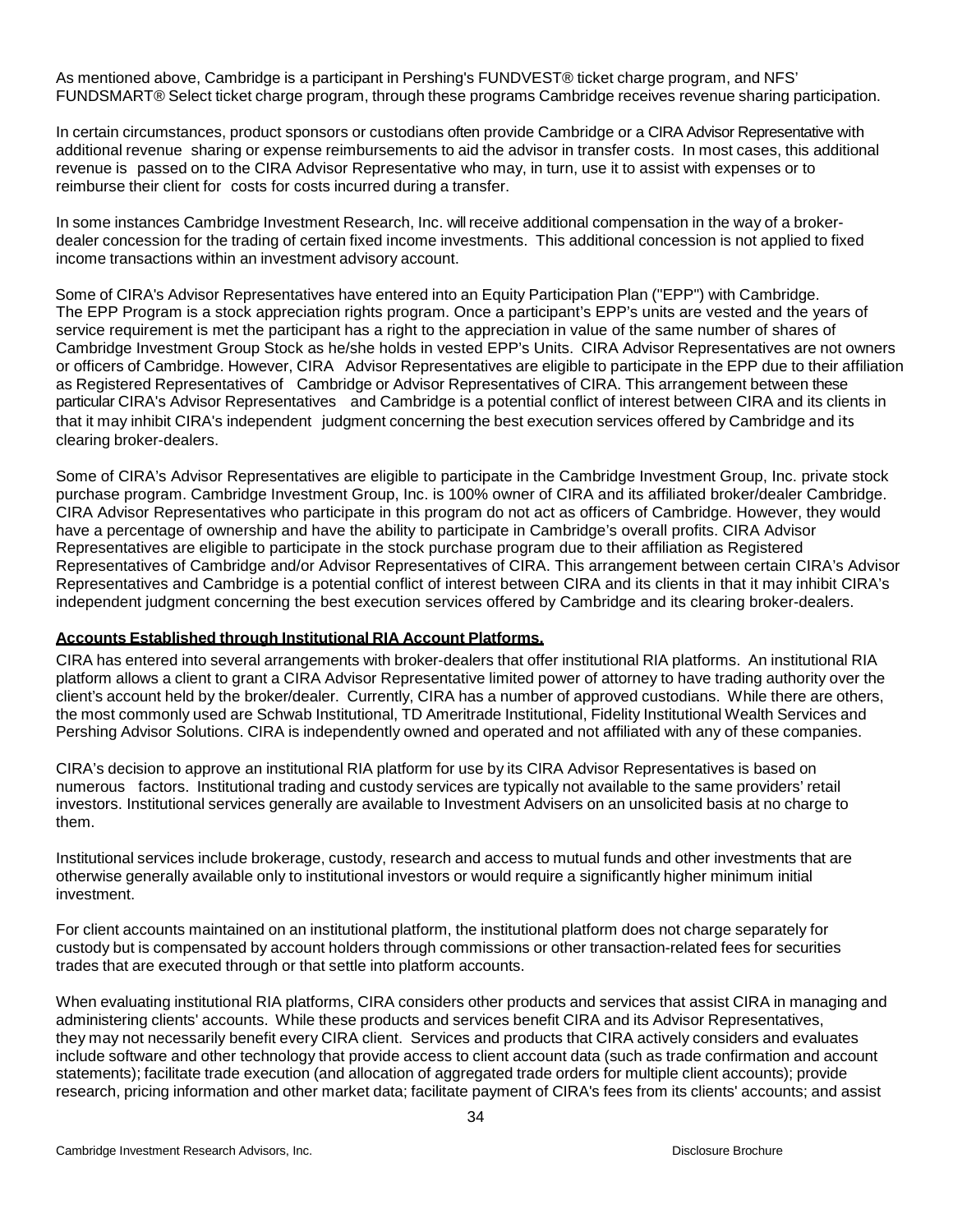with back-office functions; recordkeeping and client reporting. Many of these services generally may be used to service all or a substantial number of CIRA accounts, including accounts not maintained on the institutional RIA platform that provides the services. CIRA will also evaluate services available that are intended to help CIRA and CIRA Advisor Representatives manage and further develop its business enterprise. These services may include consulting, publications and conferences on practice management, information technology, business succession, regulatory compliance and marketing. In addition, institutional RIA platforms may make available, arrange and/or pay for these types of services rendered to CIRA and its CIRA Advisor Representatives by an independent third party providing these services to CIRA. While as a fiduciary, CIRA endeavors to act in its clients' best interests, CIRA Advisor Representatives' recommendations or requirements that clients maintain their assets in accounts at a particular institutional RIA platform may be based in part on the benefit to the CIRA Advisor Representative of the availability of some of the foregoing products and services and not solely on the nature, cost or quality of custody and brokerage services provided by the institutional RIA platform, which may create a potential conflict of interest.

#### <span id="page-34-0"></span>**Accounts Established through CAAP®.**

CAAP® accounts will be established at a broker-dealer based on the CAAP® strategy that is selected for the client. Cambridge, with NFS and Pershing serving as the clearing broker-dealer, will be used for the majority of client accounts. The decision to recommend or require NFS or Pershing is typically made by the CIRA Advisor Representative with consent from the client. However, in some cases a CAAP® strategy may only be available through one of the clearing broker-dealers. For example, CAAP® strategies developed by Symmetry Partners must be custodied through NFS. CAAP® Trades for accounts in most CAAP® strategies are affected and implemented by a Cambridge trading team located in the home office. Other reasons to require the use of Cambridge and recommend/require NFS or Pershing are the same as those outlined in the section above, Accounts Established through Cambridge.

403(b) (7) CAAP® can only be custodied at BMO Harris. Conditional upon BMO and participation in CAAP®, assets are managed by CIRA and based on strategies developed by Litman/Gregory and/or Russell and must be held and cleared through BMO. BMO is responsible for all trades in 403(b) (7) CAAP®. CIRA is not related or affiliated in any way with BMO, Litman/Gregory or Russell.

In some cases CIRA Advisor Representatives may qualify for the CAAP Bonus Program in which they receive additional compensation based on assets held in the CAAP Platform which may create a potential conflict of interest.

## <span id="page-34-1"></span>**Best Execution.**

As a fiduciary, CIRA owes a fiduciary duty to its clients to obtain best execution of their transactions. That duty puts forth that an Investment Adviser generally must execute securities transactions in such a manner that the total cost or proceeds in each transaction is the most favorable under the circumstances. However, clients must understand that best execution does not necessarily mean the lowest available price. Instead, the totality of the arrangement and services provided by a broker/dealer must be examined to determine a qualitative measure of best execution. Based on these principles, commission and fee structures of various broker/dealers are periodically reviewed by the Best Execution Committee in order to evaluate the execution services provided by Cambridge and all of the unaffiliated broker/dealers and custodians used by CIRA. Accordingly, while CIRA does consider competitive rates, it does not necessarily obtain the lowest possible commission rates for client account transactions. Therefore, the overall services provided by Cambridge and all of the unaffiliated broker/dealers and custodians are evaluated to determine best execution.

Clients should consider that in light of Cambridge's limited approved trading platforms for CIRA accounts and the fact that only some of the approved trading platforms may accommodate the investment strategy recommended by the client's CIRA advisory representative, that CIRA Advisor Representatives are limited in their ability to obtain the best execution price and lowest execution costs for each transaction or the product with the lowest internal expenses. Not all investment advisers restrict or limit the broker/dealers their clients can use. Some Investment Advisers permit their clients to select any broker/dealer of the client's own choosing. Therefore, clients may pay higher commissions or trade execution charges through the trading platforms approved by CIRA and Cambridge than through other platforms for investment advisory accounts.

#### <span id="page-34-2"></span>**Trade Aggregation.**

Transactions implemented by CIRA for client accounts are generally effected independently, unless a CIRA Advisor Representative decides to purchase or sell the same securities for several clients at approximately the same time. This process is referred to as aggregating orders, batch trading or block trading and is used by a CIRA Advisor Representative when the CIRA Advisor Representative believes such action may prove advantageous to clients. When CIRA Advisor Representatives aggregate client orders, the allocation of securities among client accounts will be done on a fair and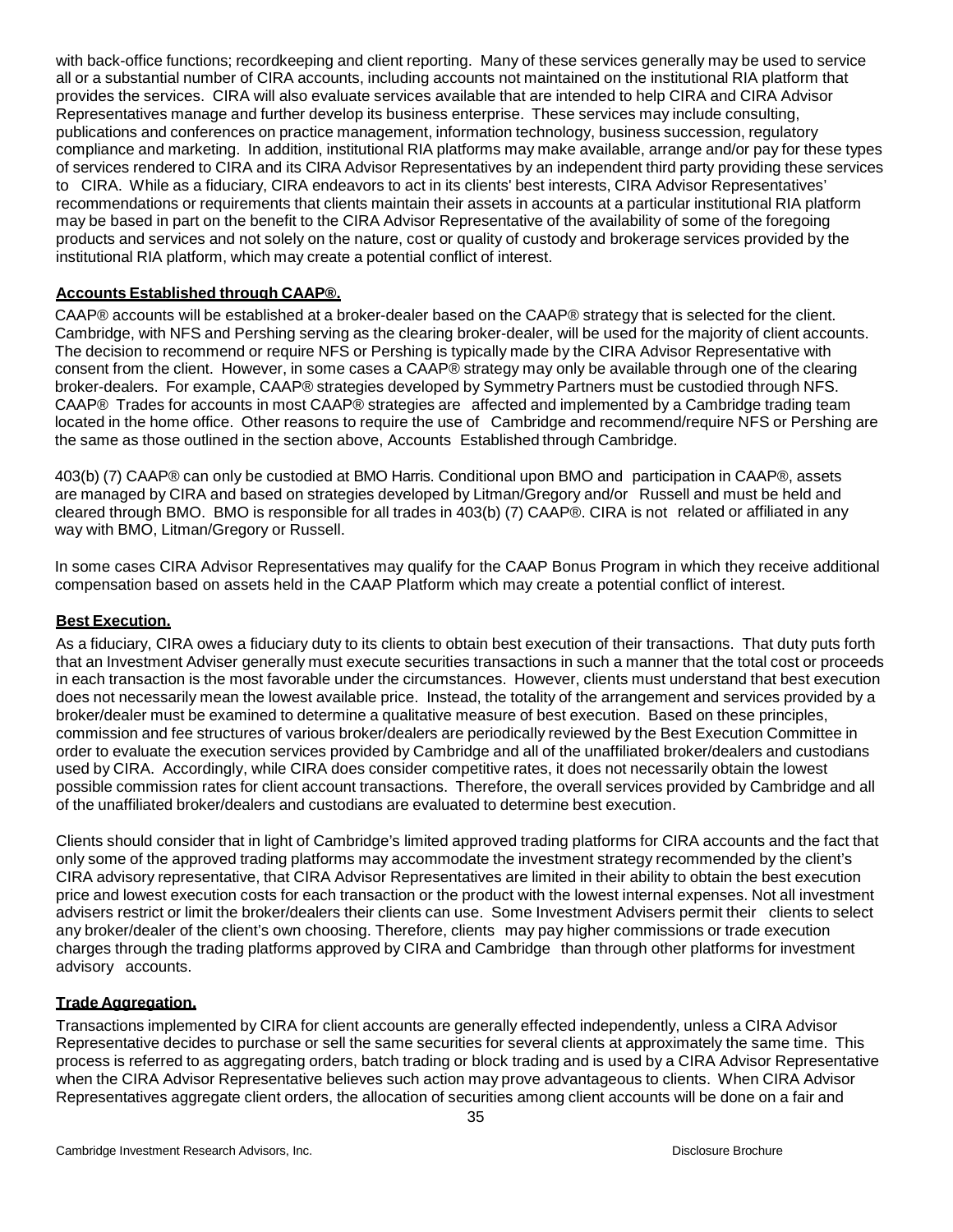equitable basis. Typically, the process of aggregating client orders is done in order to achieve better execution, to negotiate more favorable commission rates or to allocate orders among clients on a more equitable basis in order to avoid differences in prices and transaction fees or other transaction costs that might be obtained when orders are placed independently. Under this procedure, transactions will be averaged as to price and will be allocated among the CIRA Advisor Representative's clients in proportion to the purchase and sale orders placed for each client account on any given day. When a CIRA Advisor Representative determines to aggregate client orders for the purchase or sale of securities, including securities in which a CIRA associated person may invest, the CIRA Advisor Representative will do so in accordance with the parameters set forth in the SEC No-Action Letter, *SMC Capital, Inc*. It should be noted, CIRA does not allow CIRA Advisor Representatives to receive any additional compensation or remuneration as a result of aggregation.

Because CIRA does not require CIRA Advisor Representatives to aggregate trades, not all trades are aggregated even when there is an opportunity to do so. When trades are not aggregated, clients may not enjoy the effects of lower commission per share costs that often occurs as a result of aggregating trades. As a result, clients may pay a higher transaction cost than could be received elsewhere. Finally, it should be noted that CIRA does not aggregate mutual fund transactions.

# <span id="page-35-0"></span>**Handling of Trade Errors.**

It is CIRA's policy to ensure trading errors are handled and corrected in a timely manner in the best interests of the client affected by the error. Specifically, when CIRA or a CIRA Advisor Representative causes a trade error to occur in a client account that results in a loss, CIRA works with the relevant broker/dealer or custodian in order to reimburse any costs paid by the client, and make whole the client transaction as it should have originally taken place/or not taken place. If the trade error results in a gain and Cambridge executed the transaction, Cambridge will keep that gain to offset future losses. The retained gain is not shared with the CIRA Advisor Representative or account owners.

All trade errors should be corrected within a reasonable period of time following discovery of the error. CIRA will not use commissions from client accounts to correct trade errors. It is the strict policy of CIRA that CIRA Advisor Representatives are not permitted to make payments to clients or to client accounts.

## <span id="page-35-1"></span>**Item 13 – Review of Accounts**

CIRA Advisor Representatives are in charge of providing all investment advice and conducting on-going reviews of all accounts for their respective client accounts. CIRA Advisor Representatives are also in charge of selecting and/or recommending third party investment advisers to their respective clients. Therefore, you will need to contact your CIRA Advisor Representative for the most current information and status of your accounts.

For managed accounts, reviews are provided on an on-going basis; typically based on a schedule agreed upon by you and your CIRA Advisor Representative. CIRA does not impose a specific review schedule that all CIRA Advisor Representatives must follow. Generally the calendar is the main triggering factor for client reviews. However, more frequent reviews may be provided to any account depending on, among other issues, changes to the client's financial situation, personal situation or changes in market conditions.

Client investment advisory accounts are reviewed by the CIRA Advisor Representative to analyze if the account is being managed in accordance with the client's chosen investment objective, that the account is properly balanced, if it is being managed according to a specific asset allocation model, and to verify the accuracy of account holdings and fee deductions. For accounts managed by third party Investment Advisers, the third party Investment Adviser is responsible for managing the account and will conduct all reviews and the CIRA Advisor Representative will monitor the performance of the third party manager.

CIRA Advisor Representatives generally contact clients at least annually, or on a schedule agreed upon by the CIRA Advisor Representative and client, to discuss changes in the client's goals, investment objectives, and personal and financial situation. Clients generally will receive an annual letter from Cambridge confirming this personal information.

Although not every CIRA Advisor Representative provides an annual financial review to every client, CIRA encourages clients to request such a review to discuss with their CIRA Advisor Representative such things as account performance, changes in the client's investment objectives, goals, and financial situation, tax planning, estate planning, retirement planning and any other questions the client may have concerning their investment portfolio. Clients who receive only Financial Planning Services may be charged a separate fee for meetings with their CIRA Advisor Representative. Clients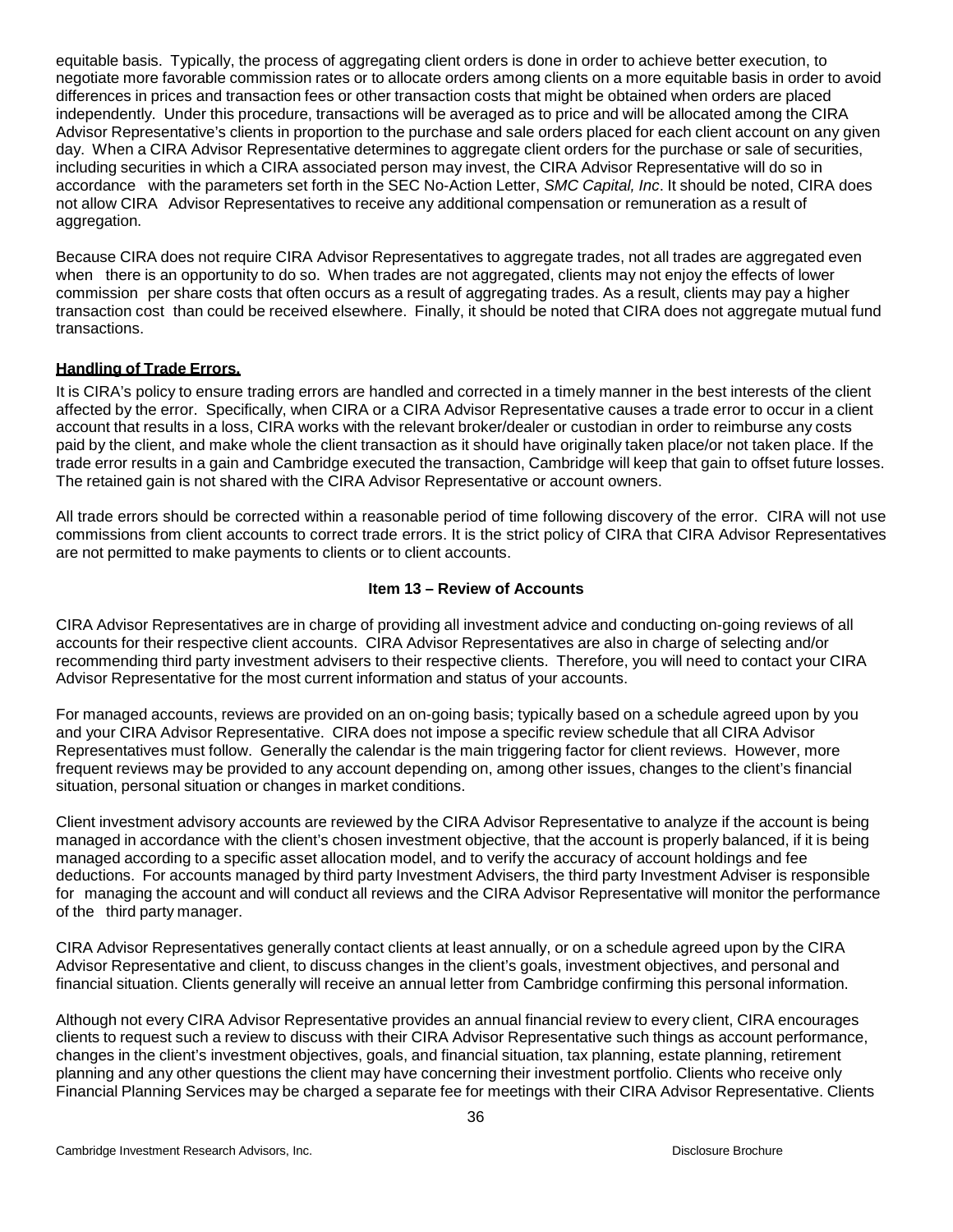should read carefully the agreement with CIRA to determine the amount of such separate fees, if any.

In addition to the reviews provided by the CIRA Advisor Representatives, the Cambridge home office also reviews transaction suitability for accounts managed by CIRA Advisor Representatives. Cambridge also conducts due diligence reviews of custodians and third party Investment Advisers approved for solicitation by CIRA Advisor Representatives.

## <span id="page-36-0"></span>**Client Reports and Statements**

Clients may receive confirmations of purchases and sales in their accounts and will receive quarterly and/or monthly statements containing account information such as account value, transactions and other relevant account information. Confirmations and statements are prepared and delivered from either the product sponsor or account custodian. Clients may also receive periodic reports reflecting the performance of their investment portfolio over a specified period.

CIRA offers optional performance reporting solutions to its CIRA Advisor Representatives who utilize the Cambridge Investment Management Platform and CAAP® program.

Clients will also receive account statements directly from the custodians, sponsor companies or third party investment advisers. CIRA urges clients to review the contents of these custodial statements and compare them against the reports provided directly from CIRA or CIRA Advisor Representatives.

Some clearing firms used by CIRA to effect transactions in CAAP® accounts may have the ability to suppress receipt of individual trade confirmations. Clients who previously approved suppression of receipt of individual trade confirmations by signing the Confirmation Suppress Request, included in the CAAP® Agreement and Application, may receive this capability in the future if offered by additional clearing forms. Currently, Pershing offers this trade suppression and all trade confirmation information will be provided by Pershing on the Client Brokerage Statement.

## **Item 14 – Client Referrals and Other Compensation**

## <span id="page-36-2"></span><span id="page-36-1"></span>**Other Compensation**

CIRA Advisor Representatives, in their separate capacities as Registered Representatives of Cambridge, may receive commissions from the execution of securities transactions. Although not shared with CIRA Advisor Representatives, CIRA's affiliated broker-dealer, Cambridge, receives a portion of the ticket charges for non-wrap accounts managed by CIRA and held at NFS or Pershing. In addition, CIRA Advisor Representatives may receive 12b-1 fees from certain mutual fund companies as outlined in the fund's prospectus. 12b-1 fees come from fund assets, therefore, indirectly from client assets. The receipt of such commissions, ticket charges, and 12b-1 fees could represent an incentive for CIRA and the CIRA Advisor Representatives to recommend funds with 12b-1 fees over funds that have no fees or lower fees. As a result, there is a potential conflict of interest. When managing ERISA and qualified accounts, CIRA Advisor Representatives must lower or offset the investment advisory fee by the amount of 12b-1 fees and other commissions received in the event such types of compensation are received by the CIRA Advisor Representatives in their individual capacities as Registered Representatives of Cambridge.

CIRA Advisor Representatives that are licensed insurance agents, including those approved to conduct business under CIRA's affiliated insurance company TBS Agency, Inc., receive commissions and other incentive awards for the recommendation and/or sale of annuities and other insurance products. The receipt of this compensation may affect the judgment of CIRA's Advisor Representatives when recommending insurance products to their clients.

In certain circumstances, CIRA Advisor Representatives may receive additional benefits for recommending clients who participate in the CAAP® program, or when more assets are held through the Investment Management Platform. Benefits could include, but are not limited to, reduced charges for technology, conference, platform and E&O fees and costs.

While CIRA and CIRA's Advisor Representatives endeavor at all times to put the interests of their clients first as a part of CIRA's fiduciary duty, clients should be aware that the receipt of commissions and additional compensation itself creates a conflict of interest, and may affect the judgment of CIRA and the CIRA Advisor Representatives when making recommendations or offering services of its affiliated broker-dealer, Cambridge, such as a non-wrap account held by NFS or Pershing.

In addition to the economic benefits, including assistance and services, detailed above, CIRA and/or Cambridge enters into specific arrangements with product sponsors and other third parties. CIRA Advisor Representatives may offer a wide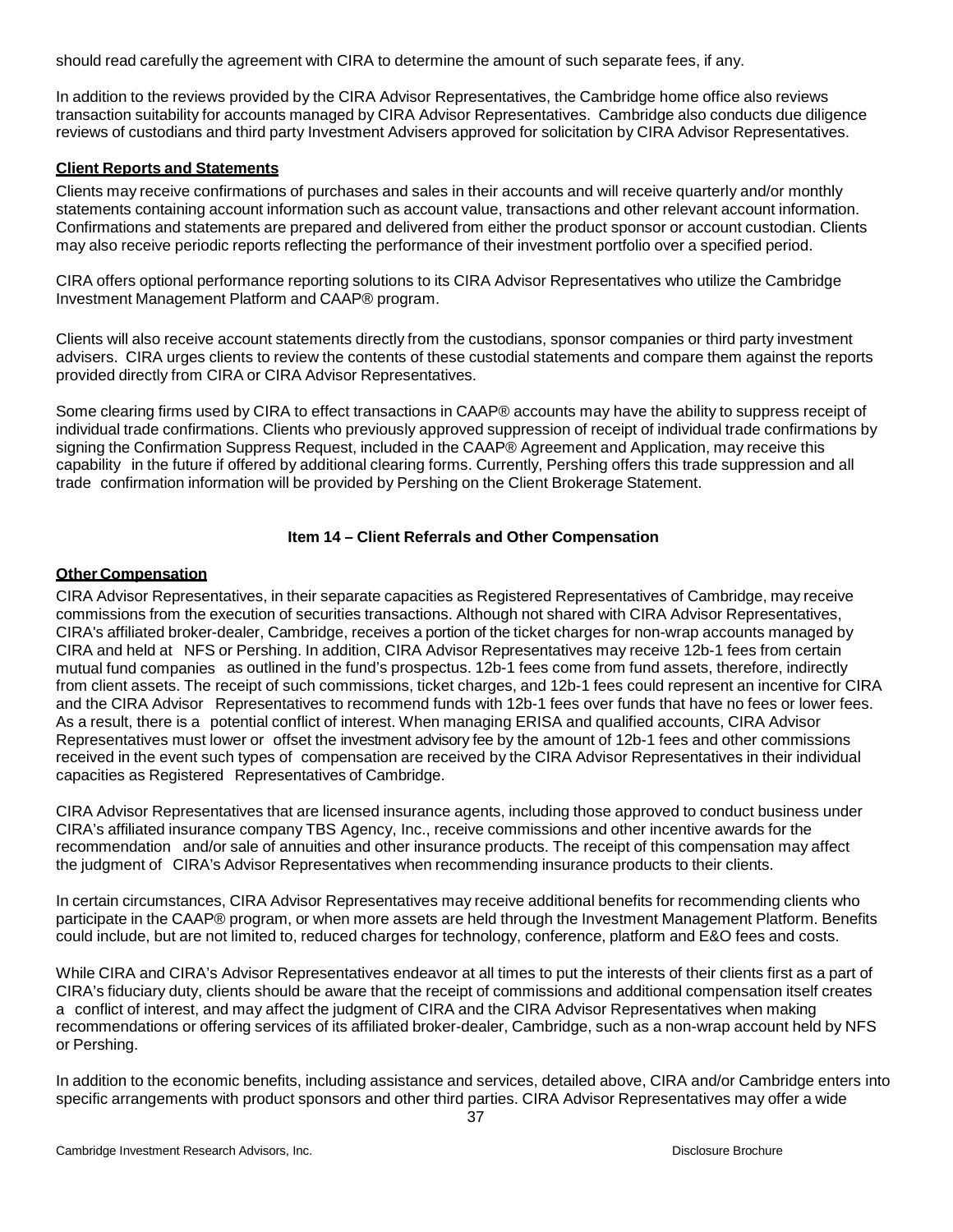variety of products and programs including mutual funds, annuities, life insurance, and investment wrap programs (collectively referred to as "Approved Product Companies"). Cambridge and CIRA have entered into various arrangements with some Approved Product Companies referred to as revenue sharing arrangements. Although CIRA and Cambridge endeavor at all times to put the interest of their clients ahead of their own or those of their officers, directors, or representatives ("affiliated persons"), these arrangements could affect the judgment of CIRA, Cambridge or its affiliated persons when recommending investment products. These situations present a conflict of interest that may affect the judgment of our affiliated persons. Please review the CIRA and Cambridge Revenue Sharing Disclosure which can be found at [www.cir2.com](http://www.cir2.com/) for further information about any of CIRA's revenue sharing arrangements. It is also available upon written request.

CIRA has an arrangement with Charles Schwab & Co., Inc. (Schwab) and Cambridge whereby Schwab pays Cambridge a fee equal to a fixed basis point percentage of the total assets in certain mutual funds of certain client accounts of CIRA supervised by employees, principals, and/or officers who are Registered Representatives of Cambridge. The fee that Schwab pays Cambridge represents a significant amount of the mutual fund service fees that Schwab receives. The fee is in recognition of certain shareholder servicing that Registered Representative affiliate(s) of CIRA perform in respect of those assets. Because CIRA receives an economic benefit, it has a potential conflict of interest in recommending to clients that they use Schwab as custodian and invest their assets in certain mutual funds.

CIRA also may have a potential conflict of interest in exercising the discretionary authority to buy and hold shares of mutual funds on behalf of Clients.

# <span id="page-37-0"></span>**Compensation Paid for Client Referrals**

## *Solicitors – Referring Parties*

CIRA and its CIRA Advisor Representatives may enter into arrangements with individuals ("Solicitors") who will refer clients that may be candidates for investment advisory services to CIRA. In return, CIRA agrees to compensate the Solicitor for the referral. Compensation to the Solicitor is dependent on the client entering into an advisory agreement with CIRA. Compensation to the Solicitor will be an agreed upon percentage of CIRA's investment advisory fee or a flat fee depending on the type of advisory services CIRA provides to clients.

It should be noted that not all CIRA Advisor Representatives work with Solicitors. In fact, most CIRA Advisor Representatives do not use Solicitors.

CIRA's referral program will be in compliance with federal or state regulations (as applicable). All solicitation/referral fees are paid pursuant to a written agreement retained by both CIRA and the Solicitor. Solicitors are required to provide the client with a copy of CIRA's Form ADV Part 2A and a Solicitor Disclosure Statement at the time of solicitation and CIRA will obtain acknowledgement from the client of receiving those disclosures. Acknowledgement must be obtained prior to or at the time of entering into any investment advisory contract with CIRA. Solicitors are not permitted to offer clients any investment advice on behalf of CIRA. The advisory fee charged to clients may increase as a result of compensation being shared with the Solicitor.

# *Referral Arrangements with Representatives of Unaffiliated Broker/Dealers*

Certain CIRA Advisor Representatives have entered into arrangements with Registered Representatives of outside broker/dealer firms whereby the Registered Representatives of the outside broker-dealer firm will refer clients to Cambridge and the CIRA Advisor Representative in his/her separate capacity as a Cambridge Registered Representative.

# *Marketing Arrangements with Financial Institutions*

Cambridge has established and will continue to establish marketing arrangements with banks, credit unions and other financial institutions. In certain circumstances, investment advisory services of CIRA may also be marketed through these banks, credit unions and other financial institutions, provided that such marketing is done in compliance with applicable SEC and state regulations. Further, CIRA may have Advisor Representatives conducting business from and/or affiliated with a bank or other financial institution. As a result of these marketing agreements, the financial institution may receive compensation representing payment for the use of the facilities and equipment of the financial institution(s), in the form of program support or rent payment and/or a portion of advisory fees or securities commissions paid to the representatives for sales to customer/members of the financial institution.

These relationships may create compliance issues relative to consumer protection.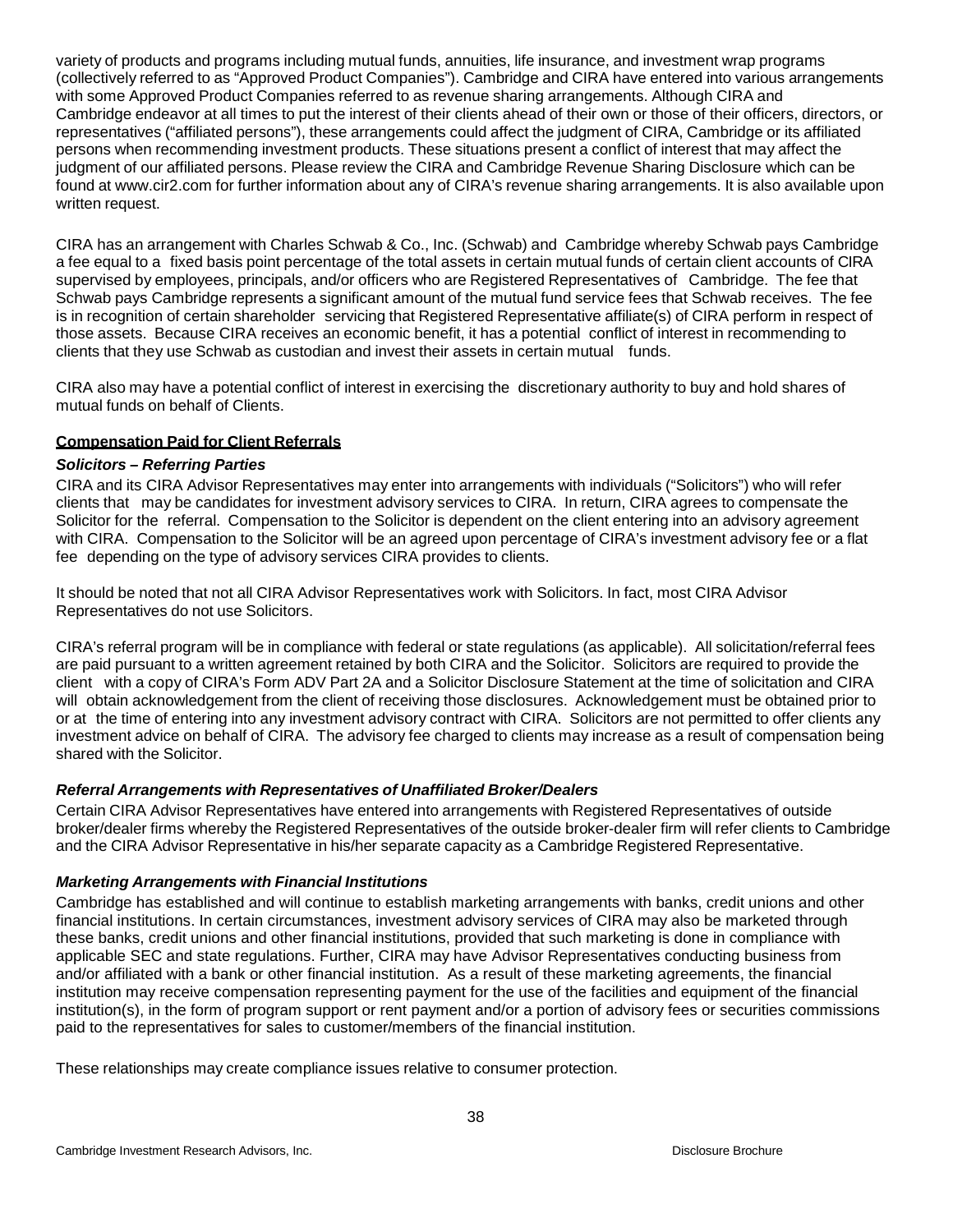The joint guidelines of regulators of the depository institution call for, at a minimum, both written and verbal disclosure at or prior to the time securities products are purchased or sold that such securities products:

- Are not insured by the Federal Deposit Insurance Corporation (FDIC) or National Credit Union Share Insurance Fund, the Federal Deposit Insurance Corp., the National Credit Union Administration, or any other federal or state deposit guarantee fund or other government agency;
- Not endorsed or guaranteed by the bank or credit union or their affiliates;
- Are not deposits or obligations of the depository institutions and are not guaranteed by the depository institutions;
- Investments and securities are subject to investment risks, including possible loss of principal invested.

#### **Item 15 – Custody**

<span id="page-38-0"></span>Custody, as it pertains to an Investment Adviser, has been defined by the SEC as having access or control over client funds and/or securities, but does **not** include the ability to execute transactions in client accounts. Custody is not limited to physically holding client funds and securities. If an Investment Adviser has the ability to access or control client funds or securities, the Investment Adviser is deemed to have custody for purposes of the Investment Advisers Act of 1940 and must ensure proper procedures are implemented.

Based on the SEC's definition, CIRA and/or Cambridge are deemed to have custody of most of CIRA's advisory accounts. For accounts over which CIRA and/or Cambridge are deemed to have custody:

- 1. CIRA has established procedures to ensure all client funds and securities are held at a qualified custodian (for example: National Financial, LLC, Pershing, LLC, Charles Schwab & Company, Inc., TD Ameritrade) in a separate account for each client under that client's name.
- 2. Clients or an independent representative of the client will direct, in writing, the establishment of all accounts and therefore are aware of the qualified custodian's name, address and the manner in which the funds or securities are maintained.
- 3. Account statements are delivered directly from the qualified custodian to each client, or the client's independent representative, at least quarterly. Clients should carefully review those statements. When clients have questions about their account statements, they should contact their CIRA Advisor Representative or the qualified custodian preparing the statement. Clients may also receive reports regarding their accounts from CIRA or their CIRA Advisor Representative. Clients are urged to compare any reports generated and delivered from CIRA or their CIRA Advisor Representative against the account statements delivered from the qualified custodian.
- 4. In accordance with SEC regulations, CIRA is subject to an annual surprise verification examination and Cambridge is subject to an annual internal control review.
	- a. The purpose of an annual surprise verification examination is to verify that the funds and securities of which CIRA and/or Cambridge has custody actually exist and are located at the applicable qualified custodian. The annual surprise verification examination is performed by a third-party accounting firm that is not affiliated in any way with CIRA or Cambridge.
	- b. An internal control report must include an opinion of an independent public account as to whether controls have been placed in operation as of a specific date, and are suitably designed and are operating effectively to meet control objectives relating to custodial services held by Cambridge on behalf of CIRA clients. The accounting firm must also verify that funds and securities of which Cambridge is deemed to have custody are reconciled to a custodian other than Cambridge. The internal control report is prepared by a third-party accounting firm, not affiliated in any way with CIRA or Cambridge and is registered with and subject to regular inspection by the Public Company Accounting Oversight Board (PCAOB).

\*\* Please note that payment for fees, securities and any other items cannot be made payable to a CIRA Advisor Representative, their staff members or entities owned by the CIRA Advisor Representative. Payment for planning services (ex. financial planning) must be made payable to Cambridge. By written agreement, fee payments are assigned by CIRA to be made payable to its affiliated broker-dealer, Cambridge. Payment for the purchase of securities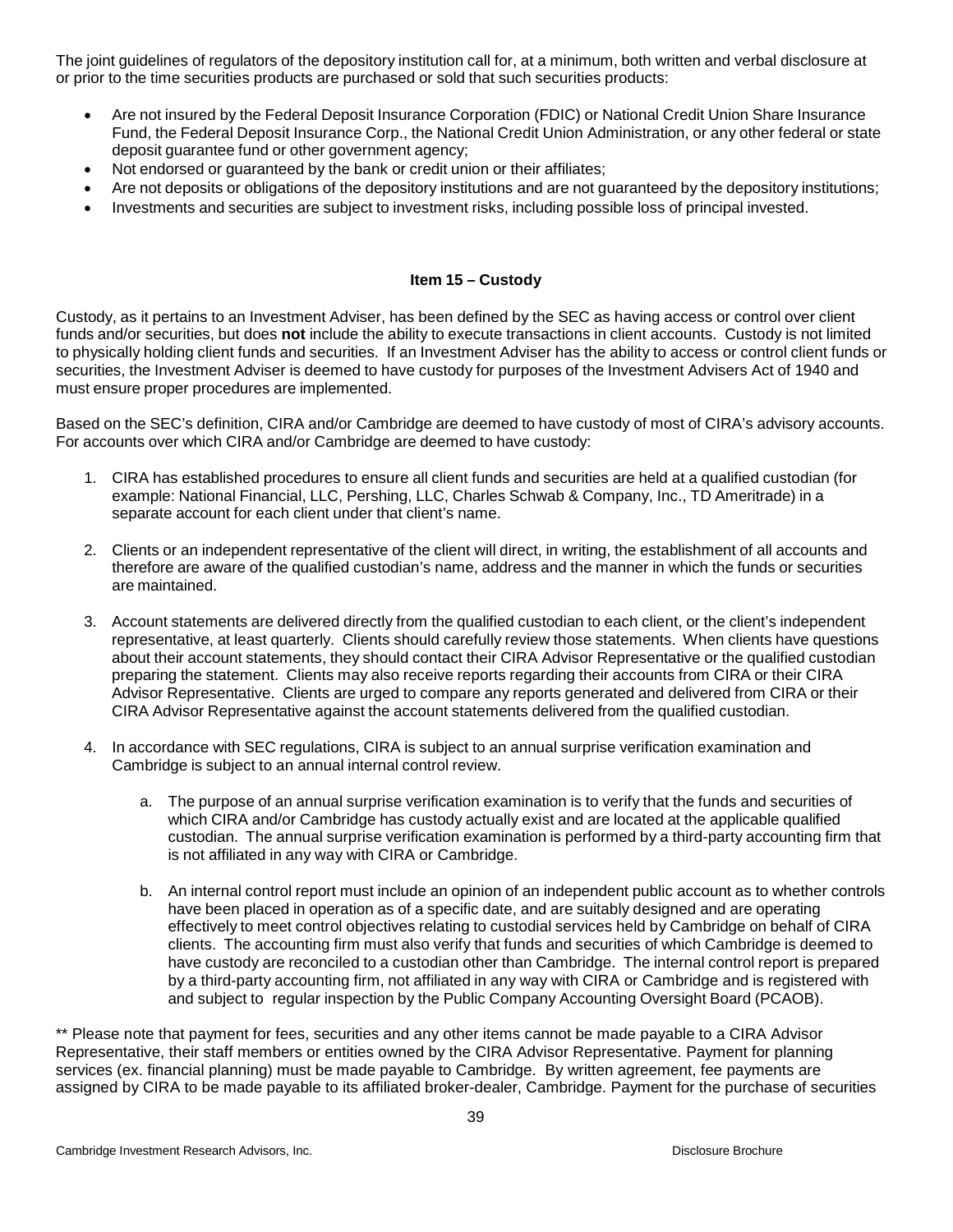and for the purpose of funding an account must be made payable to the account's qualified custodian. The qualified custodian for a CIRA client account will never be CIRA, CIRA Advisor Representatives or Cambridge.

## **Item 16 – Investment Discretion**

<span id="page-39-0"></span>Upon receiving written authorization from you, your CIRA Advisor Representatives can provide discretionary investment management services for your accounts. When discretionary authority is granted, it is limited to discretionary trading authority, but in some cases may include the authority to determine commission rates paid by you. When discretionary trading authority is granted, the CIRA Advisor Representative will have the authority to determine the type of securities and the amount of securities that can be bought or sold in an account without obtaining the client's consent prior to each transaction. CIRA's discretionary authority will be granted by the client in the appropriate CIRA agreement. Although discretionary trading authority may result in the purchase of or the deposit of "load" products in a client's account, it is CIRA's policy to offset the "load", or a portion thereof, against the investment advisory fee

Clients participating in CAAP® must grant discretionary trading authority to CIRA. This authority allows CIRA to make investment changes in accounts without contacting the client prior to each transaction. Discretionary trading authority is granted by the client in the agreement for services.

If you decide to grant trading authorization on a non-discretionary basis, your CIRA Advisor Representative is required to contact you prior to implementing changes in your account. Therefore, you will be contacted and required to accept or reject your CIRA Advisor Representative's investment recommendations including:

- The security being recommended
- The number of shares or units
- Whether to buy or sell

Once the above factors are agreed upon, your CIRA Advisor Representative will be responsible for making decisions regarding the timing of buying or selling an investment and the price at which the investment is bought or sold. If your accounts are managed on a non-discretionary basis, you need to know that if you are not able to be reached or are slow to respond to your CIRA Advisor Representative, it can have an adverse impact on the timing of trade implementations and your CIRA Advisor Representative may not achieve the optimal trading price.

All clients have the ability to place reasonable restrictions on the types of investments that may be purchased in an account. Clients may also place reasonable limitations on the discretionary power granted to CIRA and CIRA Advisor Representatives, so long as the limitations are specifically set forth or included as an attachment to the client agreement.

CIRA Advisor Representatives may elect to purchase fixed income securities through fixed income broker-dealers in order to obtain a better price for the client and then have the bonds delivered into the client's brokerage account. This practice can be referred to as trading away. This is the only case in which a CIRA Advisor Representative may select a brokerdealer to be used without specific client consent. The client's primary broker-dealer and custodian may charge the client a transaction fee for trading away through other broker-dealers.

You are encouraged to discuss with your CIRA Advisor Representative the positives and negatives of authorizing discretion on your accounts.

## **Item 17 – Voting Client Securities**

<span id="page-39-1"></span>As an investor in a publicly traded company and other investments, you will have the opportunity to participate in certain actions by the company or the investment. This is often referred to as "proxy-voting" or participating in corporate actions. The following are important disclosures regarding CIRA's proxy-voting policies and procedures.

- Please know that CIRA and CIRA Advisor Representatives do **not** vote proxies and other corporate actions on behalf of our clients. It is your responsibility to vote all proxies for securities held in accounts being managed by CIRA, including accounts setup through CAAP®.
- If an account is maintained on behalf of a plan subject to ERISA, the client must know that proxy voting is considered to be a plan asset and that CIRA, as the investment manager, has the obligation to make certain all proxies are voted unless the plan document (not this Disclosure Brochure) states that the right to vote proxies has